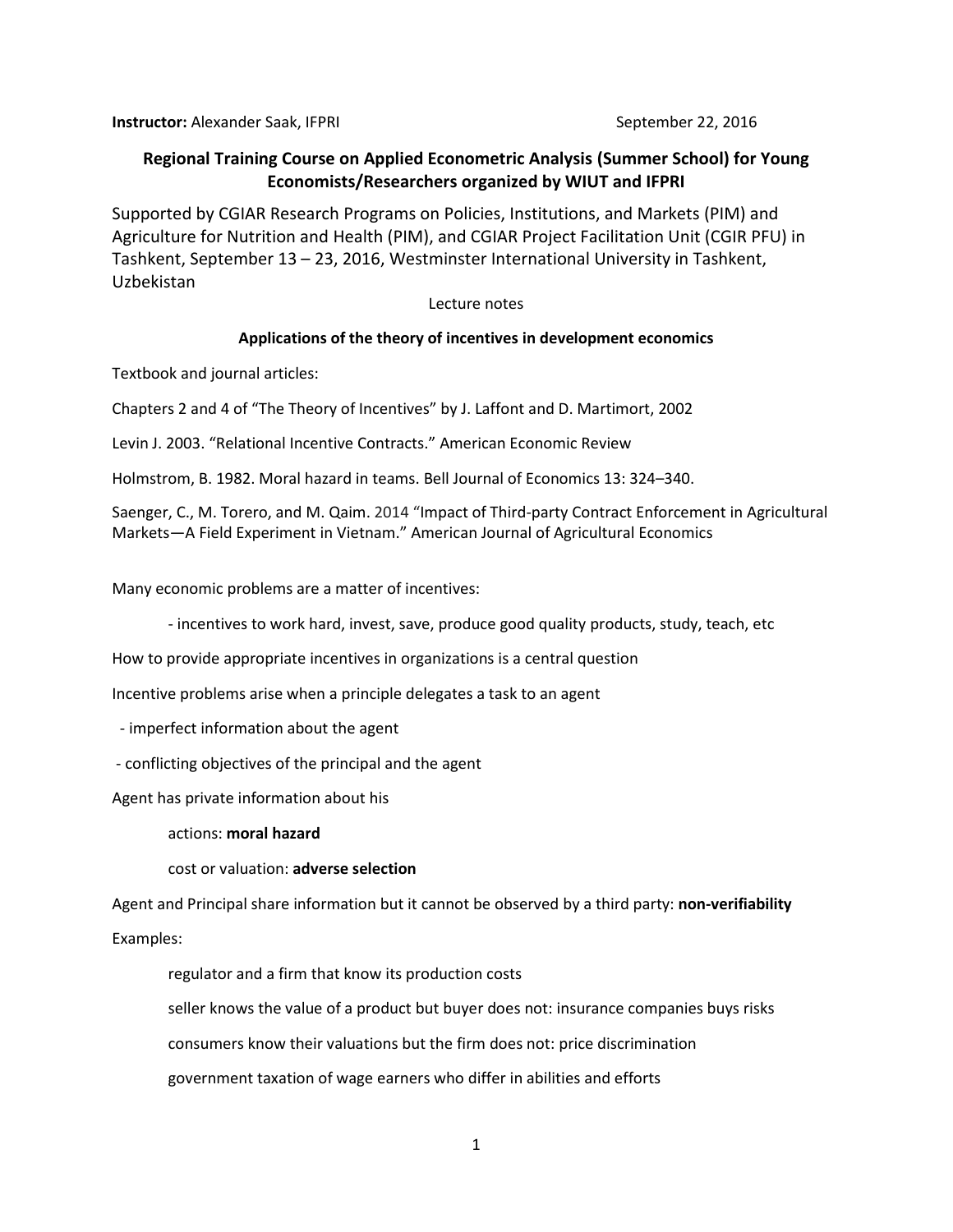#### **I. Adverse Selection in a Principal-Agent Relationship**

1. Technology, Preferences, Information

Principal (P) asks agent (A) to produce  $q \geq 0$  units

 $S(q)$ ,  $S' > 0$ ,  $S'' < 0$ ,  $S(0) = 0$  - principal's value of  $q$  units

 $C(q,\theta) = F + q\theta$  - agent's production cost

 ${\theta \in \{\underline{\theta}, \overline{\theta}\}}$  - cost parameter known to the agent but unknown to the principal

 $0<\theta<\overline{\theta}$ 

 $Pr(\theta = \underline{\theta}) = \nu \in (0,1)$  is common knowledge

Principal can offer transfer *t* to the agent

2. Contracting variables

Only variables q and t are observable and verifiable

 $A = \{(q,t): q \geq 0, -\infty < t < \infty\}$  is the set of feasible allocations (can be endogenous)

### 3. Timing

- 1. A observes his type  $\,\theta$
- 2. P offers a contract: a menu of transfers for different quantities  $\{(q,t)\}$
- 3. A accepts or refuses the contract
- 4. The contract is executed

## **Benchmark: Complete information about cost (Efficient Allocation)**

Solution without delegation:  $\max_q S(q)$  –  $\theta\!q$  –  $F$ 

$$
S'(\overline{q}^*) = \overline{\theta}
$$
  
\n
$$
S'(\overline{q}^*) = \overline{\theta}
$$
  
\n
$$
\underline{W}^* = S(\underline{q}^*) - \underline{\theta}\underline{q}^* - F > \overline{W}^* = S(\overline{q}^*) - \overline{\theta}\overline{q}^* - F > 0 \text{ (all types should produce)}
$$
  
\n
$$
S(\underline{q}^*) - \underline{\theta}\underline{q}^* > S(\overline{q}^*) - \underline{\theta}\overline{q}^* > S(\overline{q}^*) - \overline{\theta}\overline{q}^* = > \underline{q}^* > \overline{q}^* \text{ (low-cost type should produce more)}
$$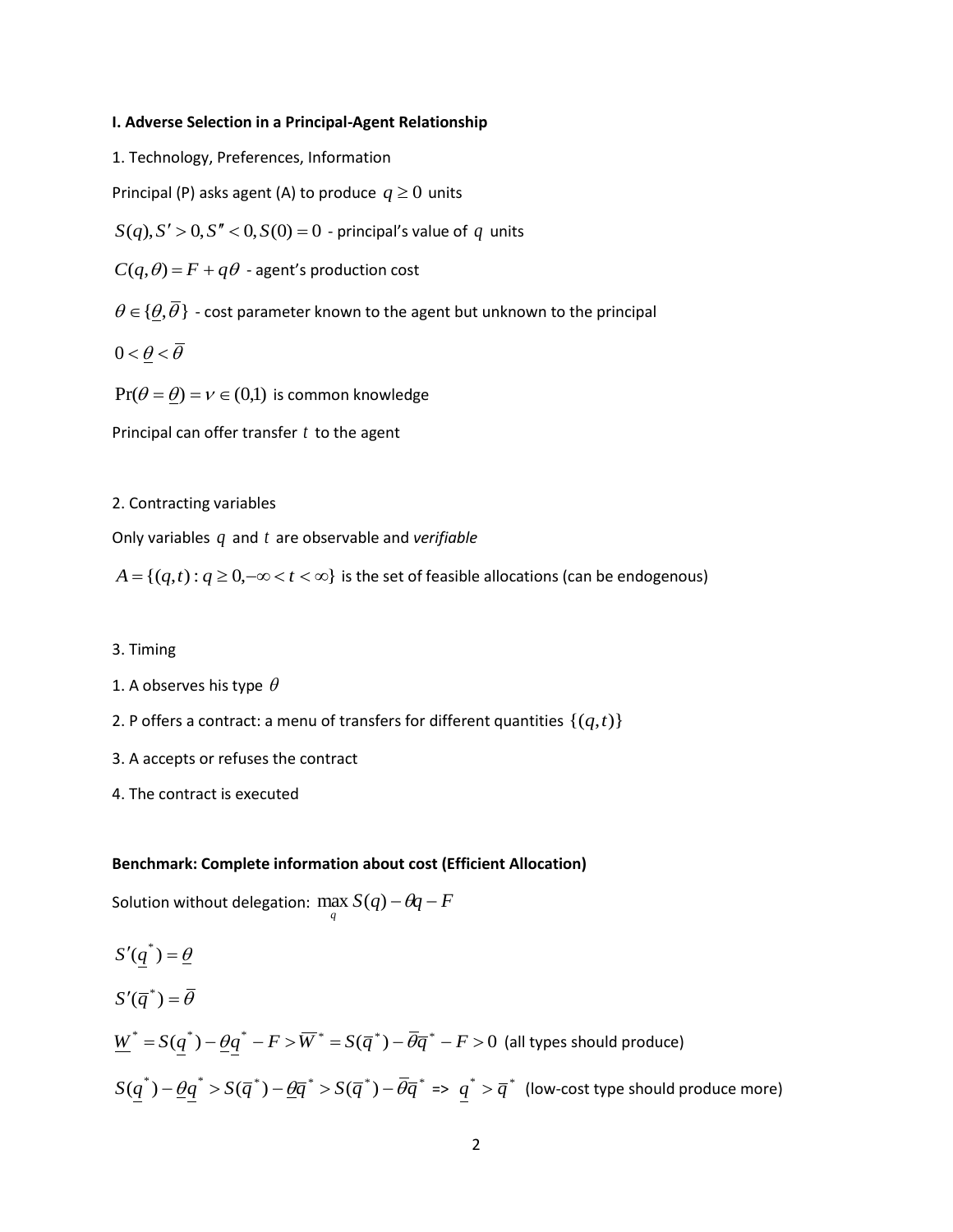#### **Implementing the First-Best Allocation**

 $F=0\,$  and agent's reservation utility is zero  $\max_{q} S(q) - \theta q$  subject to participation constraints:  $t - C(q, \theta) = t - \theta q \ge 0$  $t = C(q, \theta)$  is the optimal transfer (P gets  $S(q) - t$  and A gets  $t - C(q, \theta)$ )  $\underline{t}^* = \underline{\theta} \underline{q}^*$  and  $\underline{q}^*$  if  $\theta = \underline{\theta}$  (contract  $(\underline{q}^*, \underline{t}^*)$ )  $\overline{t}^* = \overline{\theta}\overline{q}^*$  and  $\overline{q}^*$  if  $\theta$  =  $\overline{\theta}$  (contract  $(\overline{q}^*,\overline{t}^*)$ ) This solution is called the First Best: delegation is costless to Principal

## **Private information about cost**

Incentive compatibility

Suppose P offers a menu  $\{ (q^*, \underline{t}^*)$  ,  $(\overline{q}^*, \overline{t}^*)$  } and lets A choose

If 
$$
\theta = \overline{\theta}
$$
:  $\underbrace{\overline{\theta}\overline{q}}_{\overline{i}^*}^* - \overline{\theta}\overline{q}^* = 0 > \underbrace{\theta\overline{q}}_{\overline{i}^*}^* - \overline{\theta}\underline{q}^*$  (high cost chooses low output option)

If 
$$
\theta = \underline{\theta}
$$
:  $\underbrace{\theta \underline{q}^*}_{\underline{i}} - \underbrace{\theta \underline{q}^*}_{\underline{i}^*} = 0 < \underbrace{\overline{\theta} \overline{q}^*}_{\overline{i}^*} - \underbrace{\theta \overline{q}^*}_{\underline{i}^*}$  (low cost also chooses low output option)

A menu of contracts  $\{(q,t)$  ,  $(\overline{q},\overline{t})\}$  is incentive compatible if simultaneously

- high cost type prefers  $(\overline{q}, \overline{t})$  to  $(q, t)$ :  $\overline{t}$   $\overline{\theta} \overline{q} \geq \underline{t}$   $\overline{\theta} q$
- low cost type prefers  $(q,t)$  to  $(\overline{q},\overline{t})$ :  $\underline{t}-\underline{\theta}q \geq \overline{t}-\underline{\theta}\overline{q}$

Recall participation constraints:

- high cost type prefers to accept  $(\overline{q},\overline{t})$  :  $\overline{t}-\overline{\theta}\overline{q}\geq0$
- low cost type prefers to accept  $(q, t)$ :  $t \theta q \ge 0$

A menu of contracts is incentive feasible if both IC and IR constrains are satisfied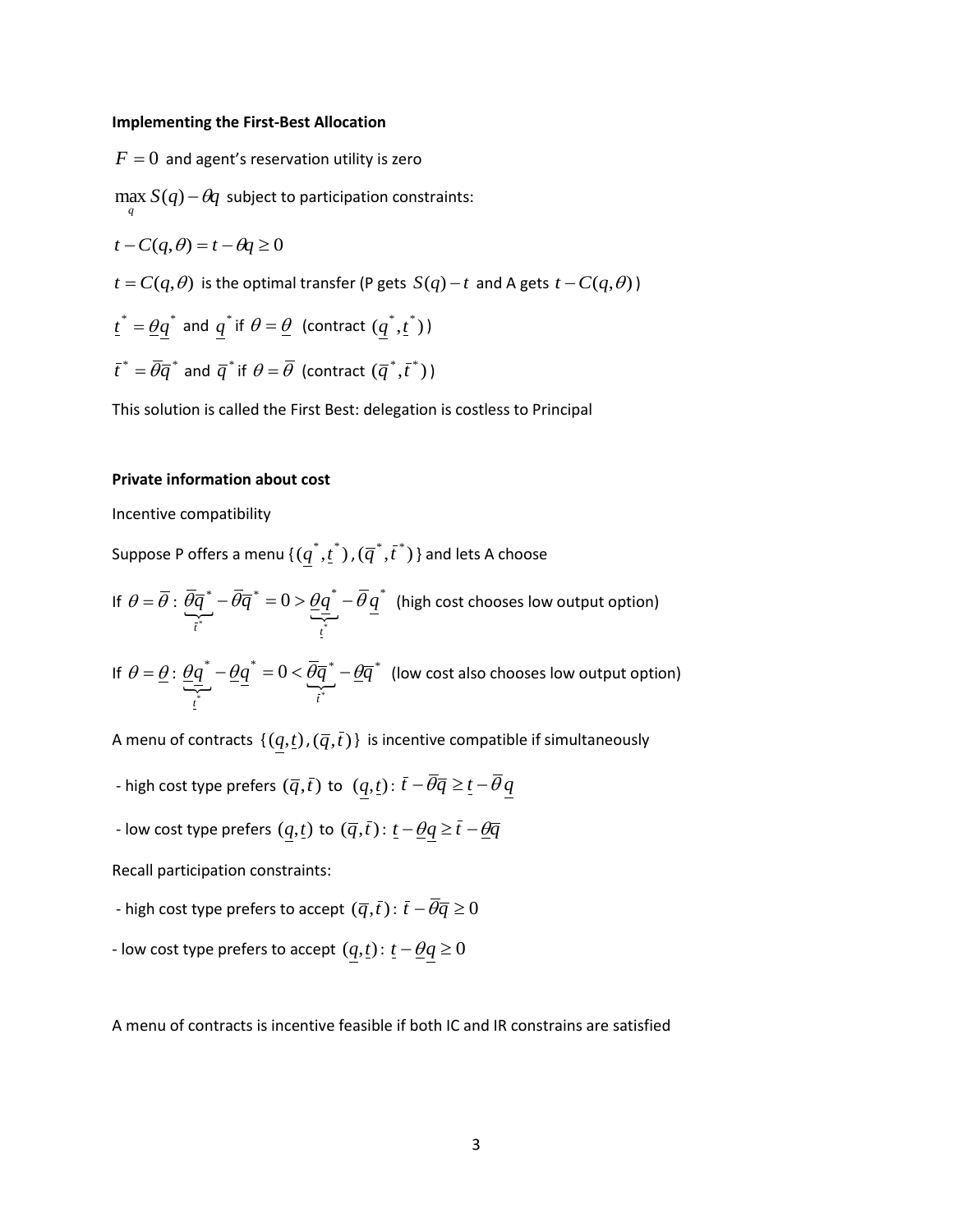#### **Extreme menus**

Bunching or Pooling Contracts:  $\{(q,t),(\overline{q},\overline{t})\} = \{(q,t),(q,t)\}$  (which constraint is the hardest to satisfy?)

Shut-Down of High-Cost Type:  $\{(q,t),(\overline{q},\overline{t})\} = \{(q,t),(0,0)\}$  (which constraint is the hardest to satisfy?)

Two more observations before solving for the optimal contract:

1. Let us add IC constraints:

$$
\begin{aligned}\n\bar{t} - \overline{\theta}\overline{q} &\geq \underline{t} - \overline{\theta}\underline{q} \\
\underline{t} - \underline{\theta}\underline{q} &\geq \overline{t} - \underline{\theta}\overline{q} \\
\Rightarrow \overline{t} - \overline{\theta}\overline{q} + \underline{t} - \underline{\theta}\underline{q} &\geq \underline{t} - \overline{\theta}\underline{q} + \overline{t} - \underline{\theta}\overline{q} \Rightarrow (\overline{\theta} - \underline{\theta})\underline{q} \geq (\overline{\theta} - \underline{\theta})\overline{q} \Rightarrow \underline{q} \geq \overline{q} \text{ (implementability condition)}\n\end{aligned}
$$

2. **Information rent** (incremental payoff due to private information)

 $\overline{U} = \overline{t} - \overline{\theta} \overline{q}$  - information rent of high-cost type

 $\underline{U} = \underline{t} - \underline{\theta}q$  - information rent of low-cost type

Under complete information, agents get no benefit from the relationship

$$
\overline{U}^* = \underbrace{\overline{\theta}\overline{q}}_{\overline{i}^*}^* - \overline{\theta}\overline{q}^* = 0
$$

$$
\underline{U}^* = \underbrace{\theta\overline{q}}_{\overline{i}^*}^* - \underbrace{\theta\overline{q}}_{\overline{l}^*}^* = 0
$$

Under incomplete information, low-cost type can pretend that his cost is high:

$$
\bar{t} - \underline{\theta}\overline{q} = \bar{t} - \overline{\theta}\overline{q} + \overline{\theta}\overline{q} - \underline{\theta}\overline{q} = \overline{U} + (\overline{\theta} - \underline{\theta})\overline{q} > 0 \text{ if } \overline{q} > 0
$$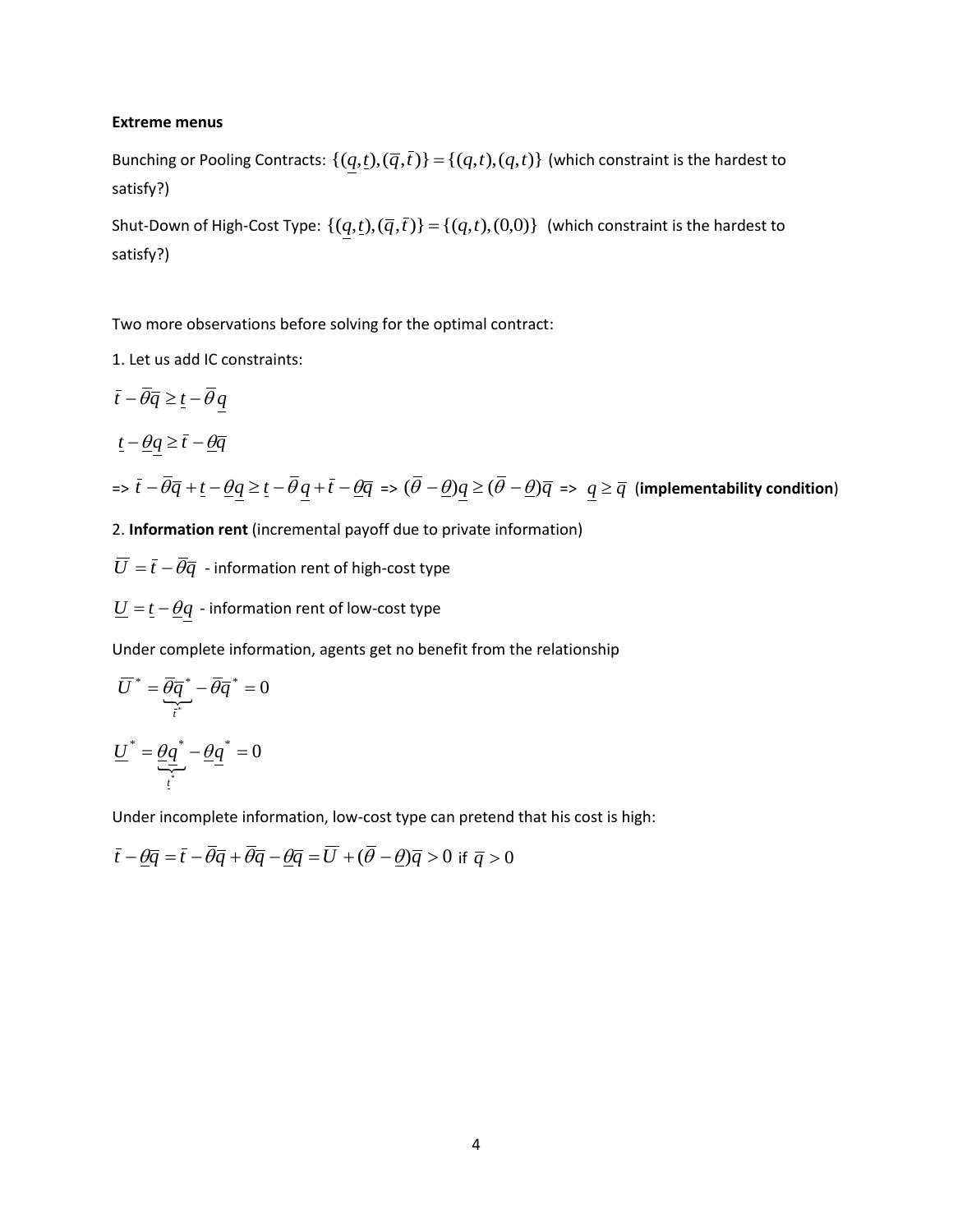**Principal's problem** (recall P does not know the cost parameter and is risk-neutral)

$$
\max_{(\underline{q},\underline{t}),(\overline{q},\overline{t})}\upsilon\big(S(\underline{q})-\underline{t}\big)+(1-\upsilon)\big(S(\overline{q})-\overline{t}\big)
$$

subject to

$$
\bar{t} - \bar{\theta}\bar{q} \ge 0
$$

$$
\underline{t} - \underline{\theta}\underline{q} \ge 0
$$

$$
\bar{t} - \bar{\theta}\bar{q} \ge \underline{t} - \bar{\theta}\underline{q}
$$

$$
\underline{t} - \underline{\theta}\underline{q} \ge \bar{t} - \underline{\theta}\bar{q}
$$

Let us rewrite this problem in terms of the Principle choosing the agents' utilities:

From 
$$
\overline{U} = \overline{t} - \overline{\theta} \overline{q}
$$
 and  $\underline{U} = \underline{t} - \underline{\theta} \underline{q}$  we get:  $\overline{t} = \overline{U} + \overline{\theta} \overline{q}$  and  $\underline{t} = \underline{U} + \underline{\theta} \underline{q}$ :

$$
\max_{q,\overline{q},\underline{U},\overline{U}} \underbrace{U(S(q)-\underline{\theta q})+(1-\nu)(S(\overline{q})-\overline{\theta q})}_{\text{Expected Social Surplus}} - \underbrace{U\underline{U}+(1-\nu)\overline{U}}_{\text{Expected Information Rent}}
$$

subject to

$$
\overline{U} \ge 0
$$
  
\n
$$
\underline{U} \ge 0
$$
  
\n
$$
\overline{U} \ge \underline{t} - \overline{\theta} \underline{q} = \underline{t} - \underline{\theta} \underline{q} + \underline{\theta} \underline{q} - \overline{\theta} \underline{q} = \underline{U} - (\overline{\theta} - \underline{\theta}) \underline{q}
$$
  
\n
$$
\underline{U} = \underline{t} - \underline{\theta} \underline{q} \ge \overline{t} - \underline{\theta} \overline{q} = \overline{t} - \overline{\theta} \overline{q} + \overline{\theta} \overline{q} - \underline{\theta} \overline{q} = \overline{U} + (\overline{\theta} - \underline{\theta}) \overline{q}
$$

The solution to this problem is called Second Best (what makes the principle different from the Social Planner?)

What are the binding constraints? Argue that the problem reduces to

$$
\underset{q,\overline{q},\underline{U},\overline{U}}{\text{max}}\underbrace{\nu\Big(S(\underline{q})-\underline{\theta}\underline{q}\Big)+(1-\nu)\Big(S(\overline{q})-\overline{\theta}\overline{q}\Big)}_{\text{Expected Social Suplus}}-\underbrace{\Big(\nu\underline{U}+(1-\nu)\overline{U}\Big)}_{\text{Expected Information Rent}}
$$

subject to

$$
\overline{U} = 0
$$
  

$$
\underline{U} \ge 0
$$
  

$$
\overline{U} = 0 > \underline{U} - (\overline{\theta} - \underline{\theta})\underline{q} = (\overline{\theta} - \underline{\theta})\overline{q} - (\overline{\theta} - \underline{\theta})\underline{q} = (\overline{\theta} - \underline{\theta})(\overline{q} - \underline{q})
$$
  

$$
\underline{U} = (\overline{\theta} - \underline{\theta})\overline{q}
$$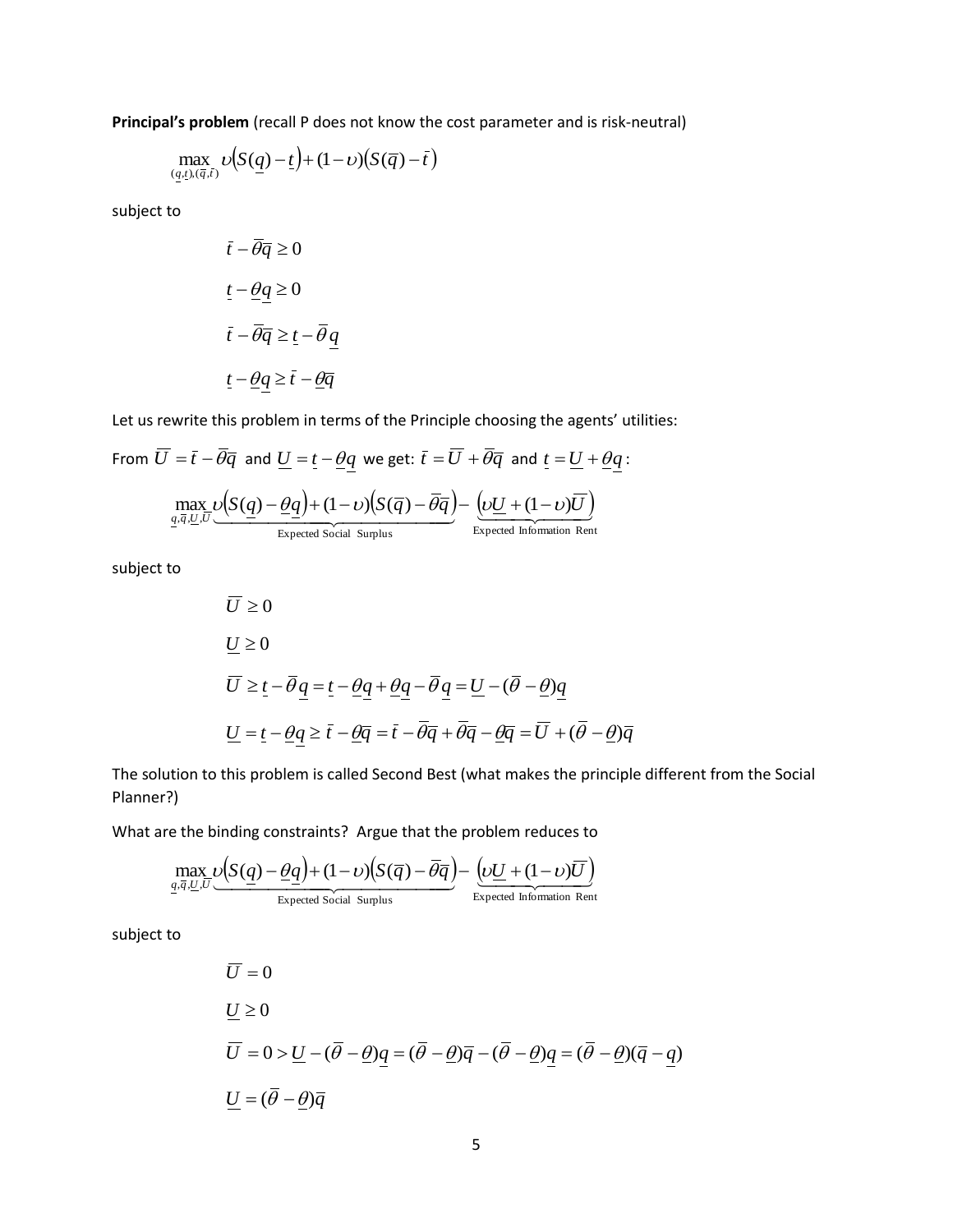Substituting the binding constraints into the objective function yields

$$
\max_{\underline{q},\overline{q}} \underbrace{\upsilon(S(\underline{q})-\underline{\theta}\underline{q})+(1-\upsilon)(S(\overline{q})-\overline{\theta}\overline{q})}_{\text{Expected Social Surplus}} - \underbrace{\upsilon(\overline{\theta}-\underline{\theta})\overline{q}}_{\text{Expected Information Rent}}
$$

The first-order conditions are

$$
\underbrace{U(S'(q^{SB}) - \underline{\theta})}_{\text{Marginal Expected Information Rent}} = 0 \text{, or } S'(q^{SB}) = \underline{\theta}
$$

Marginal Expected Social Surplus

$$
\underbrace{(1-\nu)(S'(\overline{q}^{SB})-\overline{\theta})}_{\text{Marginal Expected Social Supplus}} - \underbrace{\nu(\overline{\theta}-\underline{\theta})}_{\text{Marginal Expected Information Rent}} = 0 \text{, or } S'(\overline{q}^{SB}) = \overline{\theta} + \frac{\nu}{1-\nu}(\overline{\theta}-\underline{\theta})
$$

Low-cost agent produces the efficient output  $q^{SB}=q^*$ 

High-cost agent produces too little  $\overline{q}^{\,SB} < \overline{q}^{\,*}$ 

Low-cost agent gets a positive information rent  $\underline{U}^{SB} = (\overline{\theta} - \underline{\theta}) \overline{q}^{SB}$ 

High-cost agent gets no rent

Second-best transfers are  $\underline{t}^{SB}=\underline{\theta}q^{SB}+(\overline{\theta}-\underline{\theta})\overline{q}^{SB}$  and  $\bar{t}^{SB}=\overline{\theta}\overline{q}^{SB}$ 

Graphical Illustration

### **Shut-down policy**: only low-cost agent produces

This is optimal if

This is optimal if  
\n
$$
\upsilon\Big(S(\underline{q}^*) - \underline{\theta}\underline{q}^*\Big) \geq \underbrace{\upsilon\Big(S(\underline{q}^*) - \underline{\theta}\underline{q}^*\Big) + (1 - \upsilon)\Big(S(\overline{q}^{SB}) - \overline{\theta}\overline{q}^{SB}\Big) - \underbrace{\upsilon(\overline{\theta} - \underline{\theta})\overline{q}^{SB}}_{\text{Expected Social Suplus}}}, \text{ or}
$$

$$
\underbrace{\nu(\overline{\theta}-\underline{\theta})\overline{q}^{SB}} \geq \underbrace{(1-\nu)\left(S(\overline{q}^{SB})-\overline{\theta}\overline{q}^{SB}\right)}
$$

Expected Information Rent Expected Incremental Social Surplus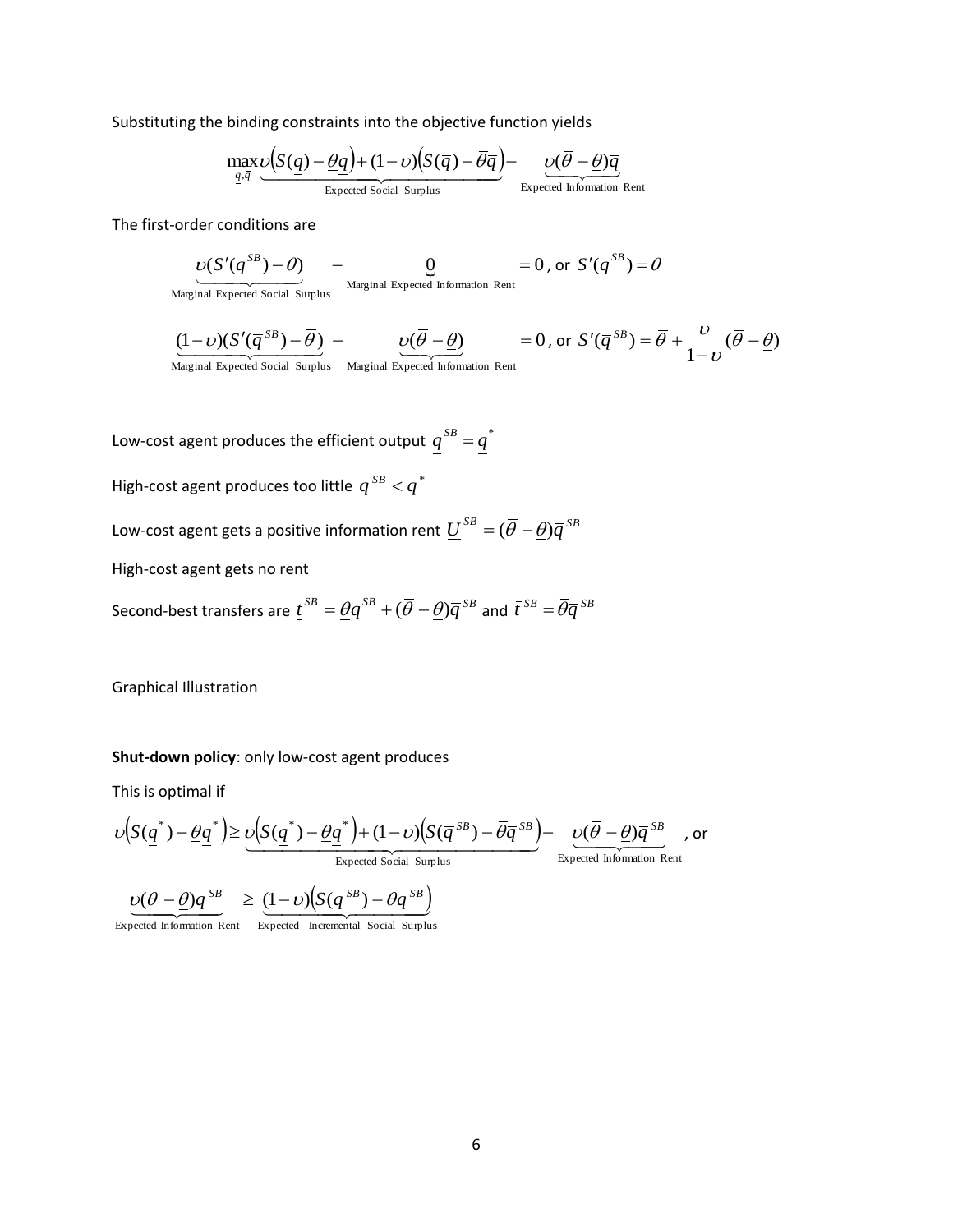#### **Should the principle offer more options on the menu?**

Should principle allow the agent to communicate by other means?

The answer is no and is known as the Revelation Principle

Recall that  $A = \{(q,t): q \geq 0, -\infty < t < \infty\}$  is the set of feasible allocation: P and A can commit to transfer *t* and produce *q*

A mechanism is a message space  $M$  and a mapping  $\widetilde{g}: M \to A \left( \{\widetilde{q}(m), \widetilde{t}(m)\}_{m \in M} \right)$ 

The agent chooses the optimal message (what if several messages are optimal?)

$$
\widetilde{t}(m^*(\theta)) - \mathcal{G}\widetilde{q}(m^*(\theta)) \ge \widetilde{t}(m) - \mathcal{G}\widetilde{q}(m) \qquad \text{for all } m \in M
$$

This induces an allocation rule:  $a: \Theta \to A$  (  $\{\widetilde{q}(m^*(\theta)), \widetilde{t}(m^*(\theta))\}_{\theta \in \Theta}$  )

A direct revelation mechanism is a mapping  $g : \Theta \to A \; (\{q(\theta), t(\theta)\}_{\theta \in \Theta})$ 

A **truthful direct revelation mechanism** is a mapping  $g : \Theta \rightarrow A$  that is incentive compatible

$$
t(\overline{\theta}) - \overline{\theta}q(\overline{\theta}) \ge t(\underline{\theta}) - \overline{\theta}q(\underline{\theta})
$$

 $t(\underline{\theta}) - \underline{\theta}q(\underline{\theta}) \geq t(\overline{\theta}) - \underline{\theta}q(\overline{\theta})$ 

The **Revelation Principle**: Any allocation rule induced by a mechanism  $(M, \tilde{g})$  can be implemented with a truthful direct revelation mechanism.

Let 
$$
(q(\theta), t(\theta)) = (\tilde{q}(m^*(\theta)), \tilde{t}(m^*(\theta)))
$$
 for all  $\theta \in \Theta$ 

By definition,  $\{(q(\theta), t(\theta))\}$  is a direct mechanism

It is also truthful:

$$
t(\overline{\theta}) - \overline{\theta}q(\overline{\theta}) = \tilde{t}(m^*(\overline{\theta})) - \overline{\theta}\tilde{q}(m^*(\overline{\theta})) \ge \tilde{t}(m^*(\underline{\theta})) - \overline{\theta}\tilde{q}(m^*(\underline{\theta})) = t(\underline{\theta}) - \overline{\theta}q(\underline{\theta})
$$
  

$$
t(\underline{\theta}) - \underline{\theta}q(\underline{\theta}) = \tilde{t}(m^*(\underline{\theta})) - \underline{\theta}\tilde{q}(m^*(\overline{\theta})) \ge \tilde{t}(m^*(\overline{\theta})) - \underline{\theta}\tilde{q}(m^*(\overline{\theta})) = t(\overline{\theta}) - \underline{\theta}q(\overline{\theta})
$$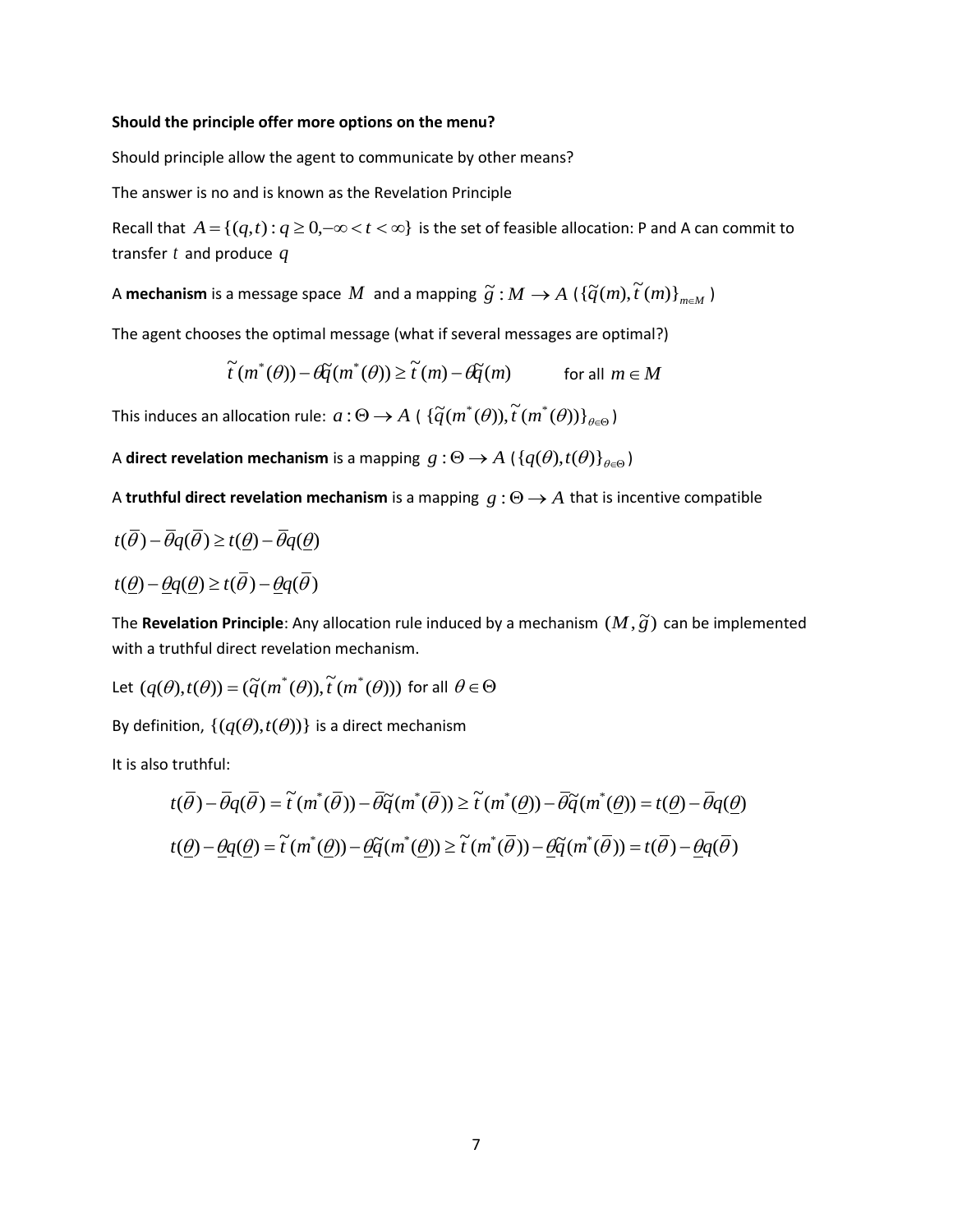### **Applications**

1. **Regulation of monopoly**: the regulator chooses the output and compensation for the firm

Monopoly's profit is  $U = t - \theta q$ 

Consumer surplus is  $S(q) - t$ 

The regulator is concerned with consumer welfare and his objective function is

$$
S(q)-t+\alpha(t-\theta q)=S(q)-\theta q-(1-\alpha)(t-\theta q)=S(q)-\theta q-(1-\alpha)U
$$

 $\ddot{\phantom{a}}$ 

The regulator takes into account that the firm wants to overstate its cost

$$
\max_{\underline{q}, \overline{q}} \underbrace{\upsilon(S(\underline{q}) - \underline{\theta}\underline{q}) + (1 - \upsilon)(S(\overline{q}) - \overline{\theta}\overline{q})}_{\text{Expected Social Surplus}} - (1 - \alpha) \underbrace{\upsilon(\overline{\theta} - \underline{\theta})\overline{q}}_{\text{Expected Information Rent}}
$$
\n
$$
S'(\underline{q}^{SB}) = \underline{\theta}
$$
\n
$$
S'(\overline{q}^{SB}) = \overline{\theta} + (1 - \alpha) \underbrace{\upsilon}_{1 - \upsilon} (\overline{\theta} - \underline{\theta})
$$

If the regulator values consumer and firm welfare equally, he will implement the first-best outputs

## 2. **Nonlinear pricing by a monopoly**

The firm's profit is  $V = t - cq$ 

A buyer's utility function is  $U = u(\theta q) - t$ 

Incentive and participation constraints become

$$
\underline{U} = u(\underline{\theta}\underline{q}) - \underline{t} \ge \underline{\theta}u(\overline{q}) - \overline{t} = u(\overline{\theta}\overline{q}) - \overline{t} + u(\underline{\theta}\overline{q}) - u(\overline{\theta}\overline{q}) = \overline{U} - (u(\overline{\theta}\overline{q}) - u(\underline{\theta}\overline{q}))
$$
\n
$$
\overline{U} = u(\overline{\theta}\overline{q}) - \overline{t} \ge u(\overline{\theta}\underline{q}) - \underline{t} = u(\underline{\theta}\underline{q}) - \overline{t} + u(\overline{\theta}\underline{q}) - u(\underline{\theta}\underline{q}) = \underline{U} + u(\overline{\theta}\underline{q}) - u(\underline{\theta}\underline{q})
$$
\n
$$
\underline{U} = u(\underline{\theta}\underline{q}) - \underline{t} \ge 0
$$
\n
$$
\overline{U} = u(\overline{\theta}\overline{q}) - \overline{t} \ge 0
$$

The firm's profit becomes

$$
\max_{\underline{q},\overline{q},\underline{U},\overline{U}} \underbrace{\mathcal{U}(u(\underline{\theta}\underline{q})-c\underline{q})+(1-\nu)\big(u(\overline{\theta}\overline{q})-c\overline{q}\big)-\underbrace{\big(\nu\underline{U}+(1-\nu)\overline{U}\big)}_{\text{Expected Information Rent}} \text{ subject to ICs and PCs}
$$

Only high-WTP buyers want to deviate and buy low quantity: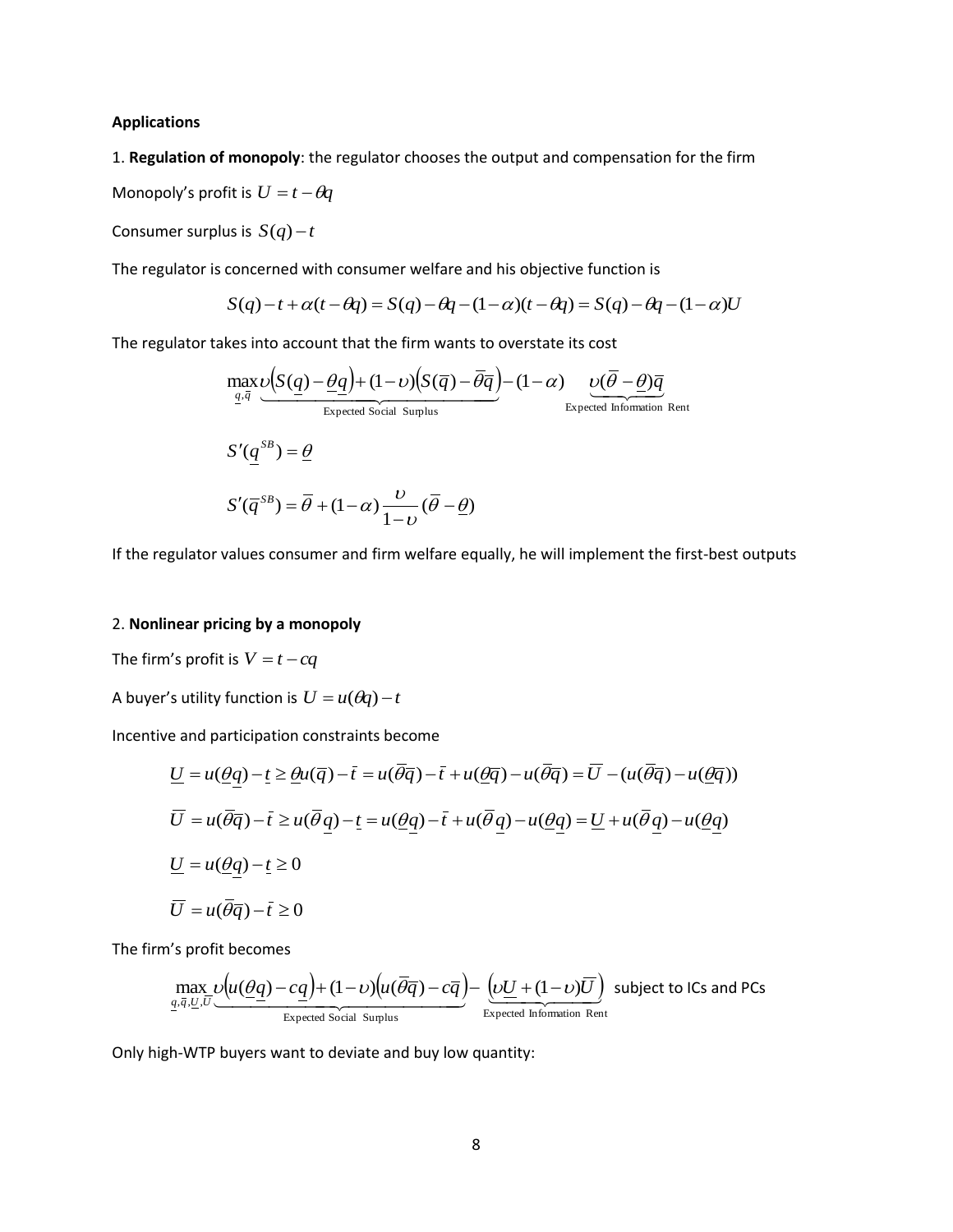$$
\underbrace{ \max_{q.\overline{q}} \underbrace{\nu \big( u(\underline{\theta}q) - cq \big) + (1-\nu) \big( u(\overline{\theta}\overline{q}) - c\overline{q} \big) }_{\text{Expected Social Suplus}} - \underbrace{(1-\nu)(u(\overline{\theta}q) - u(\underline{\theta}q))}_{\text{Expected Information Rent}}
$$

Maximization yields

$$
\overline{\theta}u'(\overline{\theta}\overline{q}^{SB}) = c
$$

$$
\underline{\theta}u'(\underline{\theta}\underline{q}^{SB}) - \frac{1-\nu}{\nu}(\overline{\theta}u'(\overline{\theta}\underline{q}^{SB}) - \underline{\theta}u'(\underline{\theta}\underline{q}^{SB})) = c
$$

The unit prices for high and low quantity are

$$
\frac{t^{SB}}{q^{SB}} = \frac{u(\underline{\theta}q^{SB}) - \underline{U}^{SB}}{q^{SB}} = \frac{u(\underline{\theta}q^{SB})}{q^{SB}}
$$
\n
$$
\frac{t^{SB}}{\overline{q}^{SB}} = \frac{u(\overline{\theta}\overline{q}^{SB}) - \overline{U}^{SB}}{\overline{q}^{SB}} = \frac{u(\overline{\theta}\overline{q}^{SB}) - u(\overline{\theta}q^{SB}) + u(\underline{\theta}q^{SB})}{\overline{q}^{SB}}
$$
\n
$$
\frac{u(\overline{\theta}\overline{q}^{SB}) - u(\overline{\theta}q^{SB}) + u(\underline{\theta}q^{SB})}{\overline{q}^{SB}} < \frac{u(\underline{\theta}q^{SB})}{q^{SB}}, \text{ or } \frac{u(\overline{\theta}\overline{q}^{SB}) - u(\overline{\theta}q^{SB})}{\overline{q}^{SB}} < \frac{u(\underline{\theta}q^{SB})}{q^{SB}}
$$

a quantity discount

## 3. **Quality and price discrimination**

The firm's profit is  $V = t - C(q)$ 

The agent's utility is  $U = \theta q - t$ 

Incentive and participation constraints become

$$
\underline{U} = \underline{\theta}\underline{q} - \underline{t} \ge \underline{\theta}\underline{u}(\overline{q}) - \overline{t} = \overline{\theta}\overline{q} - \overline{t} + \underline{\theta}\overline{q} - \overline{\theta}\overline{q} = \overline{U} - (\overline{\theta} - \underline{\theta})\overline{q}
$$
\n
$$
\overline{U} = \overline{\theta}\overline{q} - \overline{t} \ge \overline{\theta}\underline{q} - \underline{t} = \underline{\theta}\underline{q} - \overline{t} + \overline{\theta}\underline{q} - \underline{\theta}\underline{q} = \underline{U} + (\overline{\theta} - \underline{\theta})\underline{q}
$$
\n
$$
\underline{U} = \underline{\theta}\underline{q} - \underline{t} \ge 0
$$
\n
$$
\overline{U} = \overline{\theta}\overline{q} - \overline{t} \ge 0
$$

The firm's profit becomes

$$
\underbrace{\max_{q,\overline{q},\underline{U},\overline{U}}\underbrace{\nu(\underline{\theta}\underline{q}-C(\underline{q}))+(1-\nu)(\overline{\theta}\overline{q}-C(\overline{q})}_{\text{Expected Social Surplus}})-\underbrace{\left(\nu\underline{U}+(1-\nu)\overline{U}\right)}_{\text{Expected Information Rent}} \text{ subject to ICs and PCs}
$$

Only high-WTP buyers want to deviate and buy low quality: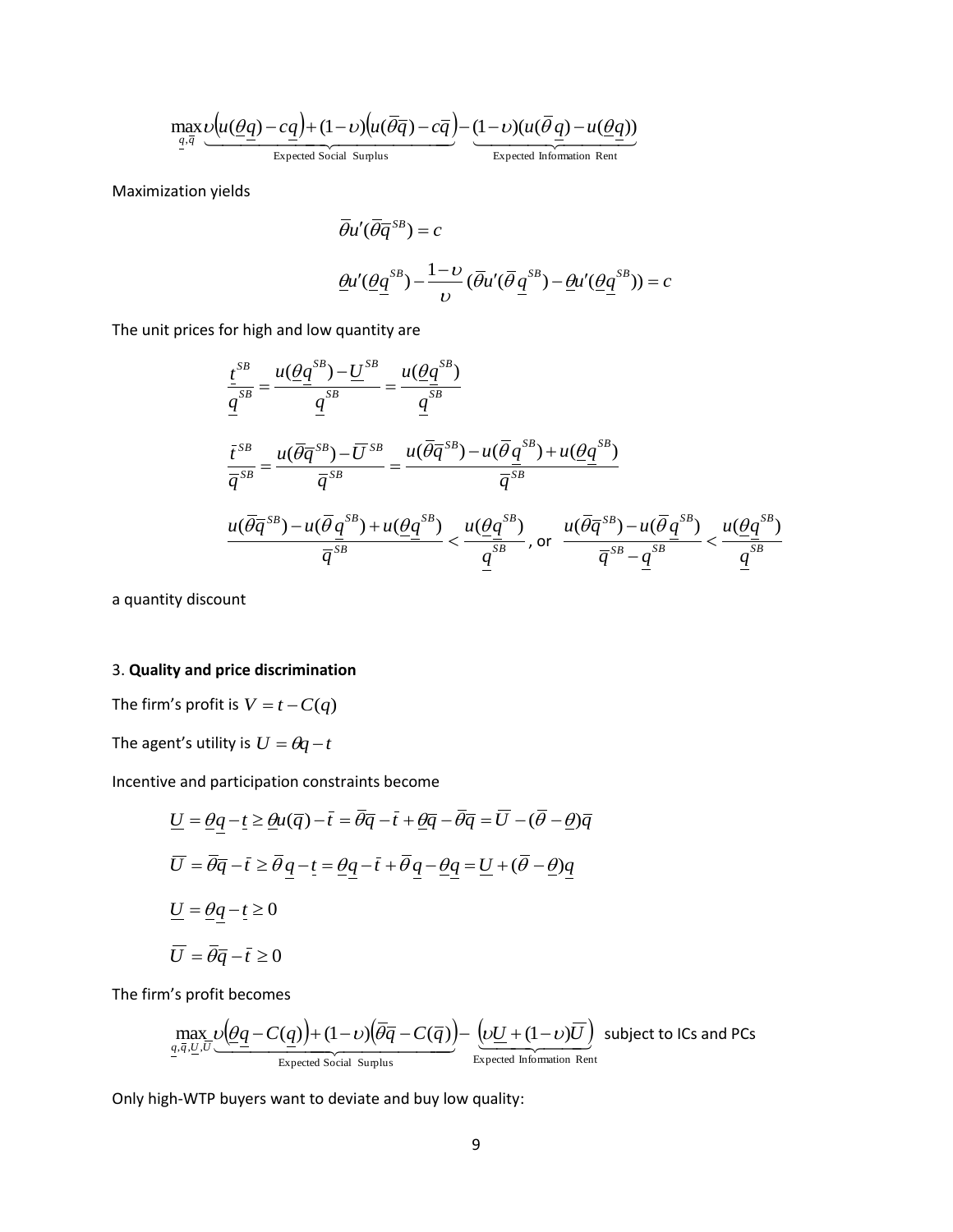$$
\max_{q,\bar{q}} \underbrace{\upsilon(\underline{\theta q} - C(q)) + (1 - \upsilon)(\overline{\theta q} - C(\overline{q}))}_{\text{Expected Social Surplus}} - \underbrace{(1 - \upsilon)(\overline{\theta} - \underline{\theta})q}_{\text{Expected Information Rent}}
$$

Maximization yields

$$
\overline{\theta} = C'(\overline{q}^{SB})
$$

$$
\underline{\theta} - \frac{1 - \nu}{\nu} (\overline{\theta} - \underline{\theta}) = C'(\underline{q}^{SB})
$$

The low-quality product offered by the firm is of lower quality than the efficient low-quality product

### 4. **Loan contracts**

The lender (principal) offers a loan of size  $q$  at cost of  $Rq$  ,  $R$  is a risk-free interest rate, and earns:  $t - Rq$ 

The borrower (agent) invests and earns:  $\theta f(q)-t$  , where  $f' > 0, f'' < 0$ 

Incentive and participation constraints become

$$
\frac{\max}{t^{q}} \underbrace{\sqrt{(\theta q - C(q))} + (1 - \nu)(\theta \overline{q} - C(\overline{q}))}_{\text{Expected Soidal Supplus}} - \underbrace{(1 - \nu)(\theta - \theta)q}_{\text{Expected Bobrmation Rent}}
$$
\n
$$
\overline{\theta} = C'(q^{SB})
$$
\n
$$
\underline{\theta} - \frac{1 - \nu}{\nu} (\overline{\theta} - \underline{\theta}) = C'(q^{SB})
$$
\n
$$
\underline{\theta} - \frac{1 - \nu}{\nu} (\overline{\theta} - \underline{\theta}) = C'(q^{SB})
$$
\n
$$
\text{countracts}
$$
\n
$$
\text{there, for the original graph, } \overline{\theta} = \frac{1 - \nu}{\nu} (\overline{\theta} - \underline{\theta}) = C'(q^{SB})
$$
\n
$$
\text{countracts}
$$
\n
$$
\text{corrects}
$$
\n
$$
\text{there, for the original graph, } \overline{\theta} = \frac{1 - \nu}{\nu} (\overline{\theta} - \underline{\theta}) = C'(q^{SB})
$$
\n
$$
\text{constrained form, } \overline{\theta} = \frac{1 - \nu}{\nu} (\overline{\theta} - \underline{\theta}) = C'(q^{SB})
$$
\n
$$
\text{constrained form, } \overline{\theta} = \frac{1 - \nu}{\nu} (\overline{\theta} - \underline{\theta}) = C'(q^{SB})
$$
\n
$$
\overline{\theta} = \frac{1 - \nu}{\nu} \geq \frac{\nu}{\nu} (\overline{q}) - \overline{\theta} = \frac{\overline{\theta}}{\nu} (\overline{q}) - \overline{\theta} + \frac{\nu}{\nu} (\overline{q}) - \frac{\overline{\theta}}{\nu} (\overline{q}) = \overline{\theta} - (\overline{\theta} - \underline{\theta}) \int (q) \overline{\theta}
$$
\n
$$
\overline{\theta} = \frac{\overline{\theta}}{\nu} (\overline{q}) - \overline{\nu} \geq 0
$$
\n
$$
\overline{\theta} = \frac{1 - \nu}{\nu} (\overline{\theta} - \underline{\theta}) = \frac{1 - \nu}{\nu} (\overline{\theta} - \underline{\theta}) = \frac{1 - \nu}{\nu} (\overline{\theta} - \underline{\theta}) = \frac{1 - \nu}{\nu} (\overline{\theta} - \underline{\theta}) = \frac
$$

High-productivity borrower wants to deviate and get a smaller loan

$$
\overline{\theta}f'(\overline{q}^{SB}) = R
$$

$$
[\underline{\theta} - \frac{1-\nu}{\nu}(\overline{\theta} - \underline{\theta})]f'(\underline{q}^{SB}) = R
$$

Screening borrowers according to the size of their loans (less productive get smaller loans)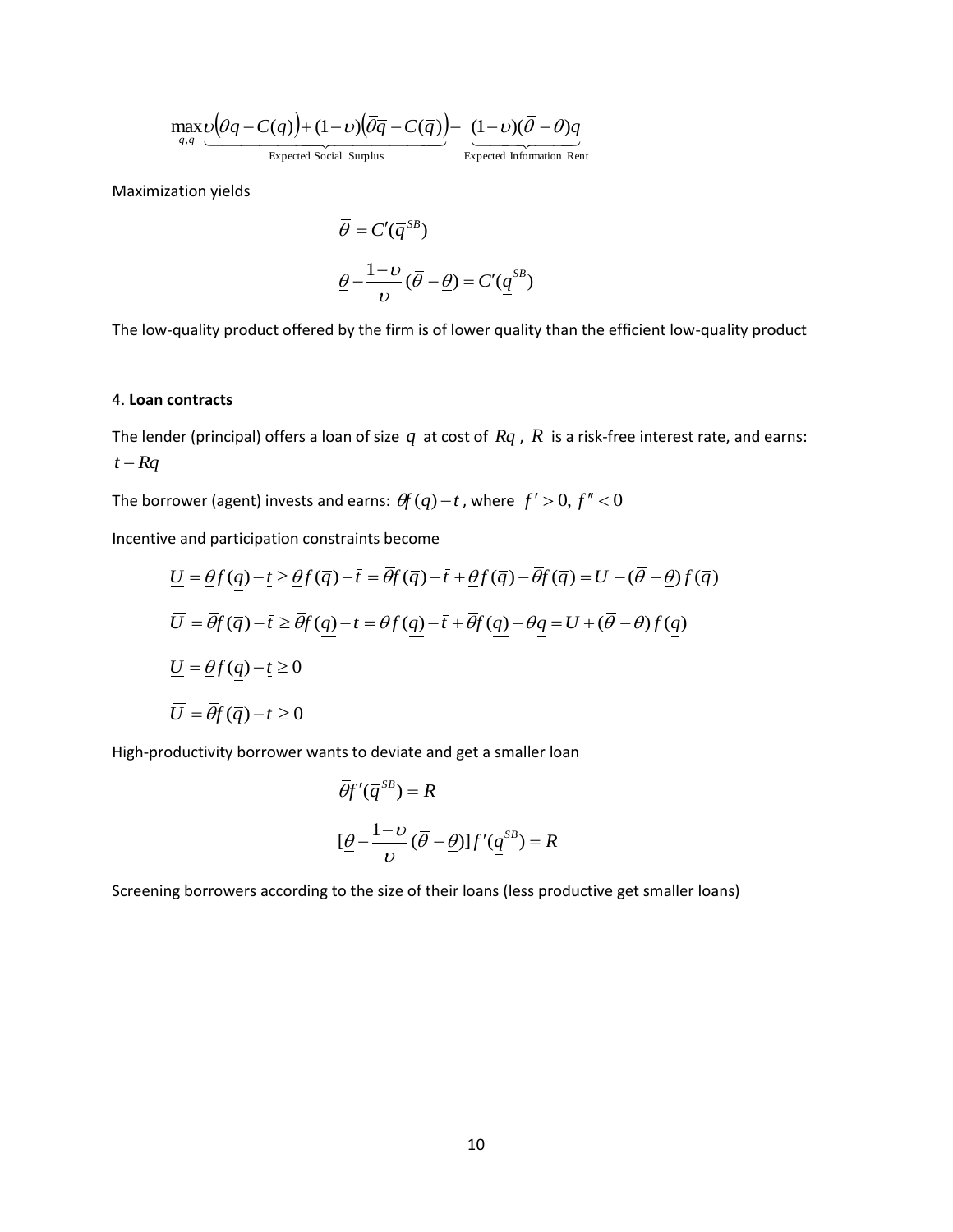#### **II. Moral Hazard**

Agent (A) can exert effort  $e \in \{0,1\}$  at cost  $\psi(e)$  , where  $\psi(0) = 0 < \psi(1) = \psi$ 

A's utility is  $U = u(t) - \psi(e)$  , where  $u' > 0, u'' < 0, u(0) = 0$  (we will need  $h = u^{-1}$ )

Output is stochastic:  $\widetilde{q} \in \{q, \overline{q}\}$  ,  $\, < \overline{q}$ 

$$
Pr(\widetilde{q} = \overline{q} \mid e = 1) = \pi_1 \ Pr(\widetilde{q} = \overline{q} \mid e = 0) = \pi_0, \ \pi_0 < \pi_1 \ \text{(FOSD property)}
$$

Principal (P)'s utility is  $S(q) - t$  ,  $S' > 0, S'' < 0$ 

$$
\pi_1 S(\bar{q}) + (1 - \pi_1) S(q) > \pi_0 S(\bar{q}) + (1 - \pi_0) S(q) \text{ because } (\pi_1 - \pi_0) [S(\bar{q}) - S(q)] > 0
$$

### **Contracts**

Same as before: Only variables  $q$  and  $t$  are observable and *verifiable* 

P offers to A a contract  $\{(q, t),(\overline{q}, \overline{t})\}$ 

Timing of events

- 1. P offers A a contract  $\{(q, t),(\overline{q}, \overline{t})\}$
- 2. A accepts or refuses the contract
- 3. A exerts an effort ( $e = 1$ ) or not ( $e = 0$ )
- 4. The output  $\widetilde{q}$  is realized
- 5. The contract is executed

Incentive feasible contracts

P gets

$$
\pi_1[S(\overline{q})-\overline{t}] + (1-\pi_1)[S(q)-\underline{t}] \text{ If A chooses } e = 1
$$

 $\pi_0[S(\overline q) - \overline t] + (1 - \pi_0)[S(q) - \underline t]$  If A chooses  $e = 0$ 

Incentive compatibility constraint (under moral hazard)

$$
\pi_1 u(\bar{t}) + (1 - \pi_1)u(\underline{t}) - \psi \ge \pi_0 u(\bar{t}) + (1 - \pi_0)u(\underline{t})
$$

Participation constraint

 $\pi_1 u(\bar{t}) + (1 - \pi_1) u(\bar{t}) - \psi \ge 0$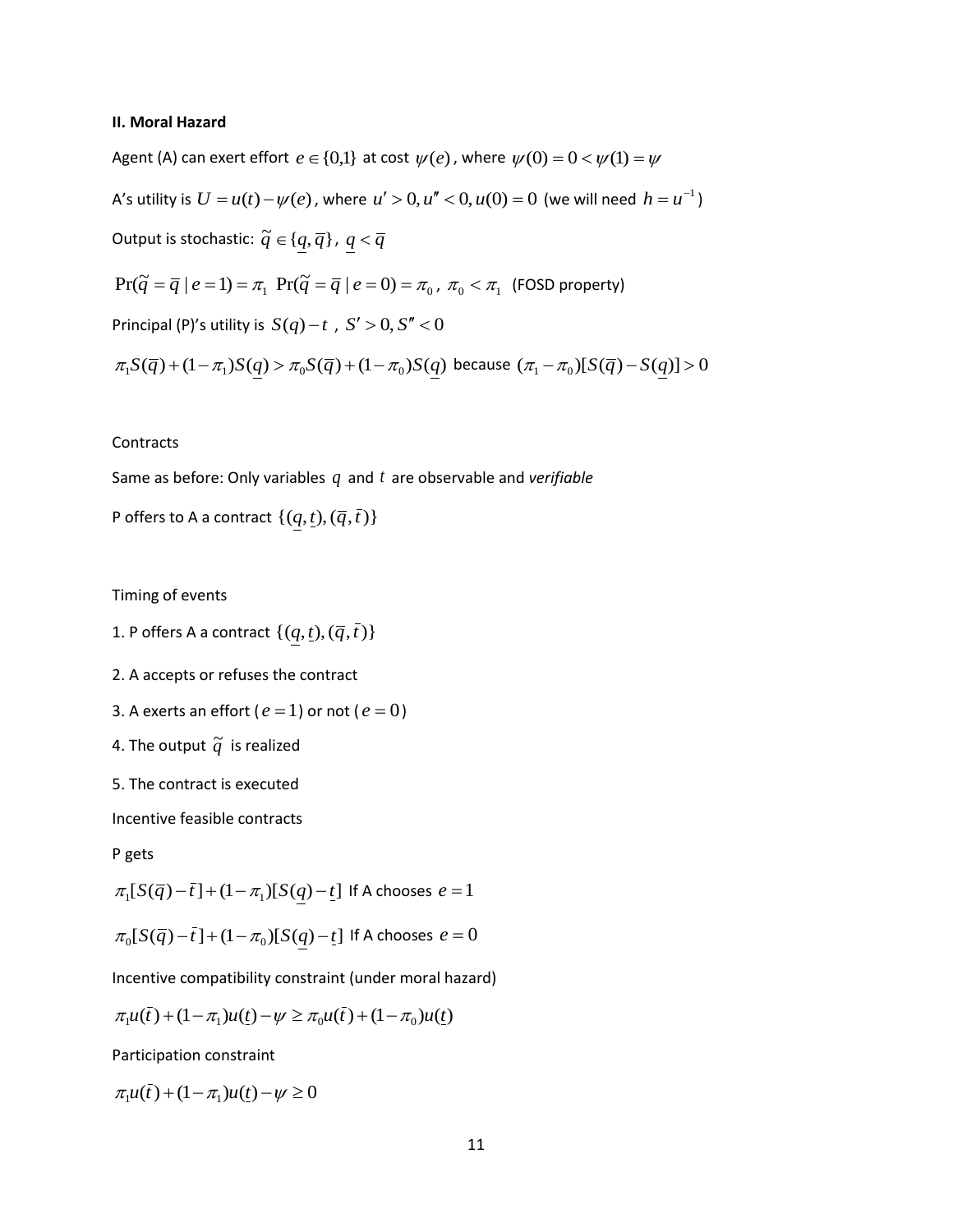### **Benchmark: complete information about effort**

If effort is verifiable, P offers a contract with transfers contingent on  $\widetilde{q}$  and  $e$ 

If P offers 
$$
\{(\underline{q}, \underline{t}, e = 1), (\overline{q}, \overline{t}, e = 1), (\underline{q}, \underline{t} = 0, e = 0), (\overline{q}, \overline{t} = 0, e = 0)\}
$$
, P's problem becomes  
\n
$$
\max_{\underline{t}, \underline{i}} \pi_1[\overline{S} - \overline{t}] + (1 - \pi_1)[\underline{S} - \underline{t}] \text{ subject to } \pi_1 u(\overline{t}) + (1 - \pi_1)u(\underline{t}) - \psi \ge 0
$$

The first-order condition is

$$
-\pi_1 + \mu \pi_1 u'(\bar{t}^*) = 0
$$
  
-(1 - \pi\_1) + \mu (1 - \pi\_1) u'(\underline{t}^\*) = 0  

$$
u'(\bar{t}^*) = u'(\underline{t}^*) = \frac{1}{\mu} \Rightarrow \bar{t}^* = \underline{t}^* = t^*, \text{ where } \pi_1 u(\bar{t}^*) + (1 - \pi_1) u(\underline{t}^*) - \psi = u(t^*) - \psi = 0, \ t^* = h(\psi)
$$

full insurance,  $C^{FB} \equiv t^* = h(\psi)$ 

P gets

$$
\pi_1[S(\overline{q}) - \overline{t}^*] + (1 - \pi_1)[S(\underline{q}) - \underline{t}^*] = \pi_1 S(\overline{q}) + (1 - \pi_1)S(\underline{q}) - h(\psi)
$$
 If A chooses  $e = 1$   

$$
\pi_0[S(\overline{q}) - \overline{t}] + (1 - \pi_0)[S(\underline{q}) - \underline{t}] = \pi_0 S(\overline{q}) + (1 - \pi_0)S(\underline{q})
$$
 If A chooses  $e = 0$ 

Inducing effort is optimal if

$$
\pi_1 S(\overline{q}) + (1 - \pi_1) S(\underline{q}) - h(\psi) \ge \pi_0 S(\overline{q}) + (1 - \pi_0) S(\underline{q})
$$
, or  

$$
\underbrace{(\pi_1 - \pi_0)[S(\overline{q}) - S(\underline{q})]}_{\text{Expected gain from effort}} \ge \underbrace{h(\psi)}_{\text{First-best cost of inducing effort}}
$$

## **Risk-neutral agent**

 $u(t) = t$ ,  $h(u) = u$ 

P's problem becomes

 $\max_{t,\bar{t}} \pi_1[\bar{S}-\bar{t}] + (1-\pi_1)[\underline{S}-\underline{t}]$  subject to  $\pi_1 \bar{t} + (1 - \pi_1) \underline{t} - \psi \ge \pi_0 \bar{t} + (1 - \pi_0) \underline{t}$  $\pi_1 \overline{t} + (1 - \pi_1) \underline{t} - \psi \ge 0$ 

If both constrains bind, we have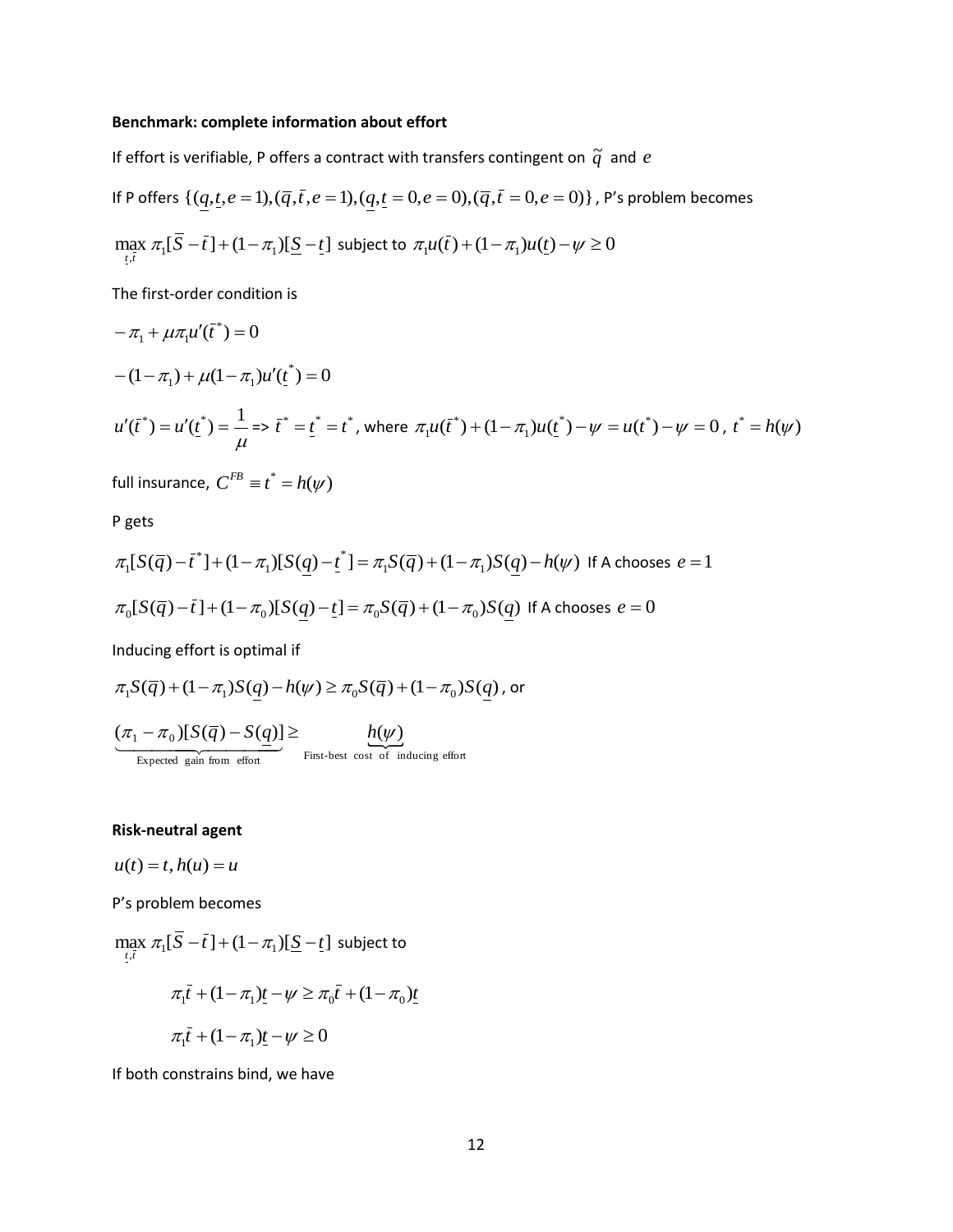$$
\bar{t} = -\frac{1 - \pi_0}{\pi_0} \underline{t}, \ \pi_1(-\frac{1 - \pi_0}{\pi_0})\underline{t} + (1 - \pi_1)\underline{t} - \psi = 0,
$$
  

$$
\underline{t}^* = -\frac{\pi_0}{\pi_1 - \pi_0} \psi \text{ and } \bar{t}^* = \frac{1 - \pi_0}{\pi_1 - \pi_0} \psi
$$

Big rewards and big punishments:

If 
$$
q = \overline{q}
$$
, A gets  $\overline{U}^* = \overline{t}^* - \psi = \frac{1 - \pi_0}{\pi_1 - \pi_0} \psi - \psi = \frac{1 - \pi_1}{\pi_1 - \pi_0} \psi > 0$ 

If 
$$
q = \underline{q}
$$
, A gets  $\underline{U}^* = \underline{t}^* - \underline{\psi} = -\frac{\pi_0}{\pi_1 - \pi_0} \underline{\psi} - \underline{\psi} = -\frac{\pi_1}{\pi_1 - \pi_0} \underline{\psi} < 0$ 

The expected payment is  $\pi_1 t^* + (1 - \pi_1) t = \pi_1 \frac{1 - \mu_0}{\pi_1 - \pi_0} \psi + (1 - \pi_1) [-\frac{\mu_0}{\pi_1 - \pi_0} \psi] = \psi$  $\frac{1-\pi_0}{\pi_1-\pi_0}\psi+(1-\pi_1)[-\frac{\pi_0}{\pi_1-\pi_0}]$  $\pi_1 \bar{t}^* + (1 - \pi_1) t^* = \pi_1 \frac{1 - \pi_0}{\sqrt{1 - \pi_0}} \psi + (1 - \pi_1) [-\frac{\pi_0}{\sqrt{1 - \pi_0}} \psi] =$  $\overline{a}$  $+(1 - \pi_1)[ \overline{a}$  $+(1 - \pi_1)t^* = \pi_1 \frac{1 - \pi_0}{\sqrt{1 - \pi_1}} \psi + (1 - \pi_1)[-\frac{\pi_0}{\sqrt{1 - \pi_1}} \psi]$  $1 - \mu_0$  $\frac{1}{1}$ )[- $\frac{n_0}{1}$  $1 - \mu_0$  $\frac{1-\mu_0}{1-\mu_0}$ \* 1 \*  $t_1 \bar{t}^* + (1 - \pi_1)t_1$ 

=> P implements the first-best level of effort at no additional cost

At optimum only the participation constraint needs to bind

P can also make A the **residual claimant**:  $(\vec{t}, \vec{t}) = (S(q) - T^*, S(\overline{q}) - T^*)$ 

IC constraint is satisfied (with a slack):

$$
\pi_1[S(\overline{q}) - T^*] + (1 - \pi_1)[S(q) - T^*] - \psi \ge \pi_0[S(\overline{q}) - T^*] + (1 - \pi_0)[S(q) - T^*], \text{ or}
$$
\n
$$
\pi_1S(\overline{q}) + (1 - \pi_1)S(q) - \psi \ge \pi_0S(\overline{q}) + (1 - \pi_0)S(q), \text{ or } \underbrace{(\pi_1 - \pi_0)[S(\overline{q}) - S(q)]}_{\text{Expected}} \ge \psi_{\text{First-bestcost of inducing} \atop \text{of inducing}} \xrightarrow[\text{form of the form of the form}]
$$

The upfront payment  $T^*$  solves:  $\pi_1[S(\overline q)-T^*]+(1-\pi_1)[S(q)-T^*]-\psi=0$ 1  $\pi_1[S(\overline{q})-T^*]+(1-\pi_1)[S(q)-T^*]-\psi=$ 

 $T^* = \pi_1 S(\overline q) + (1-\pi_1) S(q) - \psi \,$  (what does this tell us about the role of property rights?)

Two types of transaction costs: **limited liability** and **risk aversion**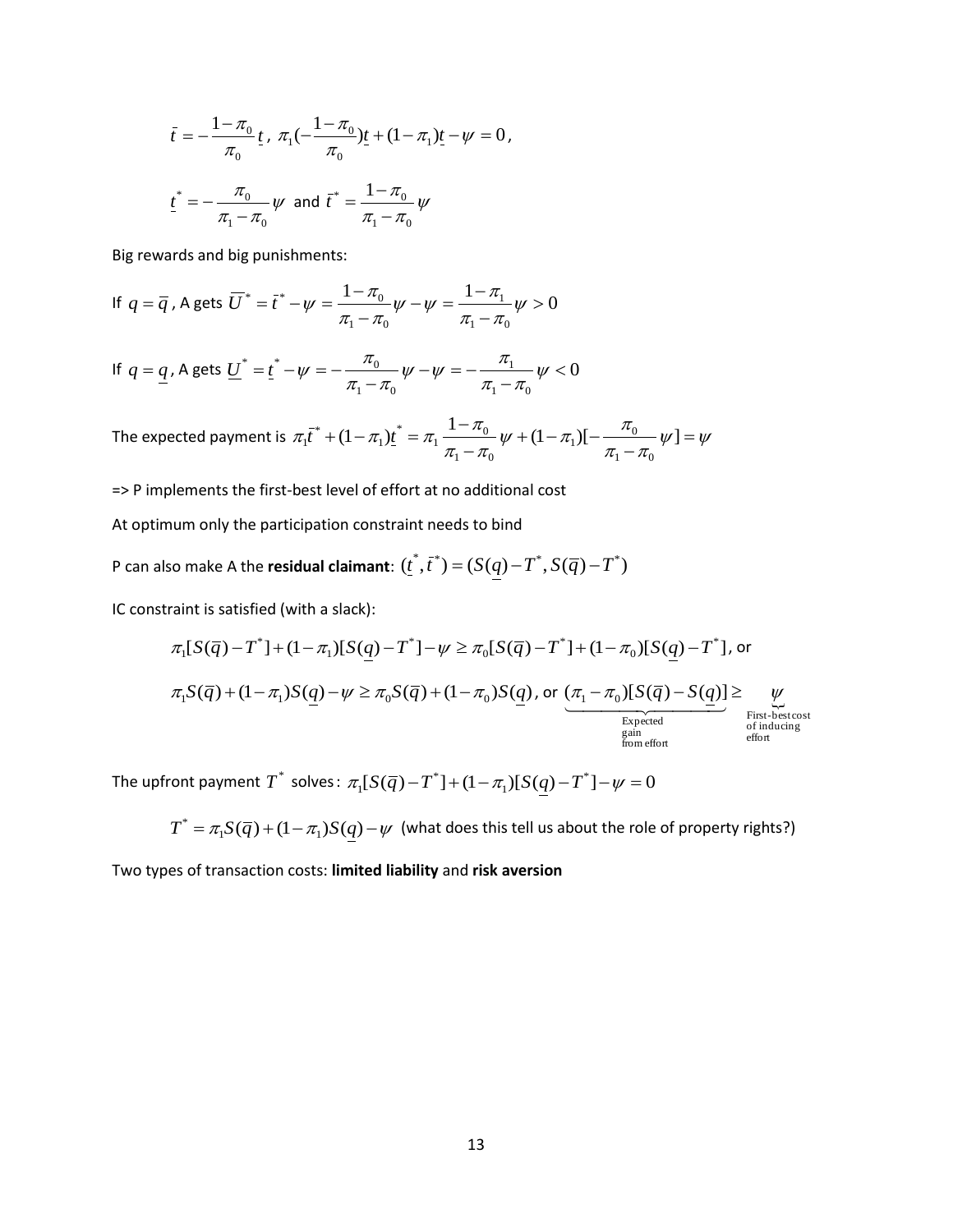# **Limited Liability Rent**

A is risk-neutral but transfers are constrained (limited wealth)

$$
\bar{t} \ge -l
$$
 and  $\underline{t} \ge -l$  for some  $l \ge 0$ 

P's problem now becomes

$$
\max_{t,\bar{t}} \pi_1[\overline{S} - \overline{t}] + (1 - \pi_1)[\underline{S} - \underline{t}] \text{ subject to}
$$
\n
$$
\pi_1 \overline{t} + (1 - \pi_1)\underline{t} - \psi \ge \pi_0 \overline{t} + (1 - \pi_0)\underline{t}
$$
\n
$$
\pi_1 \overline{t} + (1 - \pi_1)\underline{t} - \psi \ge 0
$$
\n
$$
\overline{t} \ge -l
$$
\n
$$
\underline{t} \ge -l
$$
\nIf  $t^L = t^* = -\frac{\pi_0}{\sqrt{t}} \quad \text{if } t^L = \overline{t}^* = \frac{1 - \pi_0}{\sqrt{t}} \quad \text{if } t^L = \overline{t}^* = \frac{1 - \pi_0}{\sqrt{t}} \quad \text{if } t^L = \frac{1 - \pi_0}{\sqrt{t}} \quad \text{if } t^L = \frac{1 - \pi_0}{\sqrt{t}} \quad \text{if } t^L = \frac{1 - \pi_0}{\sqrt{t}} \quad \text{if } t^L = \frac{1 - \pi_0}{\sqrt{t}} \quad \text{if } t^L = \frac{1 - \pi_0}{\sqrt{t}} \quad \text{if } t^L = \frac{1 - \pi_0}{\sqrt{t}} \quad \text{if } t^L = \frac{1 - \pi_0}{\sqrt{t}} \quad \text{if } t^L = \frac{1 - \pi_0}{\sqrt{t}} \quad \text{if } t^L = \frac{1 - \pi_0}{\sqrt{t}} \quad \text{if } t^L = \frac{1 - \pi_0}{\sqrt{t}} \quad \text{if } t^L = \frac{1 - \pi_0}{\sqrt{t}} \quad \text{if } t^L = \frac{1 - \pi_0}{\sqrt{t}} \quad \text{if } t^L = \frac{1 - \pi_0}{\sqrt{t}} \quad \text{if } t^L = \frac{1 - \pi_0}{\sqrt{t}} \quad \text{if } t^L = \frac{1 - \pi_0}{\sqrt{t}} \quad \text{if } t^L = \frac{1 - \pi_0}{\sqrt{t}} \quad \text{if } t^L = \frac{1 - \pi_0}{\sqrt{t}} \quad \text{if } t^L = \frac{1 - \pi_0}{\sqrt{t}} \quad \text{if } t$ 

If 
$$
\underline{t}^{LL} = \underline{t}^* = -\frac{\pi_0}{\pi_1 - \pi_0} \psi \ge -l
$$
 and  $\overline{t}^{LL} = \overline{t}^* = \frac{1 - \pi_0}{\pi_1 - \pi_0} \psi \ge -l$ , or  $l \ge \frac{\pi_0}{\pi_1 - \pi_0} \psi$ 

=> no efficiency loss and the agent gets no limited liability rent.

If 
$$
l < \frac{\pi_0}{\pi_1 - \pi_0} \psi
$$
,  $t^{LL} = -l$ , and IC constraint binds:  
\n
$$
\pi_1 \bar{t} + (1 - \pi_1)(-l) - \psi = \pi_0 \bar{t} + (1 - \pi_0)(-l)
$$
, or  
\n
$$
\bar{t}^{LL} = -l + \frac{\psi}{\pi_1 - \pi_0}.
$$

A now gets expected limited liability rent:

$$
\pi_1 \bar{t}^{LL} + (1 - \pi_1) \underline{t}^{LL} - \psi = -l + \frac{\pi_1 \psi}{\pi_1 - \pi_0} - \psi = -l + \frac{\pi_0 \psi}{\pi_1 - \pi_0} > 0
$$

The expected transfer is now

$$
\pi_1 \bar{t}^{LL} + (1 - \pi_1) \underline{t}^{LL} = -l + \frac{\pi_1 \psi}{\pi_1 - \pi_0} > \psi
$$

P implements high level of effort if

$$
\underbrace{(\pi_1 - \pi_0)[S(\overline{q}) - S(\underline{q})]}_{\substack{\text{Expected} \\ \text{gain} \\ \text{from effort}}} \geq \underbrace{\pi_1 \overline{t^{LL}} + (1 - \pi_1) \underline{t^{LL}}}_{\substack{\text{Second-bestcost} \\ \text{of inducing} \\ \text{of inducing} \\ \text{of inducing} \\ \text{effout} \\ \text{effout} \end{split}} = \underbrace{\psi - l + \frac{\pi_0 \psi}{\pi_1 - \pi_0}}_{\substack{\text{First-bestcost} \\ \text{of inducing} \\ \text{offuducing} \\ \text{effout} }} \geq \underbrace{\psi}{\psi}
$$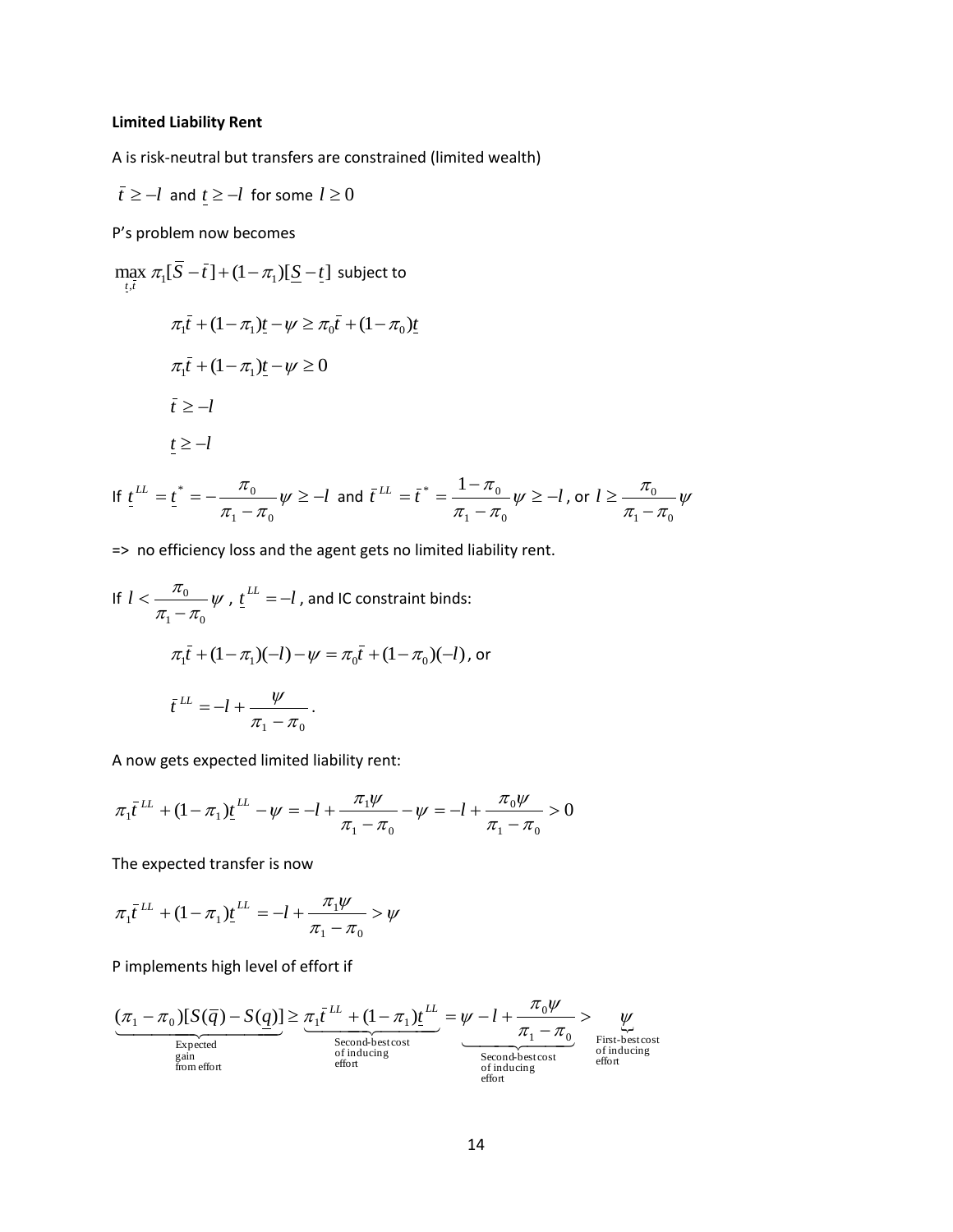Under-provision of effort for 
$$
\underbrace{\psi}_{\text{First-bestcost} \text{estcost}} < \underbrace{(\pi_1 - \pi_0)[S(\overline{q}) - S(\underline{q})]}_{\text{gain}} < \underbrace{\psi - l + \frac{\pi_0 \psi}{\pi_1 - \pi_0}}_{\text{Second-bestcost} \text{of inducing}}
$$

\nSecond-bestcost of inducing effort

# **Risk-averse agent**

P's problem now becomes

$$
\max_{\tau, i} \pi_1[\overline{S} - \overline{t}] + (1 - \pi_1)[\underline{S} - \underline{t}] \text{ subject to}
$$
  

$$
\pi_1 u(\overline{t}) + (1 - \pi_1)u(\underline{t}) - \psi \ge \pi_0 u(\overline{t}) + (1 - \pi_0)u(\underline{t})
$$
  

$$
\pi_1 u(\overline{t}) + (1 - \pi_1)u(\underline{t}) - \psi \ge 0
$$

Let 
$$
\overline{t} = h(\overline{u}), t = h(\underline{u})
$$
, where  $\overline{u} = u(\overline{t}), \underline{u} = u(t)$ :  
\n
$$
\max_{\underline{u}, \overline{u}} \pi_1[\overline{S} - h(\overline{u})] + (1 - \pi_1)[\underline{S} - h(\underline{u})]
$$
 subject to  
\n
$$
\pi_1\overline{u} + (1 - \pi_1)\underline{u} - \psi \ge \pi_0\overline{u} + (1 - \pi_0)\underline{u}
$$
\n
$$
\pi_1\overline{u} + (1 - \pi_1)\underline{u} - \psi \ge 0
$$

The first-order conditions are

$$
-\pi_1 h'(\bar{u}) + \lambda(\pi_1 - \pi_0) + \mu \pi_1 = 0
$$
  
-(1 - \pi\_1)h'(\underline{u}) - \lambda(\pi\_1 - \pi\_0) + \mu(1 - \pi\_1) = 0

(Count the number of variables and optimality equations?)

Rearranging we get

$$
h'(\overline{u}) = \frac{\pi_1 - \pi_0}{\pi_1} \lambda + \mu
$$

$$
h'(\underline{u}) = -\frac{\pi_1 - \pi_0}{1 - \pi_1} \lambda + \mu
$$

Check that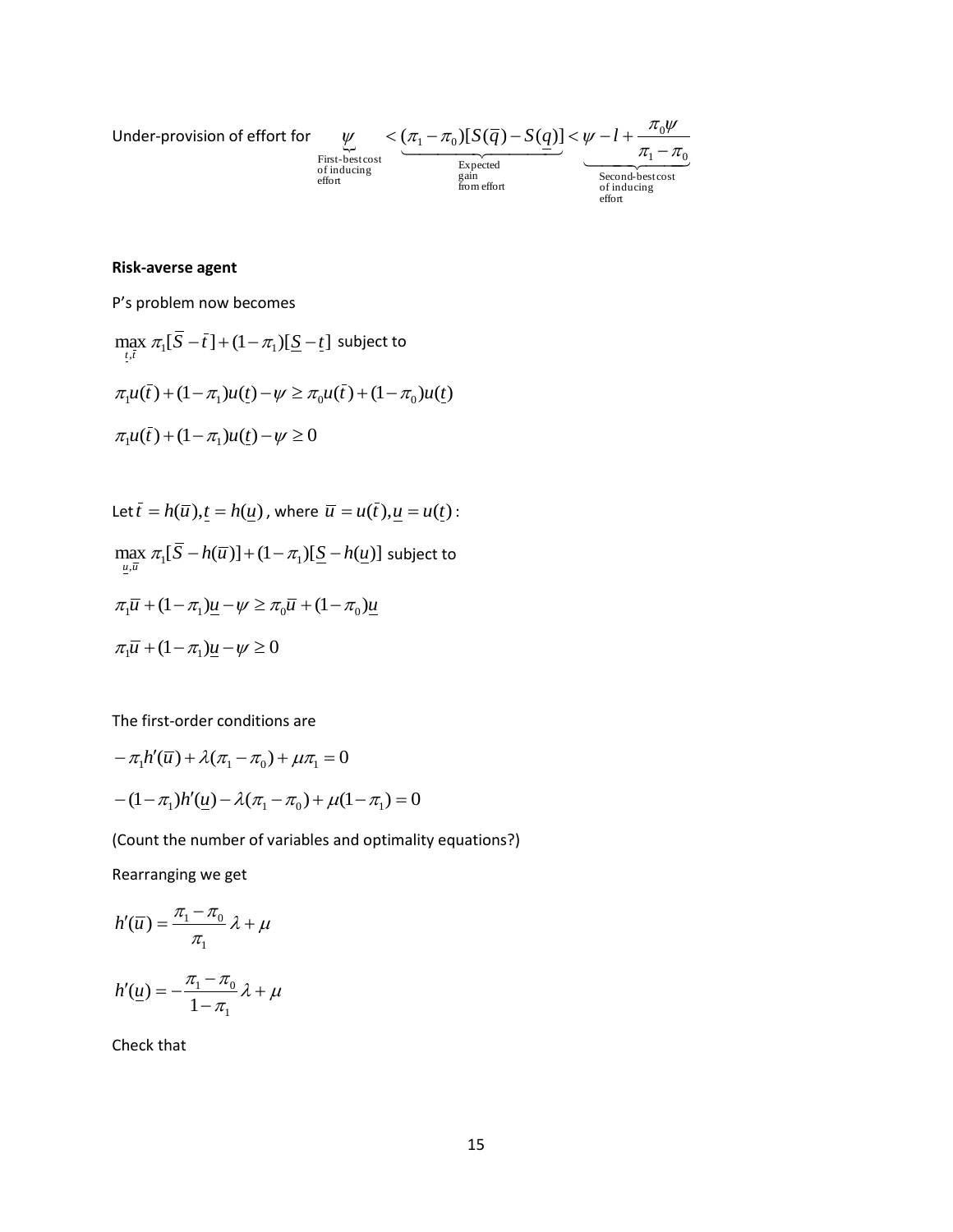$$
h'(\overline{u})\frac{1}{1-\pi_1} = \frac{\pi_1 - \pi_0}{\pi_1(1-\pi_1)}\lambda + \frac{1}{1-\pi_1}\mu
$$
  

$$
h'(\underline{u})\frac{1}{\pi_1} = -\frac{\pi_1 - \pi_0}{\pi_1(1-\pi_1)}\lambda + \frac{1}{\pi_1}\mu \implies \mu = \pi_1 h'(\overline{u}) + (1-\pi_1)h'(\underline{u}) > 0
$$

Check that

$$
\lambda = \frac{1 - \pi_1}{\pi_1 - \pi_0} (\mu - h'(\underline{u})) = \frac{(1 - \pi_1)\pi_1}{\pi_1 - \pi_0} (h'(\overline{u}) - h'(\underline{u})) > 0
$$

From the IC constraint we have

$$
\pi_1 \overline{u} + (1 - \pi_1)\underline{u} - \psi \ge \pi_0 \overline{u} + (1 - \pi_0)\underline{u}
$$
, or  $(\pi_1 - \pi_0)(\overline{u} - \underline{u}) \ge \psi$ , or  $\overline{u} - \underline{u} \ge \frac{\psi}{\pi_1 - \pi_0} > 0$ 

If  $u$  is concave, then  $h$  is convex, so that both multipliers are strictly positive.

Both IC and PC must bind at optimum.

Solving this system of equations yields

$$
\pi_1 \overline{u}^{SB} + (1 - \pi_1) \underline{u}^{SB} - \psi = \pi_0 \overline{u}^{SB} + (1 - \pi_0) \underline{u}^{SB}
$$
  
\n
$$
\pi_1 \overline{u}^{SB} + (1 - \pi_1) \underline{u}^{SB} - \psi = 0
$$
  
\n
$$
u(\underline{t}^{SB}) = -\frac{\pi_0}{\pi_1 - \pi_0} \psi \text{ and } u(\overline{t}^{SB}) = \frac{1 - \pi_0}{\pi_1 - \pi_0} \psi \text{ (recall the solution under risk-neutrality)}
$$

 $1 \quad v_0$ 

-

The transfers are

 $1 \quad v_0$ 

-

$$
\underline{t}^{SB} = h(-\frac{\pi_0}{\pi_1 - \pi_0} \psi) < h(\psi) < h(\frac{1 - \pi_0}{\pi_1 - \pi_0} \psi) = \overline{t}^{SB}
$$

No full insurance: agent bears some risk.

Because agent is risk-averse and transfers are random, he accepts the gamble only if the expected payment exceeds the cost of effort:

$$
C^{SB} = (1 - \pi_1) \underline{t}^{SB} + \pi_1 \overline{t}^{SB} = (1 - \pi_1) h(-\frac{\pi_0}{\pi_1 - \pi_0} \psi) + \pi_1 h(\frac{1 - \pi_0}{\pi_1 - \pi_0} \psi)
$$
  
>  $h(- (1 - \pi_1) \frac{\pi_0}{\pi_1 - \pi_0} \psi + \pi_1 \frac{1 - \pi_0}{\pi_1 - \pi_0} \psi) = h(\psi) = C^{FB}$ 

 $1 - \mu_0$ 

Under-provision of effort if

 $1 - \mu_0$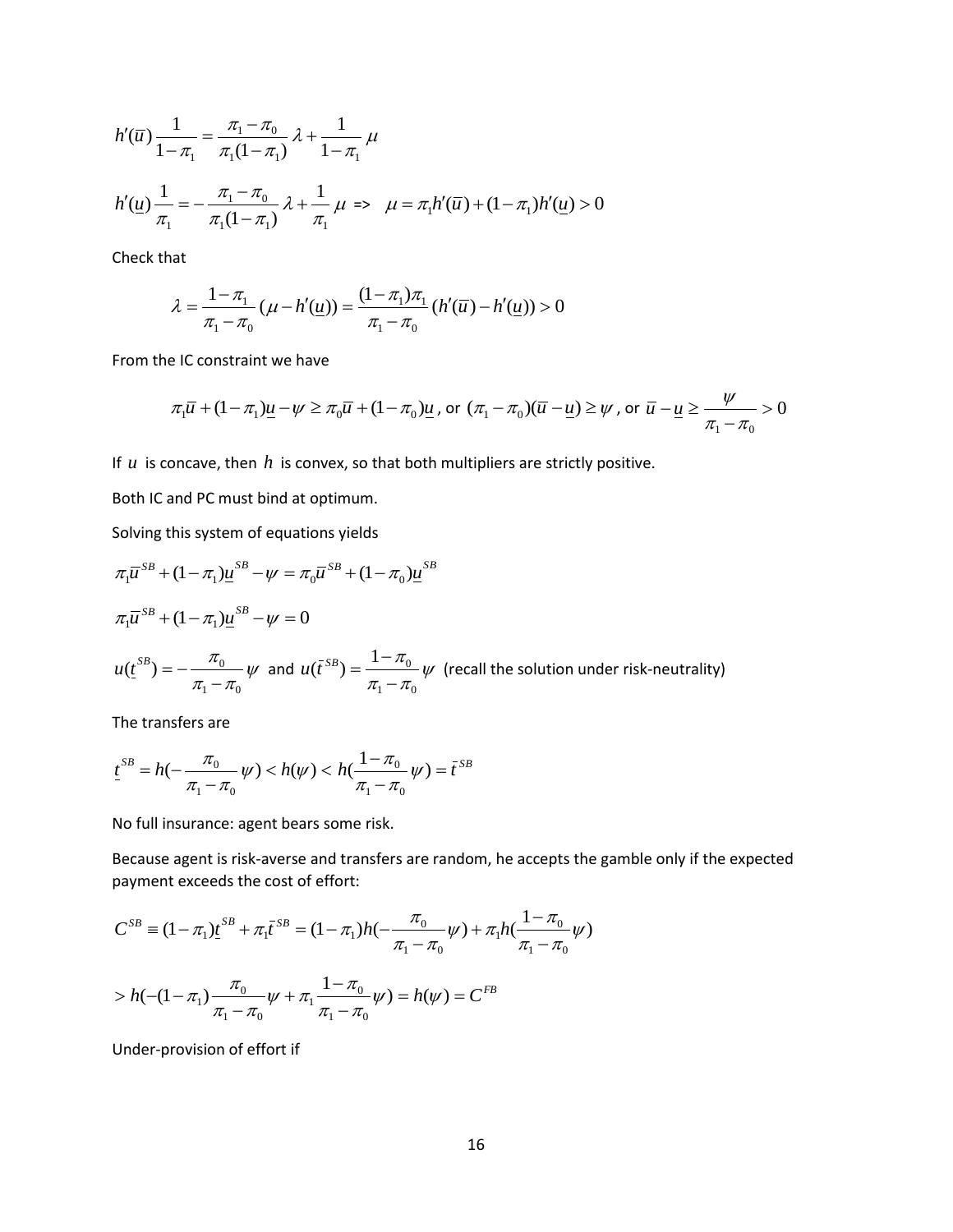$$
\underbrace{\psi}_{\text{First-best}} < \underbrace{(\pi_1 - \pi_0)[S(\overline{q}) - S(\underline{q})]}_{\text{Expected}} < (1 - \pi_1)h(-\frac{\pi_0}{\pi_1 - \pi_0}\psi) + \pi_1h(\frac{1 - \pi_0}{\pi_1 - \pi_0}\psi)
$$
\n
$$
\underbrace{\text{First-best costs}}_{\text{of inducing}} \underbrace{\text{Second-best cost}}_{\text{of inducing}}
$$

Consider the following utility function of the agent:

2

 $C^{FB} = h(\psi) = \psi + \frac{r}{2}(\psi)^2$ 

 $\psi + \frac{r}{2}(\psi$ 

$$
u(t) = \frac{-1 + \sqrt{1 + 2rt}}{r}, t > -\frac{1}{2r}, r > 0, -\frac{u''(0)}{u'(0)} = r
$$
 is the degree of absolute risk aversion  

$$
h(u) = u + \frac{r}{2}u^2
$$

The second-best cost of implementing high effort becomes

$$
C^{SB} = (1 - \pi_1)h(-\frac{\pi_0}{\pi_1 - \pi_0}\psi) + \pi_1h(\frac{1 - \pi_0}{\pi_1 - \pi_0}\psi)
$$
  
= -(1 - \pi\_1)\frac{\pi\_0}{\pi\_1 - \pi\_0}\psi + \pi\_1\frac{1 - \pi\_0}{\pi\_1 - \pi\_0}\psi + \frac{r}{2}[(1 - \pi\_1)\left(\frac{\pi\_0}{\pi\_1 - \pi\_0}\psi\right)^2 + \pi\_1\left(\frac{1 - \pi\_0}{\pi\_1 - \pi\_0}\psi\right)^2]  
= \psi + \frac{r}{2}\left(\frac{\psi}{\pi\_1 - \pi\_0}\right)^2[(1 - \pi\_1)(\pi\_0)^2 + \pi\_1(1 - \pi\_0)^2] = \psi + \frac{r}{2}\left(\frac{\psi}{\pi\_1 - \pi\_0}\right)^2[\pi\_1(1 - \pi\_0) - \pi\_0(\pi\_1 - \pi\_0)]  
= \psi + \frac{r}{2}(\psi)^2 + \frac{r}{2}\left(\frac{\psi}{\pi\_1 - \pi\_0}\right)^2\pi\_1(1 - \pi\_1)

 $C^{SB} - C^{FB} = \frac{r}{2} \frac{\psi}{\psi} \frac{\pi_1(1-\pi_1)}{\psi}$  $\frac{1}{2} \left( \frac{\pi}{\pi_1 - \pi_0} \right)^{\mu_1 (1 - \mu_1)}$ 2  $1 - \mu_0$  $\pi$ ,  $(1 - \pi)$  $\pi$ . —  $\pi$  $\frac{\psi}{1-\pi}$   $\pi_1(1-\$  $\bigg)$  $\backslash$  $\overline{\phantom{a}}$  $\setminus$ ſ - $\frac{r}{s}$  $\left(\frac{\psi}{s-1}\right)^{s} \pi(1-\pi)$  is the informational cost of the agency under risk-aversion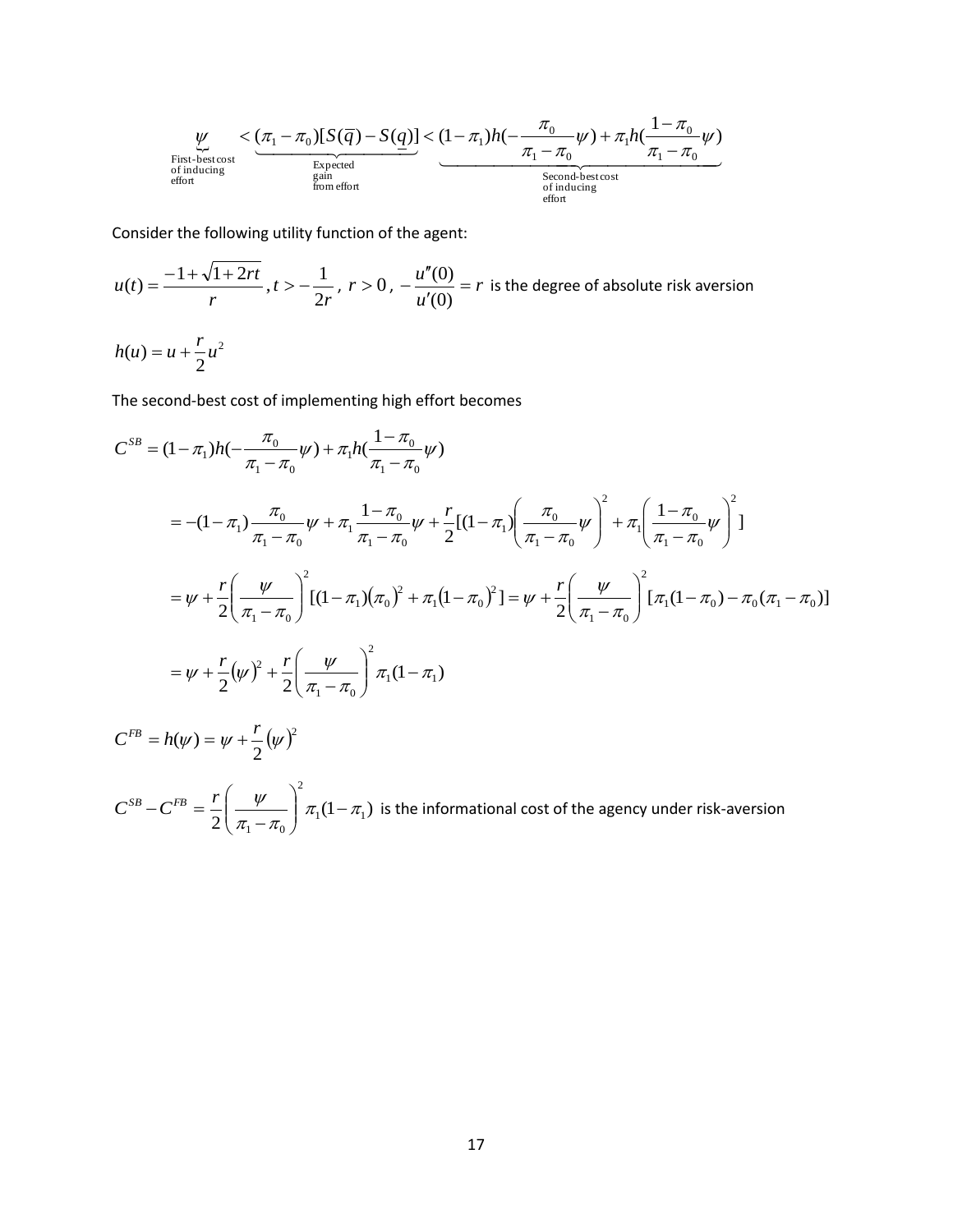#### **Applications**

#### **1. Labor market (the wage of efficiency)**

A risk-neutral agent works for a firm and by exerting effort  $e \in \{0,1\}$  can create the firm's added value  $\overline{S}$  (resp.  $\underline{S}$  with probability  $\pi(e)$  (resp.  $1-\pi(e)$ ). The agent can be rewarded for a good performance but cannot be punished for a bad outcome ( $l = 0$ ). The firm solves

$$
\max_{\underline{t}, \overline{t}} \pi_1[\overline{S} - \overline{t}] + (1 - \pi_1)[\underline{S} - \underline{t}] \text{ subject to}
$$
\n
$$
\pi_1 \overline{t} + (1 - \pi_1)\underline{t} - \psi \ge \pi_0 \overline{t} + (1 - \pi_0)\underline{t}
$$
\n
$$
\pi_1 \overline{t} + (1 - \pi_1)\underline{t} - \psi \ge 0
$$
\n
$$
\overline{t} \ge -l
$$
\n
$$
t \ge -l
$$

The optimal solution is

 $t^* = 0$ ,  $1 - \mu_0$ \*  $\pi - \pi$  $\psi$ - $\bar{t}^* = \frac{\psi}{\psi}$  is called an efficiency wage

The firm may underprovide effort if the incentive cost is too high

The principal gives up a positive share of the firm's profit to the agent

The firm gets  $1 - \mu_0$  $\frac{1}{2} \cdot \overline{S} + (1 - \pi_1) \underline{S} - \frac{\pi_1 \varphi}{\pi_1 - \pi_2}$  $\pi_1 \overline{S} + (1 - \pi_1) \underline{S} - \frac{\pi_1 \psi}{\pi_1 - \pi_2}$  $S + (1 - \pi_1)S -$ 

The agent gets  $1 - \mu_0$ 0  $1 - \mu_0$ 1  $\pi - \pi$  $\frac{\pi_{\rm i}\psi}{\pi_{\rm i}-\pi_{\rm o}}-\psi=\frac{\pi_{\rm o}\psi}{\pi_{\rm i}-\pi_{\rm o}}$  $\pi_{1}\psi$  $\overline{a}$  $-\psi =$  $\overline{a}$ 

### **2. Sharecropping**

The principal is a landlord and the agent is the tenant

The agent probabilistically controls the quantity of agricultural output

The solution is the same as before

In reality, the contractual arrangement take a linear sharing rule:

the landlord gives the tenant a fixed share  $\alpha\,$  of the output value

The landlord's problem becomes

 $\max_{\alpha} (1 - \alpha) (\pi_1 \overline{q} + (1 - \pi_1) \underline{q})$  subject to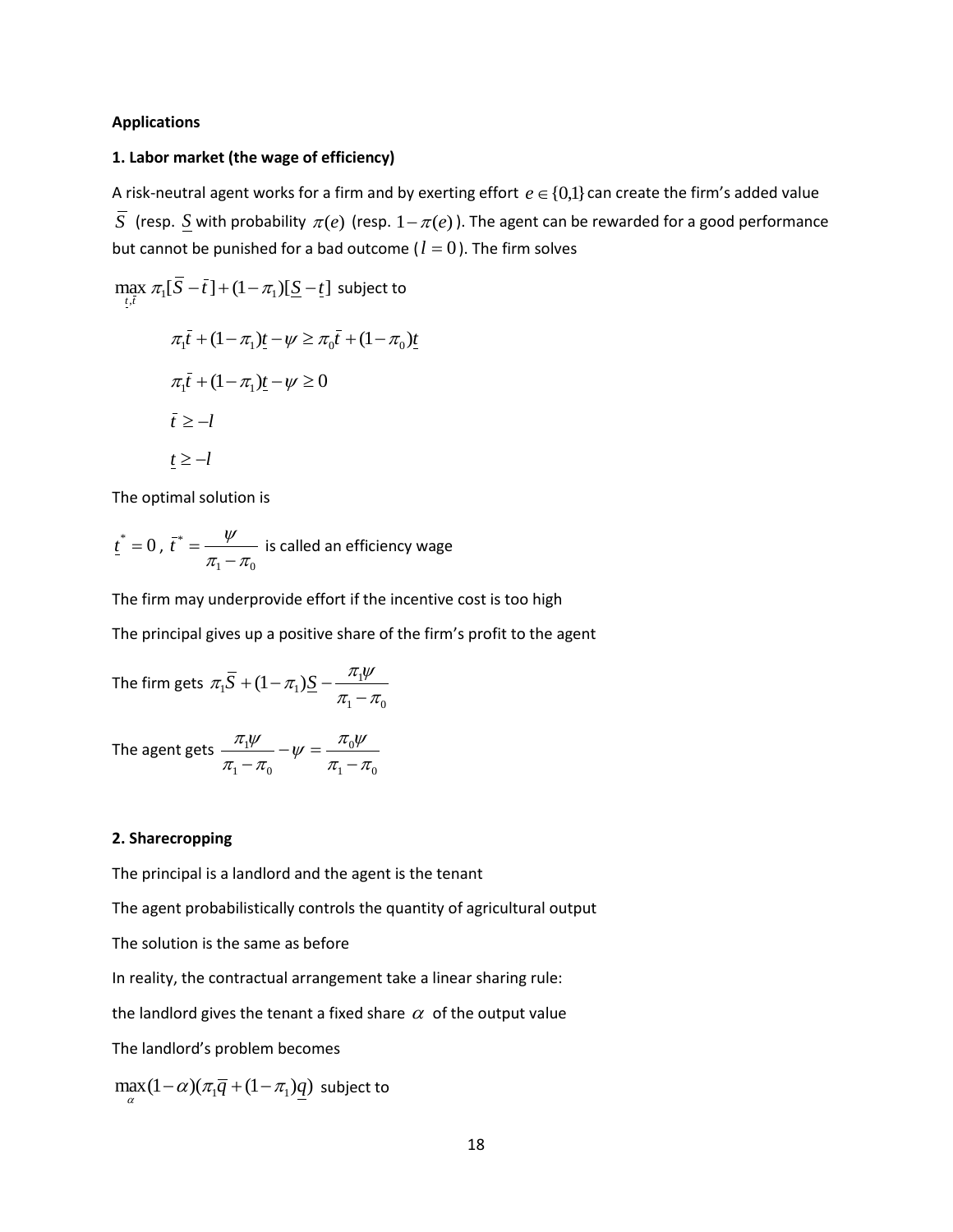$$
\alpha(\pi_1 \overline{q} + (1 - \pi_1)\underline{q}) - \psi \ge \alpha(\pi_0 \overline{q} + (1 - \pi_0)\underline{q})
$$
  

$$
\alpha(\pi_1 \overline{q} + (1 - \pi_1)\underline{q}) - \psi \ge 0
$$

Only the IC constraint binds (why?)

$$
\alpha^{SB} = \frac{\psi}{(\pi_1 - \pi_0)(\overline{q} - \underline{q})} < 1
$$
 if high effort is efficient

Under the sharing rule the landlord gets

$$
(1 - \frac{\psi}{(\pi_1 - \pi_0)(\overline{q} - \underline{q})})(\pi_1 \overline{q} + (1 - \pi_1)\underline{q}) = \pi_1 \overline{q} + (1 - \pi_1)\underline{q} - \frac{\psi}{(\pi_1 - \pi_0)(\overline{q} - \underline{q})}(\pi_1 \overline{q} + (1 - \pi_1)\underline{q})
$$

The tenant gets

$$
\frac{\psi}{(\pi_1-\pi_0)(\overline{q}-\underline{q})}(\pi_1\overline{q}+(1-\pi_1)\underline{q})-\psi=\frac{\pi_0\psi}{\pi_1-\pi_0}+\underline{q}\frac{\psi}{(\pi_1-\pi_0)(\overline{q}-\underline{q})}>\frac{\pi_0\psi}{\pi_1-\pi_0}
$$

A fixed fee can extract the agent's information rent due to the sharing rule

### **3. Wholesale contracts**

Consider a manufacturer-retailer relationship

The manufacturer supplies at constant marginal cost  $c$  an intermediate good to the risk-averse retailer

Demand depends on the manufacturer's effort  $e \in \{0,1\}$ 

 $\overline{D}(p)$  (resp.  $\underline{D}(p)$ ) with probability  $\pi(e)$  (resp.  $1-\pi(e)$ ), where  $p$  is the price

The effort is exerted by the retailer such as advertising or after-sales services

The manufacturer offers the wholesale contract that consists of a retail price maintenance agreement

 $\{(\underline{t}, p),(\overline{t}, \overline{p})\}$  to induce effort

The manufacturer solves

$$
\alpha(\pi_i \overline{q} + (1 - \pi_i)q) - \psi \ge \alpha(\pi_0 \overline{q} + (1 - \pi_0)q)
$$
  
\n
$$
\alpha(\pi_i \overline{q} + (1 - \pi_i)q) - \psi \ge 0
$$
  
\nOnly the IC constraint binds (why?)  
\n
$$
\alpha^{SB} = \frac{\psi}{(\pi_1 - \pi_0)(\overline{q} - q)} < 1 \text{ if high effort is efficient}
$$
  
\nUnder the sharing rule the landeded gets  
\n
$$
(1 - \frac{\psi}{(\pi_1 - \pi_0)(\overline{q} - q)}) (\pi_i \overline{q} + (1 - \pi_i)q) = \pi_i \overline{q} + (1 - \pi_i)q - \frac{1}{(\pi_1 - \pi_0)(\overline{q} - q)}) (\pi_i \overline{q} + (1 - \pi_i)q) = \pi_i \overline{q} + (1 - \pi_i)q - \frac{1}{(\pi_1 - \pi_0)(\overline{q} - q)}) (\pi_i \overline{q} + (1 - \pi_i)q) - \psi = \frac{\pi_0 \psi}{\pi_1 - \pi_0} + \frac{\psi}{(\pi_1 - \pi_0)(\overline{q} - q)}) (\pi_i \overline{q} + (1 - \pi_i)q) - \psi = \frac{\pi_0 \psi}{\pi_1 - \pi_0} + \frac{\psi}{(\pi_1 - \pi_0)(\overline{q} - q)})
$$
  
\nA fixed fee can extract the agent's information rent due to the sharing.  
\n3. Whole sale contracts  
\nConsider a manufacturer-srelative relationship  
\nThe manufacturer supplies at constant marginal cost c an intermediate  
\nDomain degends on the manufacturer's effort  $e \in \{0,1\}$   
\n $\overline{D}(p)$  (resp.  $D(p)$ ) with probability  $\pi(e)$  (resp.  $1 - \pi(e)$ ), where  
\nThe effort is exerted by the retailer such as advertising or after-sales  
\nThe manufacturer solves  
\n
$$
\max_{\{(i, p), (i, \overline{p})\}} \pi_i (p - c) \underline{D}(p) - t) + (1 - \pi_1)(\overline{p} - c) \overline{D}(\overline{p}) - \overline{t})
$$
 subject to  
\n $\pi_i u(\overline{t}) + (1 - \pi_1)u(\underline{t}) - \psi \ge \pi_0 u(\overline{t}) + (1 - \pi_0)u(\underline{t})$ <

The pricing rule does not depend on the incentive problem:  $p + \frac{D(p)}{R} = c$ *D'*(*p*  $p + \frac{D(p)}{D(p)} =$  $\overline{\phantom{a}}$  $\ddot{}$  $(p)$  $(p)$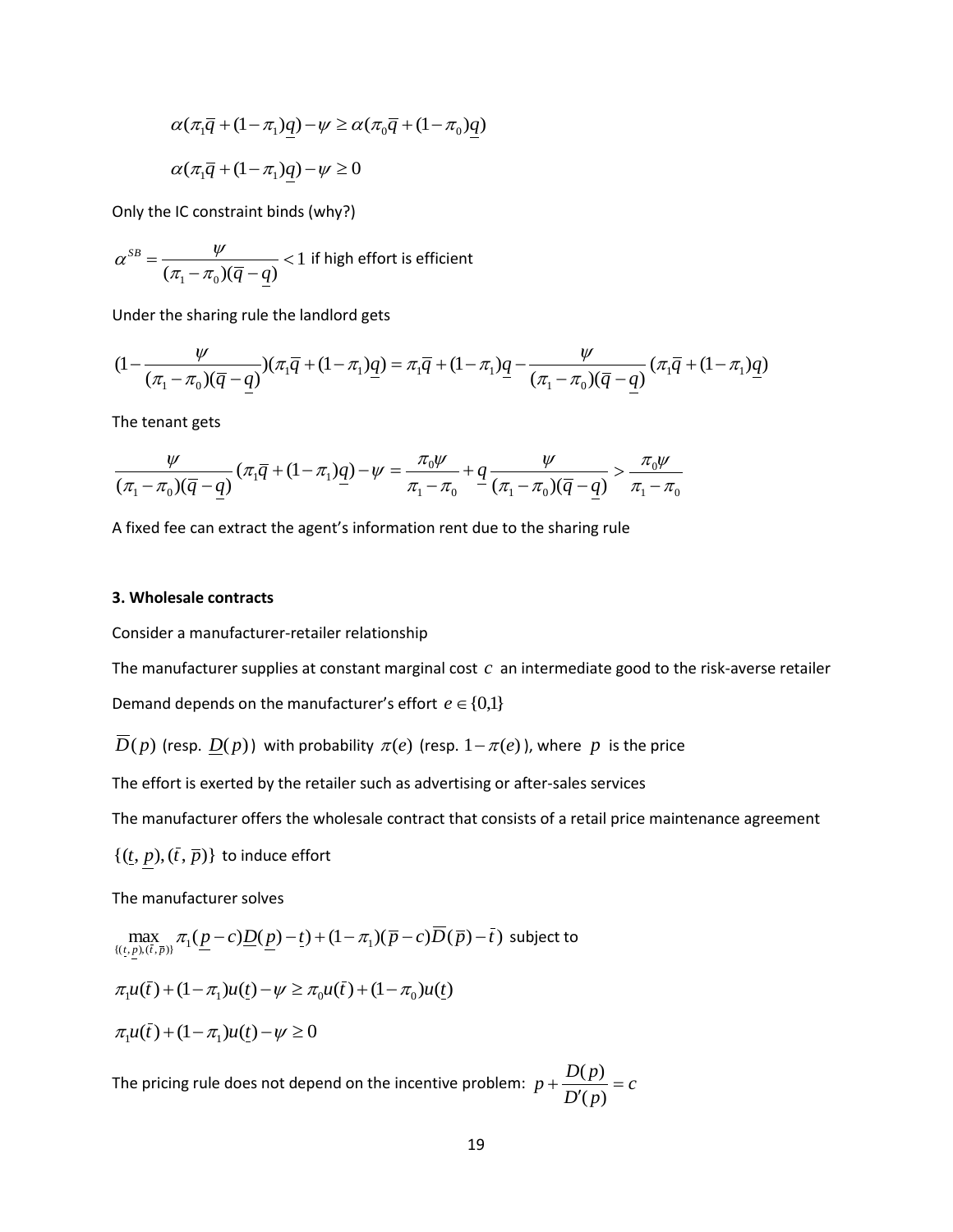### **4. Financial contracts**

A risk-averse entrepreneur wants to start a project that requires an initial investment of size *I* The financial contract consists of repayments contingent on the project's success or failure:  $\{t,\bar{t}\}$ 

$$
\max_{\{t_0,\bar{t}\}} \pi_1 \bar{t} + (1 - \pi_1)\underline{t} - I
$$

subject to

$$
\pi_1 u(\overline{S} - \overline{t}) + (1 - \pi_1)u(\underline{S} - \underline{t}) - \psi \ge \pi_0 u(\overline{S} - \overline{t}) + (1 - \pi_0)u(\underline{S} - \underline{t})
$$
  

$$
\pi_1 u(\overline{S} - \overline{t}) + (1 - \pi_1)u(\underline{S} - \underline{t}) - \psi \ge 0
$$
  
Let  $\overline{z} = \overline{S} - \overline{t}, \underline{z} = \underline{S} - \underline{t}$   

$$
\max_{\{z, \overline{z}\}} \pi_1 (\overline{S} - \overline{z}) + (1 - \pi_1)(\underline{S} - \underline{z})
$$

subject to

$$
\pi_1 u(\overline{z}) + (1 - \pi_1)u(\underline{z}) - \psi \ge \pi_0 u(\overline{z}) + (1 - \pi_0)u(\underline{z})
$$
  

$$
\pi_1 u(\overline{z}) + (1 - \pi_1)u(\underline{z}) - \psi \ge 0
$$

The lender's expected profit is

$$
\pi_1 \overline{S} + (1 - \pi_1) \underline{S} - I - C^{SB} = \pi_1 \overline{S} + (1 - \pi_1) \underline{S} - I - (1 - \pi_1)h(-\frac{\pi_0}{\pi_1 - \pi_0} \psi) - \pi_1 h(\frac{1 - \pi_0}{\pi_1 - \pi_0} \psi)
$$

So the project is financed if

$$
I \leq \pi_1 \overline{S} + (1 - \pi_1) \underline{S} - I - C^{SB}
$$

Under complete information the project is financed if

$$
I \leq \pi_1 \overline{S} + (1 - \pi_1) \underline{S} - I - C^{FB} = \pi_1 \overline{S} + (1 - \pi_1) \underline{S} - I - h(\psi)
$$

Under limited liability,  $\bar{z}, \underline{z} \geq 0$ , the optimal payments are given by

$$
\underline{z}^{LL} = 0 \text{, and } \pi_1 u(\overline{z}^{LL}) - \psi = \pi_0 u(\overline{z}^{LL}) \text{, or } \overline{z}^{LL} = h(\frac{\psi}{\pi_1 - \pi_0}).
$$

This is similar to a debt contract where the lender gets the asset in the case of default (project failure)

$$
\overline{z}^{LL} - \underline{z}^{LL} = h(\frac{\psi}{\pi_1 - \pi_0}) > h(\frac{1 - \pi_0}{\pi_1 - \pi_0}\psi) - h(-\frac{\pi_0}{\pi_1 - \pi_0}\psi) = \overline{z}^{SB} - \underline{z}^{SB}
$$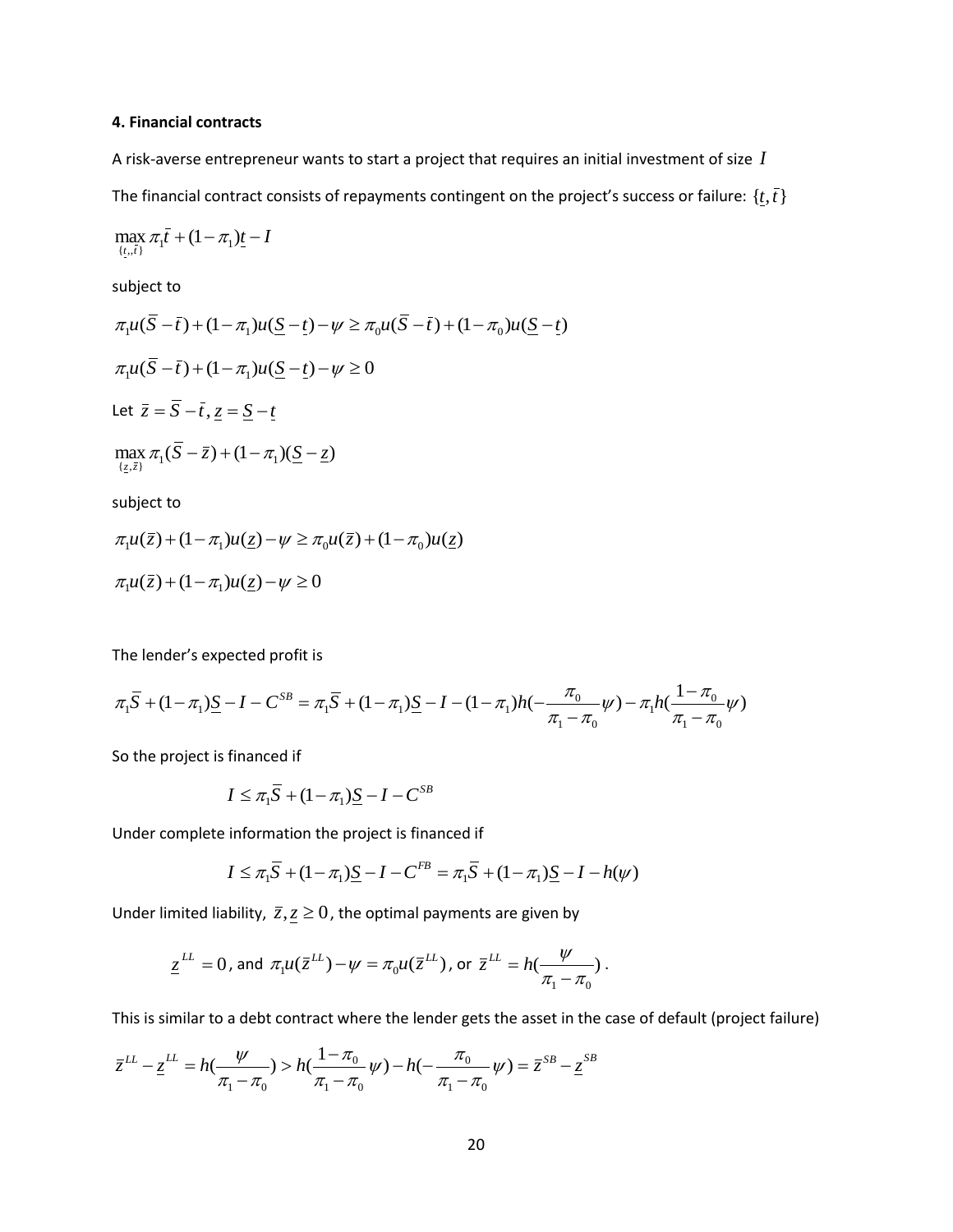because *h* is convex and  $\frac{\gamma}{\pi - \pi_0} - 0 = \frac{1 - \mu_0}{\pi - \pi_0} \psi - \frac{\mu_0}{\pi - \pi_0} \psi$  $\frac{1-\pi}{\pi}-\frac{\pi}{\pi}$   $\psi-\frac{\pi}{\pi}$ π  $\pi$ .  $-\pi$  $\psi$  $1 - \mu_0$ 0  $1 - \mu_0$ 0  $1 - \mu_0$  $0 = \frac{1}{1}$  $\overline{a}$  $\overline{a}$ - $-0 = \frac{1-}{1}$ -

=> debt contract has less power

#### **4.1. Choice of project with private benefits from some projects**

Risk-neutral manager with limited liability chooses between good project (high probability of return *S* and no private benefit) and a bad project (low probability of return  $|\overline{S}|$  and private benefit  $B > 0$ ). The problem of shareholders becomes

$$
\max_{\{\underline{z},\overline{z}\}} \pi_1(\overline{S}-\overline{z}) + (1-\pi_1)(\underline{S}-\underline{z})
$$

subject to

$$
\pi_1 \overline{z} + (1 - \pi_1) \underline{z} \ge \pi_0 \overline{z} + (1 - \pi_0) \underline{z} + B
$$
  

$$
\pi_1 \overline{z} + (1 - \pi_1) \underline{z} \ge 0
$$

 $\overline{z}, \underline{z} \geq 0$ 

The optimal contract is  $(\underline{z}^{LL}, \overline{z}^{LL}) = (0, \underline{\hspace{1cm}}^{\mathbf{D}})$  $\pi$ <sub>1</sub> –  $\pi$ <sub>0</sub>  $\underline{z}^{LL}, \overline{z}^{LL}$ ) = (0,  $\underline{\hspace{1em}}$  *B* 

### **5. Insurance contracts**

Risk-averse agent with initial wealth  $w$  can exert effort to reduce the probability of an accident that results in the damage worth  $d$  from  $\pi_0$  to  $\pi_1$ . The risk-neutral insurance company solves

$$
\max_{\{t,\bar{t}\}} \pi_1 \bar{t} + (1 - \pi_1) \underline{t}
$$

subject to

$$
\pi_1 u(w - \bar{t}) + (1 - \pi_1)u(w - d - \underline{t}) - \psi \ge \pi_0 u(w - \bar{t}) + (1 - \pi_0)u(w - d - \underline{t})
$$
  

$$
\pi_1 u(w - \bar{t}) + (1 - \pi_1)u(w - d - \underline{t}) - \psi \ge u(\hat{w})
$$

 $u(\hat{w}) = \max[\ \pi_1 u(w) + (1 - \pi_1) u(w - d) - \psi, \pi_0 u(w) + (1 - \pi_0) u(w - d)]$  is certainty equivalent if uninsured

Both IC and PC constraints bind

$$
\pi_1 \overline{u} + (1 - \pi_1)\underline{u} - \psi = \pi_0 \overline{u} + (1 - \pi_0)\underline{u}
$$

$$
\pi_1 \overline{u} + (1 - \pi_1)\underline{u} - \psi = u(\hat{w})
$$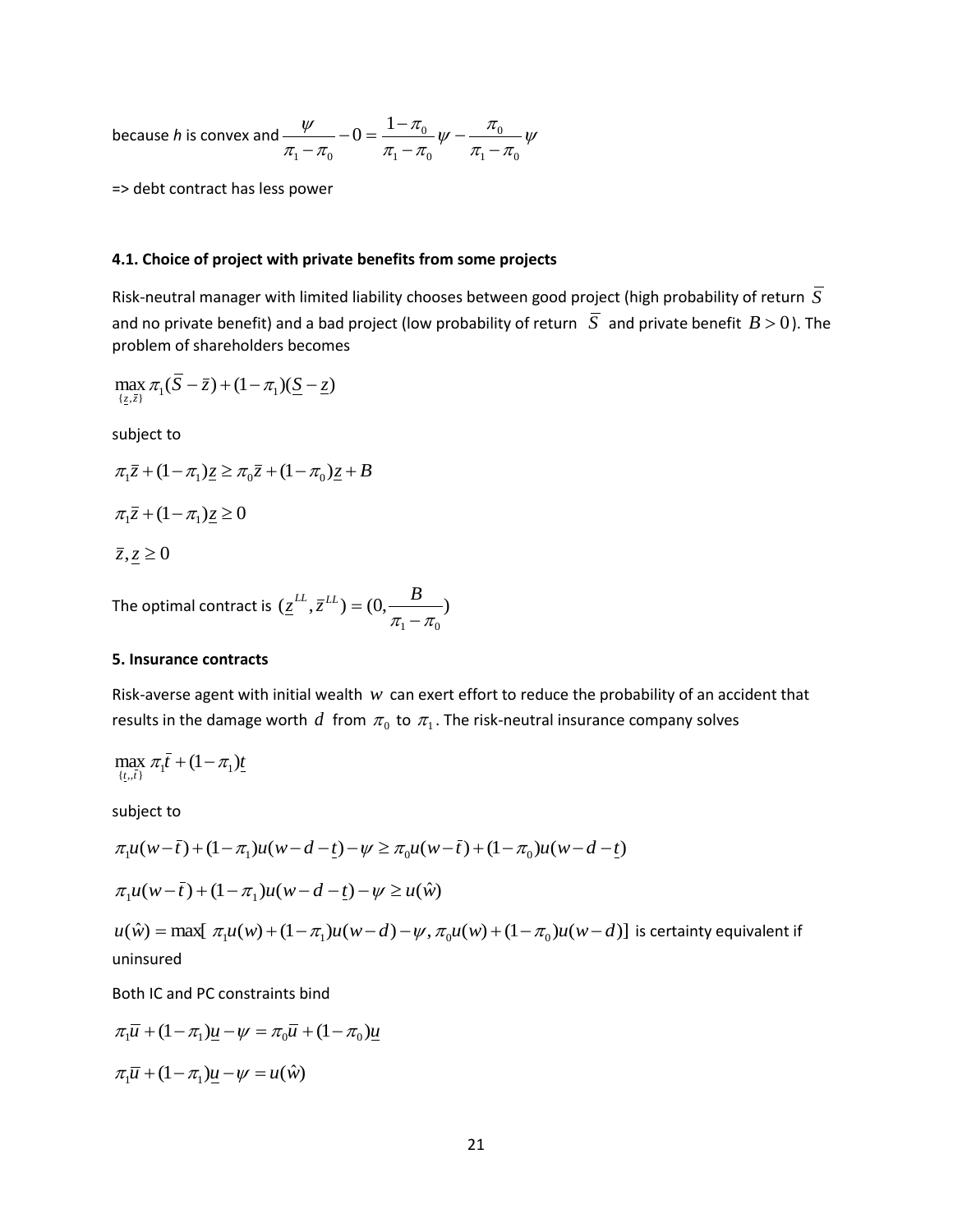Solving this system of equations yields

$$
\overline{u} = \frac{\psi}{\pi_1 - \pi_0} + \underline{u}
$$
\n
$$
\underline{u} = -\pi_1 \frac{\psi}{\pi_1 - \pi_0} + \psi + u(\hat{w}), \text{ or } \overline{t} = w - h(-\pi_1 \frac{\psi}{\pi_1 - \pi_0} + \psi + u(\hat{w}))
$$
\n
$$
\overline{u} = \frac{\psi}{\pi_1 - \pi_0} + \underline{u} = (1 - \pi_1) \frac{\psi}{\pi_1 - \pi_0} + \psi + u(\hat{w}), \text{ or } \overline{t} = w - d - h((1 - \pi_1) \frac{\psi}{\pi_1 - \pi_0} + \psi + u(\hat{w}))
$$

The second-best cost of inducing effort is given by

$$
C^{SB} = (1 - \pi_1)h(-\pi_1 \frac{\psi}{\pi_1 - \pi_0} + \psi + u(\hat{w})) + \pi_1 h((1 - \pi_1) \frac{\psi}{\pi_1 - \pi_0} + \psi + u(\hat{w}))
$$

Under complete information about effort, the cost of inducing effort is given by

$$
C^{FB} = h(\psi + u(\hat{w}))
$$

The agency cost

 $AC = C^{SB} - C^{FB}$  is increasing in the initial wealth if  $h'$  is convex

= > More distortion in the decision to induce effort by insurance companies when the agent is wealthier

#### **III. Nonverifiability: Relational Contracting**

Suppose that the agent's output is nonverifiable: weak institutions and enforcement of contracts in developing countries.

Why is this a problem for contracting between the principal and the agent?

Both still observe output and interact over time

Let  $\delta$  denote the discount factor

Stationary contracts are optimal (Levin 2003)

Consider a compensation package that consists of a fixed base wage  $W$  and a promised bonus  $b$  for high output.

The agent is willing to put in effort if

$$
\pi_1 b + W - \psi \ge \pi_0 b + W \text{, or } b \ge \frac{\psi}{\pi_1 - \pi_0}
$$

The principal is willing to offer the promised payment when output is high if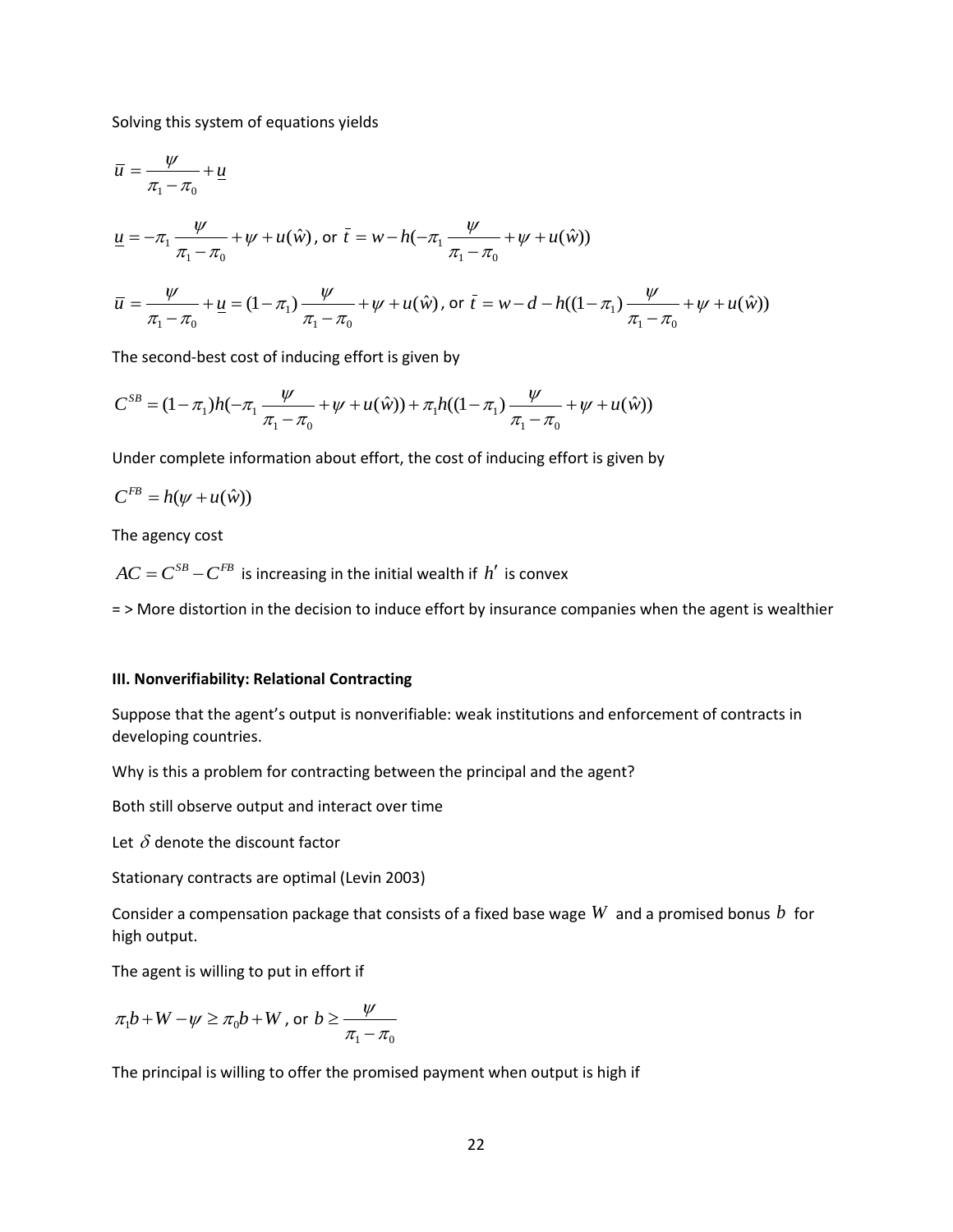$$
\underbrace{\overline{q}-b-W}_{\substack{\text{Current Profit}\\\text{withoutRereging}}}+\underbrace{\delta \frac{\pi_{\text{I}} \overline{q}+(1-\pi_{\text{I}})q-\pi_{\text{I}} b-W}_{1-\delta}}_{\substack{\text{Discounted Expected Further Profit}\\\text{withoutRereging}}} \ge \underbrace{\overline{q}-W}_{\substack{\text{Current Profit}\\\text{from Reneging}}}+\underbrace{\delta \frac{\pi_{\text{0}} \overline{q}+(1-\pi_{\text{0}})q}{1-\delta}}_{\substack{\text{DiscountedExpected Further Profits}\\\text{after Reneging}}} \\
$$

The principal can set the base wage to extract the entire information rent of the agent:

 $\pi_1 b + W - \psi = 0$ .

A relational contract induces effort if and only if

$$
-b + \delta \frac{\pi_1 \overline{q} + (1 - \pi_1) \underline{q} - \psi}{1 - \delta} \ge \delta \frac{\pi_0 \overline{q} + (1 - \pi_0) \underline{q}}{1 - \delta}, \text{ or}
$$

$$
\frac{\psi}{\pi_1 - \pi_0} \le \delta \frac{[\pi_1 \overline{q} + (1 - \pi_1) \underline{q}] - [\pi_0 \overline{q} + (1 - \pi_0) \underline{q}] - \psi}{1 - \delta}
$$

#### **IV. Moral Hazard in Teams**

Multiple agents: only the total **output of the team is observable and verifiable**

 $n \geq 2$  agents,  $a_i \geq 0$  is effort of agent *i* 

 $x(a_1,..., a_n)$  is the team's output (in monetary terms), continuous, strictly increasing and concave

 $u_i(m_i, a_i) = m_i - c_i(a_i)$  is agent *i*'s utility

 $m_i$  is monetary reward,  $c_i(a_i)$  is continuous, strictly increasing and convex

Allocations of rewards and efforts:  $\{(m_1,...,m_n),(a_1,...,a_n)\}$  ,  $\sum m_i\leq x(a_1,...,a_n)$ 1 *n n*  $\sum_{i=1}^{n} m_i \leq x(a_1,...,a_n)$ 

#### **Pareto efficient allocation** (no other allocation gives each agent a greater payoff)

The allocation  $\{(m_1^*,...,m_n^*),(a_1^*,...,a_n^*)\}$  $m_1^*,...,m_n^*), (a_1^*,...,a_n^*)\}$  is efficient if and only if  $(a_1^*,...,a_n^*)$  maximizes the social surplus  $W(a_1,..., a_n) = x(a_1,..., a_n) - \sum_{i} c_i(a_i)$ 1  $u_1,...,u_n$ ) –  $\lambda(u_1,...,u_n)$  –  $\sum c_i u_i$ *n i*  $W(a_1,..., a_n) = x(a_1,..., a_n) - \sum_{i=1}^{n} c_i(a_i)$  $x=(a_1,...,a_n)-\sum c_i(a_i)$  , and budget is balanced,  $\sum m_i^*=x(a_1^*,...,a_n^*)$ 1 1 \* *n n*  $\sum_{i=1}^{n} m_i^* = x(a_1^*,..., a_n^*)$ -.

**(=>)** Suppose that  $\{(m_1^*,...,m_n^*),(a_1^*,...,a_n^*)\}$  $m_1^*,...,m_n^*), (a_1^*,...,a_n^*)\}$  maximizes  $S(a_1,...,a_n)$  and no money burning. Consider another allocation  $\{(m_1, ..., m_n), (a_1, ..., a_n)\}$  such that

$$
u_i(m_i, a_i) = m_i - c_i(a_i) > m_i^* - c(a_i^*) = u(m_i^*, a_i^*)
$$
 for all agents.

Then it must be that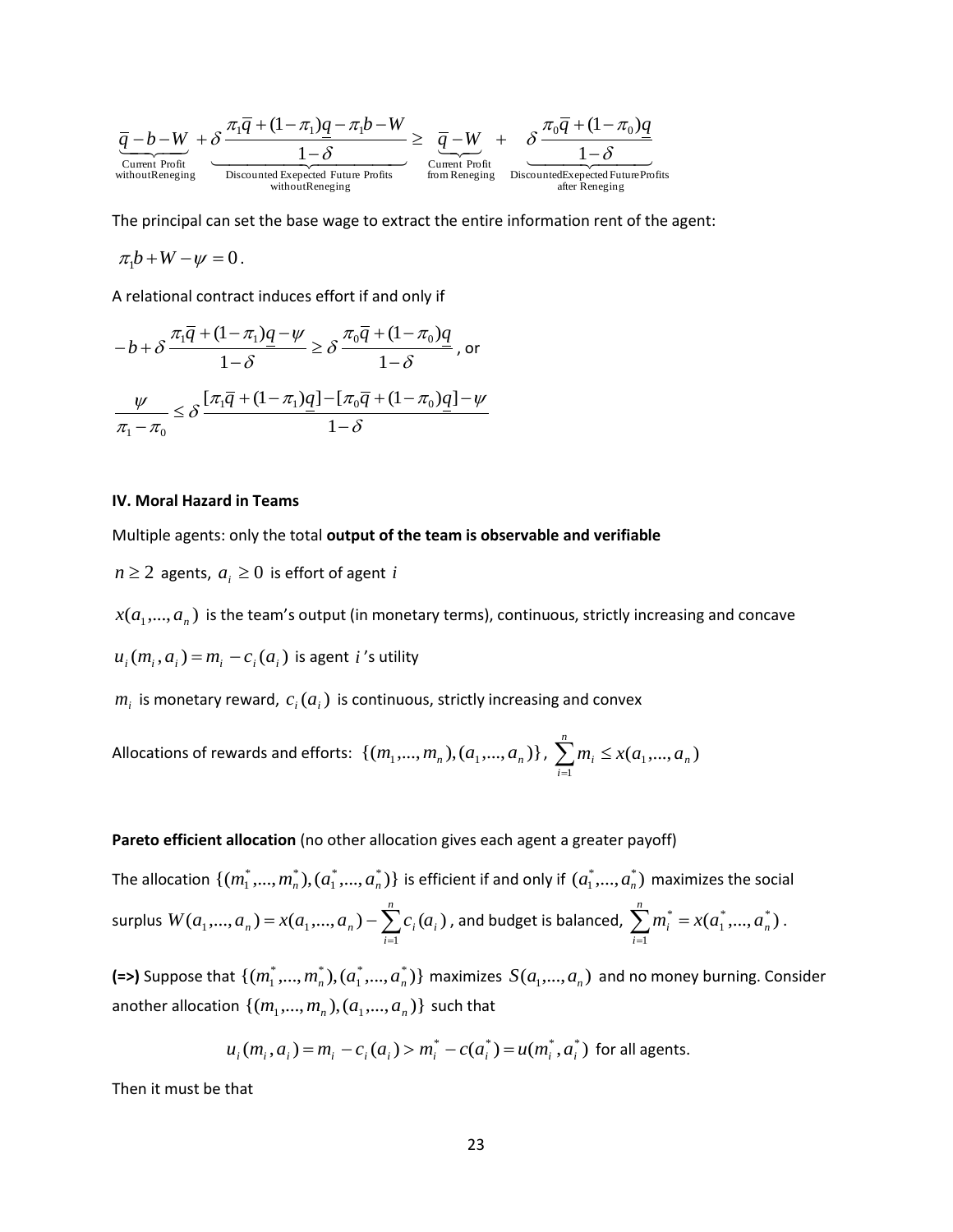$$
\sum_{i=1}^n m_i - c(a_i) \le x(a_1, ..., a_n) - \sum_{i=1}^n c(a_i) \le x(a_1^*, ..., a_n^*) - \sum_{i=1}^n c(a_i^*) = \sum_{i=1}^n m_i^* - c(a_i^*)
$$

This yields a contradiction.

(<=) Now suppose that  $\{(m_1^*,...,m_n^*),(a_1^*,...,a_n^*)\}$  $m^{*}_{1},...,m^{*}_{n}),(a^{*}_{1},...,a^{*}_{n})\}$  does not maximize  $\,(a_{1},...,a_{n})\,$  or there is money  $\mathsf{burning.}$  Then there exists  $\{(m_1, ..., m_n), (a_1, ..., a_n)\}$  such that

$$
D = x(a_1,...,a_n) - \sum_{i=1}^n c(a_i) - \left[\sum_{i=1}^n m_i^* - \sum_{i=1}^n c(a_i^*)\right] > 0.
$$

Setting  $m_i = m_i^* + c(a_i) - c(a_i^*) + \frac{D}{m} > 0$ *n*  $m_i = m_i^* + c(a_i) - c(a_i^*) + \frac{D}{2} > 0$ , each agent gets

$$
u(m_i, a_i) = m_i^* - c(a_i^*) + \frac{D}{n} > m_i^* - c(a_i^*) = u(m_i^*, a_i^*)
$$
 and

$$
\sum_{i=1}^n m_i = \sum_{i=1}^n m_i^* + c(a_i) - c(a_i^*) + \frac{D}{n} = x(a_1, ..., a_n).
$$

This yields a contradiction.

#### **Incentives**

Differentiable sharing rules  $s_1(x(a_1,...,a_n))$ ,...,  $s_n(x(a_1,...,a_n))$  that satisfy

$$
\sum_{i=1}^{n} s_i(x(a_1,...,a_n)) = x(a_1,...,a_n)
$$

Compensation can be negative

Each agent's payoff is

$$
\pi_i(a_1, ..., a_n) = s_i(x(a_1, ..., a_n)) - c(a_i)
$$

 $(a_1^n, ..., a_n^n)$ *n n*  $a_1^n, ..., a_n^n$ ) is Nash equilibrium if  $\pi_i(a_i^n, a_{-i}^n) \geq \pi_i(a_i, a_{-i}^n)$  $\mu_i$   $\mu_i$   $\mu_{-i}$ *n i*  $\pi$ <sub>i</sub> $(a_i^n, a_{-i}^n) \geq \pi$ <sub>i</sub> $(a_i, a_{-i}^n)$  for all agents

### **Important Result** Efficient allocation cannot be achieved in Nash equilibrium

**Proof** The optimality conditions for surplus maximization are

$$
\frac{\partial W(a_1^*,...,a_n^*)}{\partial a_i} = \frac{\partial x(a_1^*,...,a_n^*)}{\partial a_i} - \frac{\partial c(a_i^*)}{\partial a_i} = 0.
$$

The optimality conditions for each agent's problem are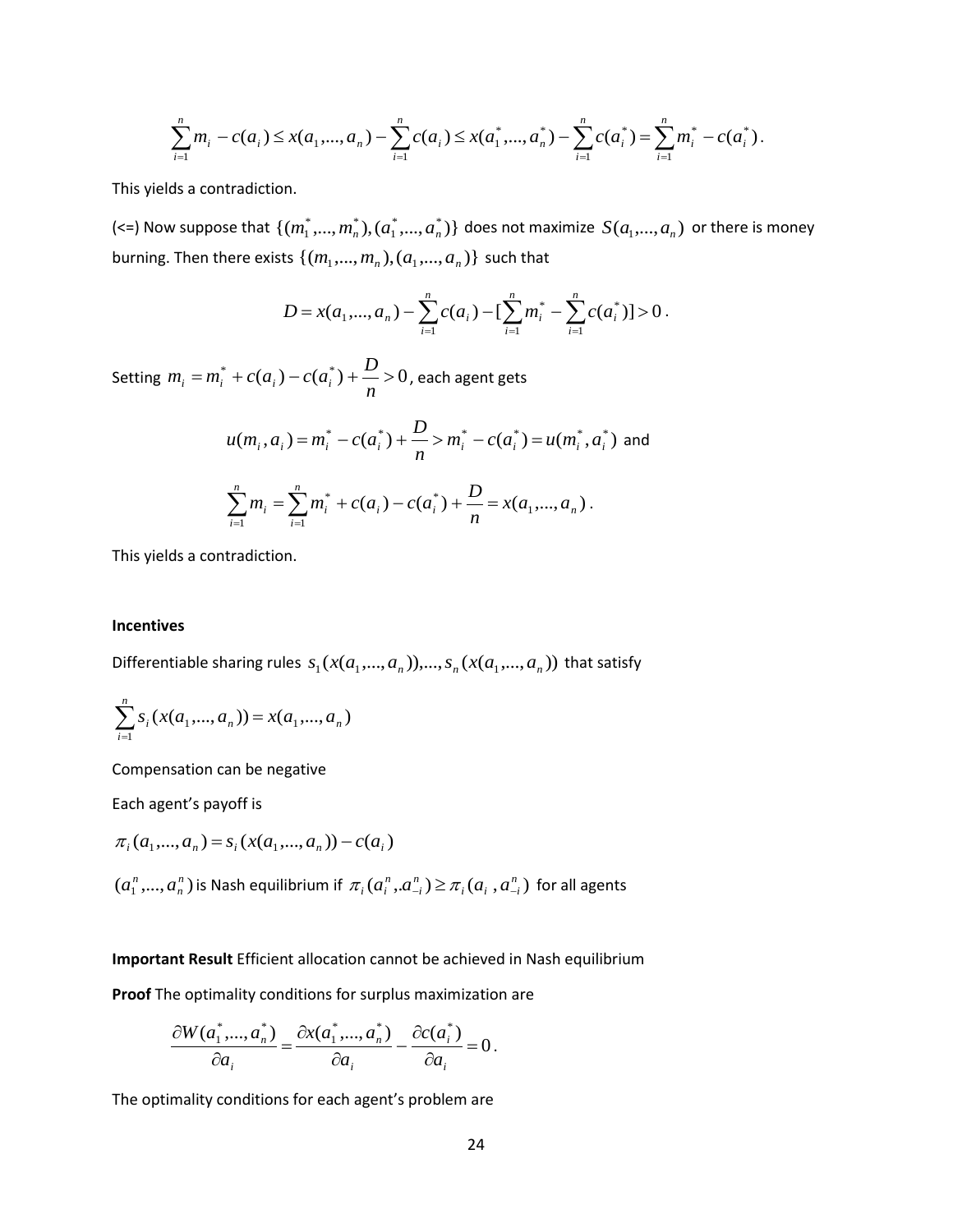$$
\frac{\partial \pi_i(a_1^*,...,a_n^*)}{\partial a_i} = \frac{\partial s_i(x(a_1^*,...,a_n^*))}{\partial x} \frac{\partial x(a_1^*,...,a_n^*)}{\partial a_i} - \frac{\partial c(a_i^*)}{\partial a_i} = 0.
$$

Both are satisfied simultaneously only if  $\frac{S_{i}(x_{i},...,x_{n})}{2}=1$  $\frac{(x(a_1^*,...,a_n^*))}{\cdot}$  =  $\partial$  $\partial$ *x*  $\frac{S_i(x(a_1^*,...,a_n^*))}{S_i}$  = 1, or  $\sum_{n=1}^n \frac{\partial S_i(x^*)}{\partial n}$  = *n x*  $\sum_{i=1}^{n} \partial s_i(x)$ *i*  $\frac{i^{(1)}-i}{2}$  =  $\partial$  $\sum_{i=1}^n \frac{\partial s_i(x^*)}{\partial x}$ .

Differentiating the budget constraint yields  $\frac{1}{2}$  =  $\frac{6x}{3}$  = 1  $(x)$  $\frac{1}{2}$  =  $\frac{U\lambda}{2}$  =  $\partial$  $=\frac{\partial}{\partial x}$  $\partial$  $\partial\sum_{i=1}$ *x x x s x n i i*

Under balanced budget, when the agent shirks, he saves the full cost, and loses only a share in the profit. For efficiency, we need to penalize all agents for the full consequence of their decision, but this is impossible when they always fully share the output

.

#### **Efficient efforts can be implemented if money burning is feasible (non-balanced budget)**

$$
\sum_{i=1}^{n} s_i(x(a_1,...,a_n)) \le x(a_1,...,a_n)
$$
 is feasible

Consider the following sharing rule:

$$
S_i(x) = \begin{cases} m_i, \text{if } x \ge x(a_1^*,..., a_n^*) \\ 0, \text{if } x < x(a_1^*,..., a_n^*) \end{cases}
$$

where  $m_i > c_i(a_i^*)$  and  $\sum m_i = x(a_1^*,...,a_n^*)$ 1 1 *n n*  $\sum_{i=1}^{n} m_i = x(a_1^*,..., a_n)$  $=$ 

For any  $x < x(a_1^*,...,a_n^*)$  the agents get less (nothing) than they produced

There is a Nash equilibrium each agent chooses  $a_i^*$  and the Pareto optimal outcome is attained

If 
$$
a_{-i} = (a_1, ..., a_{i-1}, a_{i+1}, ..., a_n) = (a_1^*, ..., a_{i-1}^*, a_{i+1}^*, ..., a_n^*)
$$
  
\n $a_i^* = \arg \max_{a} s_i (x(a_1^*, ..., a_{i-1}^*, a, a_{i+1}^*, ..., a_n^*)) - c(a)$  because  
\n $s_i (x(a_1^*, ..., a_{i-1}^*, a_i^*, a_{i+1}^*, ..., a_n^*)) - c(a_i^*) = m_i - c(a_i^*)$   
\n $s_i (x(a_1^*, ..., a_{i-1}^*, a, a_{i+1}^*, ..., a_n^*)) - c(a_i^*) = m_i - c(a) < m_i - c(a_i^*)$  for any  $a > a_i^*$   
\n $s_i (x(a_1^*, ..., a_{i-1}^*, a, a_{i+1}^*, ..., a_n^*)) - c(a_i^*) = 0 < m_i - c(a_i^*)$  for any  $a < a_i^*$ 

The aggregate penalty deters individual free-riding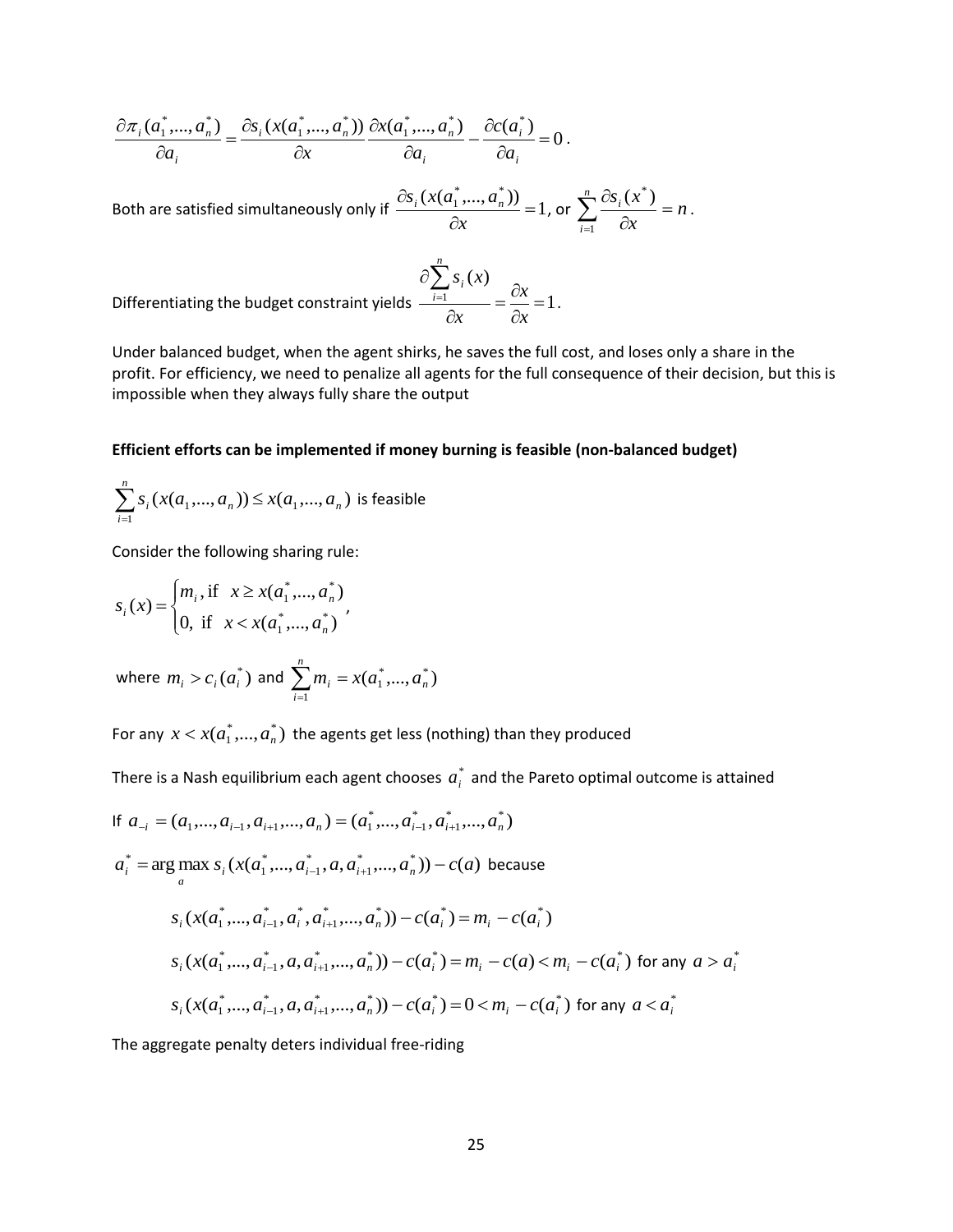=> The role of the principal is to penalize shirking (keep the output when the agents shirk) Nash equilibrium is not unique under this sharing rule:

 $(a_1,..., a_n)$  =  $(0,...,0)$  and zero output is also a Nash equilibrium

=> this is worse than the unique equilibrium under the balanced budget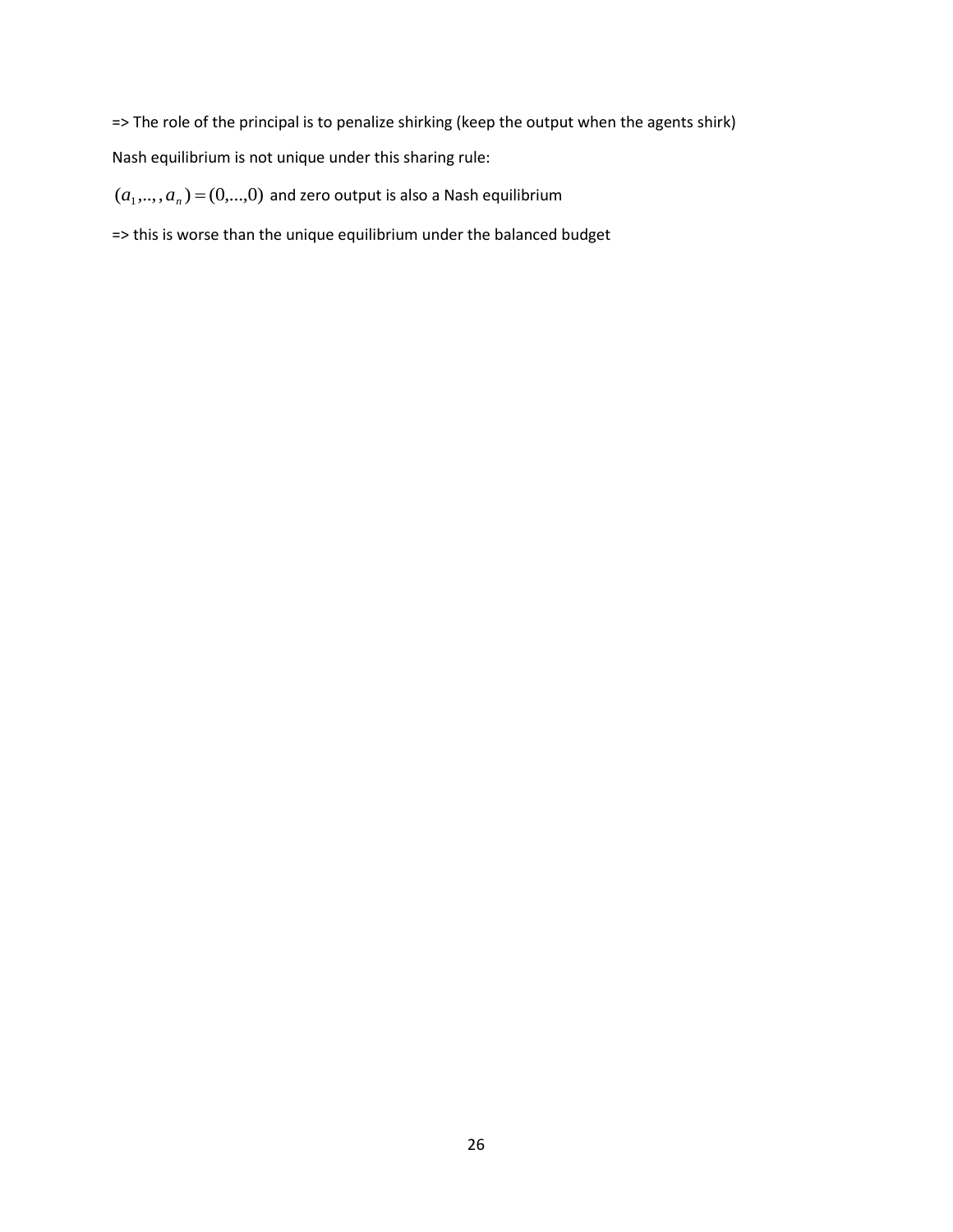**Empirical analysis of moral hazard and non-verifiability problems using randomized control trials "Impact of Third-party Contract Enforcement in Agricultural Markets—A Field Experiment in Vietnam"** by Christoph Saenger, Maximo Torero and Matin Qaim (AJAE, 2014)

**1.1. Issue**: small farmers – value chain – consumers, high-value products require coordination **Factors and decisions**: contracts to coordinate (plus provision of inputs and credit)

**Economic problem (incentives)**: contracts are not well enforced (specifics are of course important)

- farmers can cheat when they receive credit or inputs

- buyers can cheat when quality is graded

**What is studied**: Does an independent agency that can verify product quality increase farmer

production intensity, output levels, farm household welfare?

**Variable "Y":** provision of quality

**Variable "X":** treatment with independent quality measurement

**Treatment group**: contract becomes enforced (previously unobservable quality attributes are now measured and verified by an independent and certified laboratory)

**Control group**: farmers continue to produce under the initial contract

# **1.2. Supply-Chain Architecture and the Standard Contract**

# **Production**

Milk is produced on specialized, small-scale farms

Crossbreed dairy cows are held in sheds all year round

Feed rations: forage produced on farms and purchased fodder from concentrate

# **Marketing**

Farmers usually sell all milk to one dairy company

Alternative sales options are very limited

- little demand in local informal markets in rural areas (milk is perishable)

# **Supply chain**

The raw milk goes to a local milk collection center (MCC)

MCC is supplied by about 100 farmers

MCC is operated by a private entrepreneur employed by the dairy processor (on commission) MCC (1) collects and handles milk twice a day, (2) samples milk, (3) initial tests quality (through staff deployed by the dairy processor), (4) daily transports raw milk to company processing plants in urban centers, (5) administer weekly payments to farmers.

# **1.3. Theory of production decisions under contract**

- country-wide standardized written agreement that determines how much milk of what quality is purchased at which price

- output price per unit of milk *p* received by farmers is a function of milk quality:
	- $p=f(\theta)$
- quality, θ, is a function of milk fat, total solid content, bacterial contamination, adulteration θ=g(x)
- **-** input use, x, includes type and amount of fodder, level of effort
- **-** quantity, q

# **1.4. How is quality measured and why there could be problems:**

To assess milk composition (milk fat and total solid content), Vinamilk staff takes milk samples individually from the daily delivery of each farmer to the MCC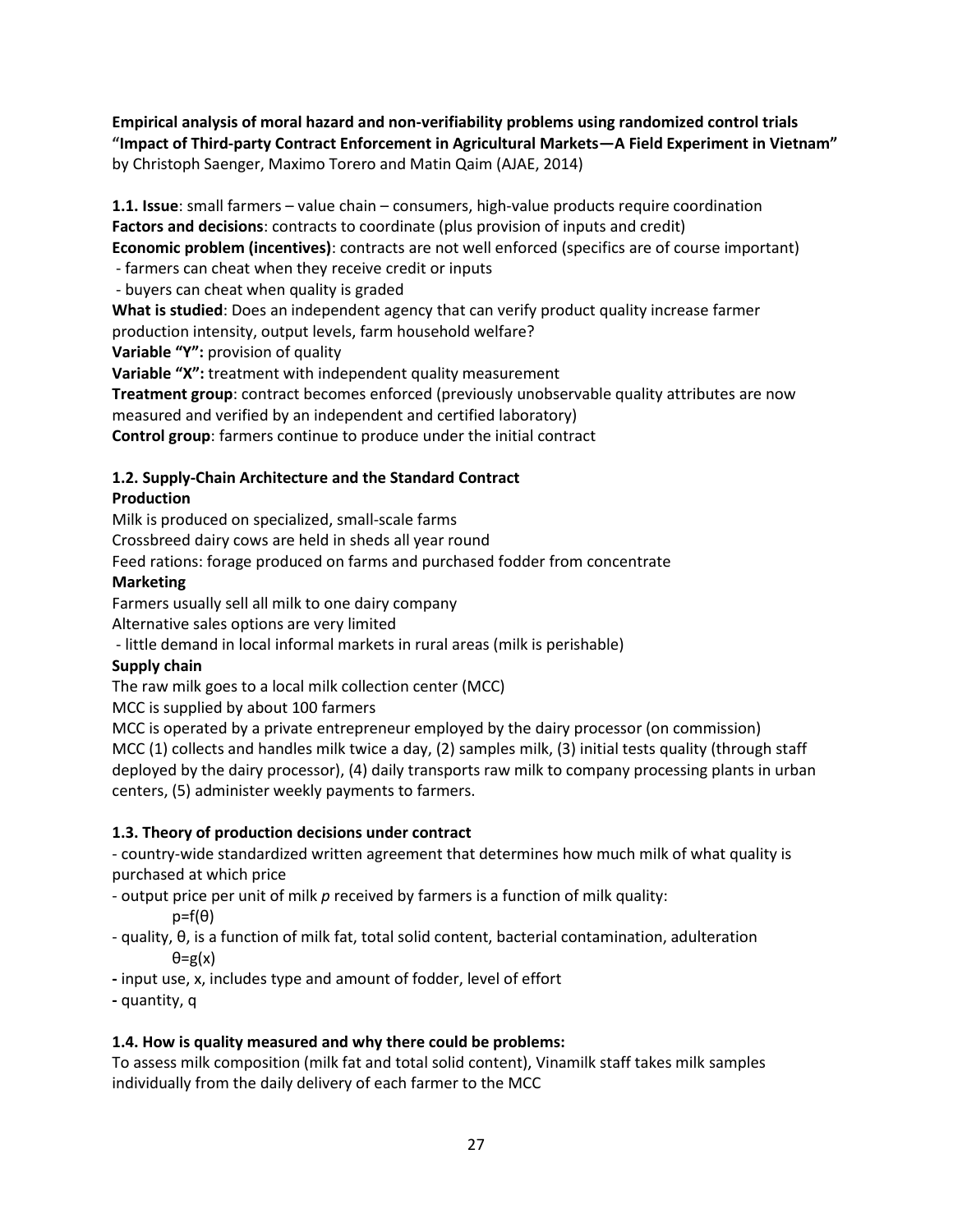One sample per week from each farmer is randomly selected for further analysis with sophisticated laboratory methods in the dairy plant

Producers have unique identification numbers and are paid individually according to their own output (quantity *q* and quality θ)

The base price for top-quality milk is subject to harsh deductions if one or more of the quality parameters fall short of the requirements set by the company

One-tenth of a gram of milk fat below the threshold—a deviation far too small to be visually detected even by experienced farmers—can trigger financial penalties

## **2. Experimental Design and Implementation**

## **2.1. What is the treatment?**

Every treatment farmer received three non-transferable vouchers, each valid for one independent analysis of milk quality (milk fat and total solid)

**In this study the treatment is somewhat complex …**

## **Complicated third-party verification process**

Vouchers were meant to be executed whenever eligible farmers challenged the testing results reported by Vinamilk. Providing farmers with third-party quality verification involved complex transport and testing logistics. For each milk sample obtained at the MCC under the original contract (hereafter Asample), an additional identical sample (hereafter B-sample) had to be taken for each treatment farmer. The B-sample was sent to an independent and certified laboratory in HCMC, where it was stored. If a farmer executed a voucher, the B-sample was analyzed by the third-party laboratory, and the testing results were reported by mail to the farmer. This allowed the farmer to compare if the results based on the A-sample reported by Vinamilk are identical to the results of the corresponding B-sample provided by the independent laboratory.

## **Why treatment should affect Vinamilk?**

While Vinamilk knew the identity of the treatment farmers, the actual execution of vouchers could not be observed, i.e., the company did not know when an individual farmer in the treatment group executed her voucher. Hence, there was a constant threat to the company that any of the farmers in the treatment group could in any given week verify their testing result and detect potential opportunistic behavior. The combination of a constant threat to be caught and the associated high reputational costs, should effectively discourage Vinamilk from behaving opportunistically. This is a central assumption in this study and crucial for the intervention to work; more about this later.

## **Why not test every milk sample?**

Compared to validating the results of every sample analyzed by Vinamilk, the voucher mechanism enabled us to systematically overcome the information asymmetry on milk quality attributes at relatively low cost. All outlays arising from setting up a parallel testing infrastructure for the B-samples and milk analyses were borne by the project, ruling out that farmers would not request independent milk testing for reasons of monetary costs.

## **Additional considerations**

**Did treated farmers understand the procedure**? During a compulsory half-day workshop, treatment farmers were informed about the independent milk testing and learned how to use the vouchers. Every treatment farmer received written instructions, supplementing the information presented during the workshop, and was provided with a phone number of trained field staff.

**Did treated farmers trust the independent verification**? Both farmers and Vinamilk explicitly agreed on a certified laboratory.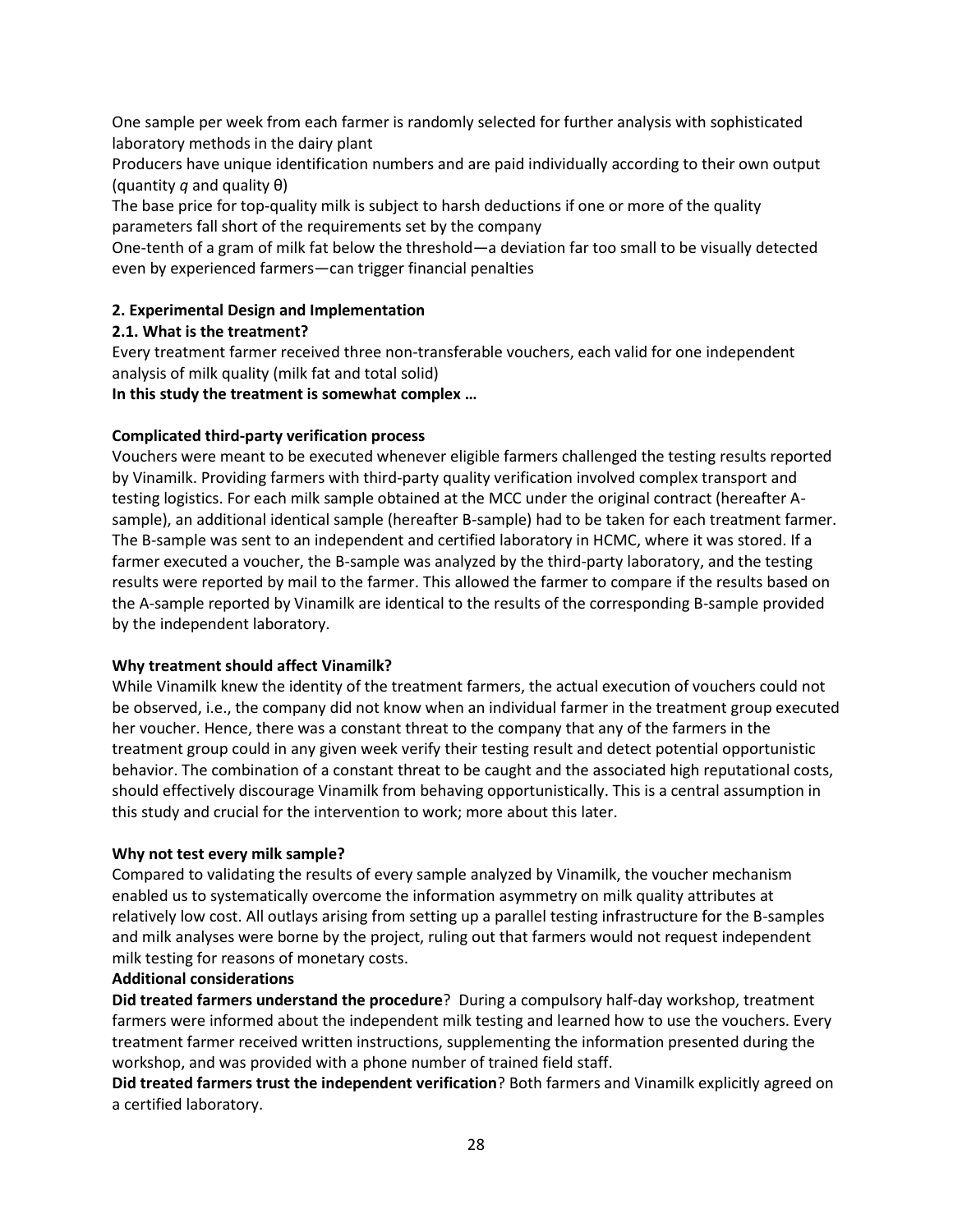**Were samples taken by Vinamilk and third-party identical**? The third-party laboratory and Vinamilk's in-house laboratory were calibrated using imported reference milk. By employing the same cooling technology we also assured that during transport and storage the A- and B-samples were kept in identical environments.

## **Compliance with treatment**

## **How to ensure that control group farmers do not get access to the third-party milk testing and thus effectively become treated**?

- personalized vouchers with a unique identification number
- vouchers passed on to other farmers automatically became invalid
- control farmers do not sell their milk through treatment farmers

 (1. to maintain traceability within the milk supply chain, milk producers register their herd size with Vinamilk, quantity potential is known, 2. mixing milk with another's farmer's milk of unknown quality)

### **Low uptake of voluntary treatment**

- mandatory treatment
- low rate of execution of verification vouchers is sufficient for treatment to work

### **2.2. Study Area, Sample, and Randomization**

- 402 dairy farmers that are contracted by Vinamilk
- 4 MCCs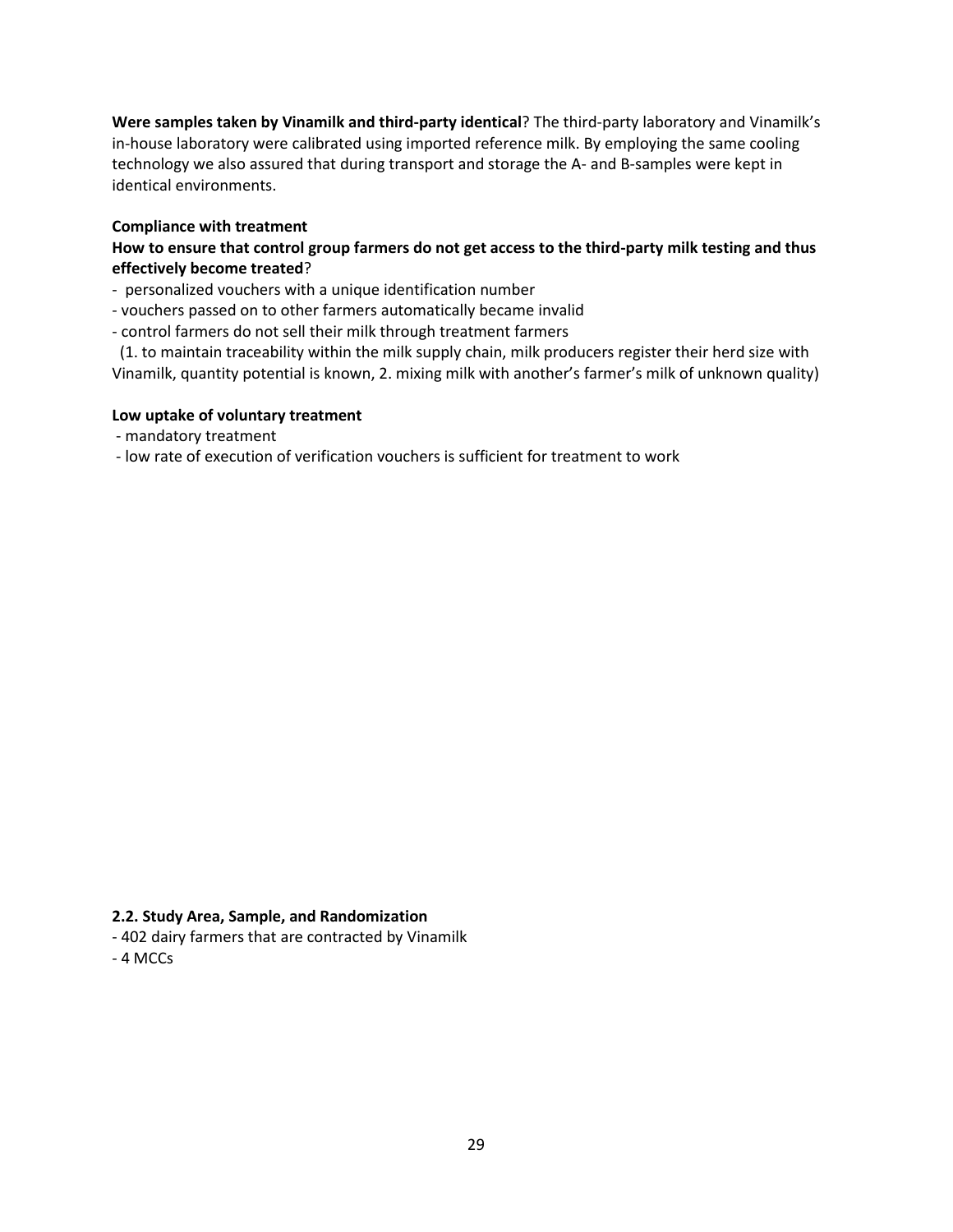|                           | MCC A          | MCC B          | MCC C          | MCC D          |
|---------------------------|----------------|----------------|----------------|----------------|
|                           | $(n=113)$      | $(n=103)$      | $(n=86)$       | $(n=83)$       |
| <b>HH</b> characteristics |                |                |                |                |
| No. of HH members         | 4.513          | 4.641          | 4.244          | 4.341          |
|                           | [1.536]        | $[1.514]$      | $[1.255]$      | [1.399]        |
| Age of HH head            | 45.46          | 44.66          | 47.61          | 47.38          |
|                           | $[11.53]$      | [9.161]        | $[11.74]$      | $[11.39]$      |
| Total HH income (VND)     | 74,192,179     | 82,514,741     | 67,618,558     | 73,970,047     |
|                           | [49, 567, 765] | [69, 491, 153] | [58, 362, 681] | [53, 442, 489] |
| Dairy income (VND)        | 45,968,059     | 53,551,420     | 44,313,419     | 52,171,927     |
|                           | [35, 675, 422] | [55, 525, 486] | [53, 633, 181] | [47,796,603]   |
| Dairy production          |                |                |                |                |
| Herd size (heads)         | 7.611          | 8.194          | 7.744          | 6.398          |
|                           | $[5.417]$      | [5.369]        | [4.587]        | $[3.751]$      |
| Productivity per cow (kg) | 4,051.6        | 4,925.9*       | 4,477.3        | n.a.           |
|                           | [2,888.4]      | [2,229.7]      | [2,472.7]      |                |
| Average milk price (VND)  | 6,850.0        | $6,730.9**$    | $6,542.4***$   | $6,671.4*$     |
|                           | [275.6]        | [294.7]        | [416.7]        | $[772.3]$      |
| Total solid (%)           | 12.63          | 12.50          | $12.35***$     | 12.61          |
|                           | $[0.520]$      | [0.496]        | [0.427]        | $[0.641]$      |
| Milk fat $(\%)$           | 3.980          | 3.907*         | $3.862**$      | 4.074          |
|                           | $[0.280]$      | $[0.245]$      | $[0.221]$      | $[0.482]$      |
| Milk hygiene score        | 3.572          | 3.642          | $3.686**$      | 3.578          |
|                           | [0.368]        | [0.205]        | $[0.162]$      | $[0.465]$      |

Table A1: Summary Statistics of Selected Variables by Milk Collection Center (MCC)

Notes: Mean values are shown with standard deviations in brackets. HH means household. MCC means milk collection center. VND means Vietnamese Dong. Mean differences are tested for MCC B - MCC A, MCC C – MCC A, and MCC D – MCC C. \* p<0.1, \*\* p<0.05, \*\*\* p<0.01.

- differences in output and quality across MCC

- MCCs B, C and D are spatially clustered and farmers can choose

- MCC A has a competitor
- MCC dummies account for MCC-specifc effects (trust, location, etc)
- randomization at MCC level is not possible due to small number of MCCs

- randomization over 402 dairy farmers

- in May 2009, all farmers attended a public lottery in which 102 farmers were randomly assigned to the treatment group (with vouchers)

- another 100 farmers were randomly assigned to the control group (without vouchers)

- intervention started in May 2010 and continued for 12 months

## **2.3. Data**

-2 rounds of **structured household surveys**: socioeconomic details on dairy production, income from agricultural and non-agricultural activities, household expenditures, and assets owned, questions measuring social capital, trust, time and risk preferences

- May 2009 before the experiment started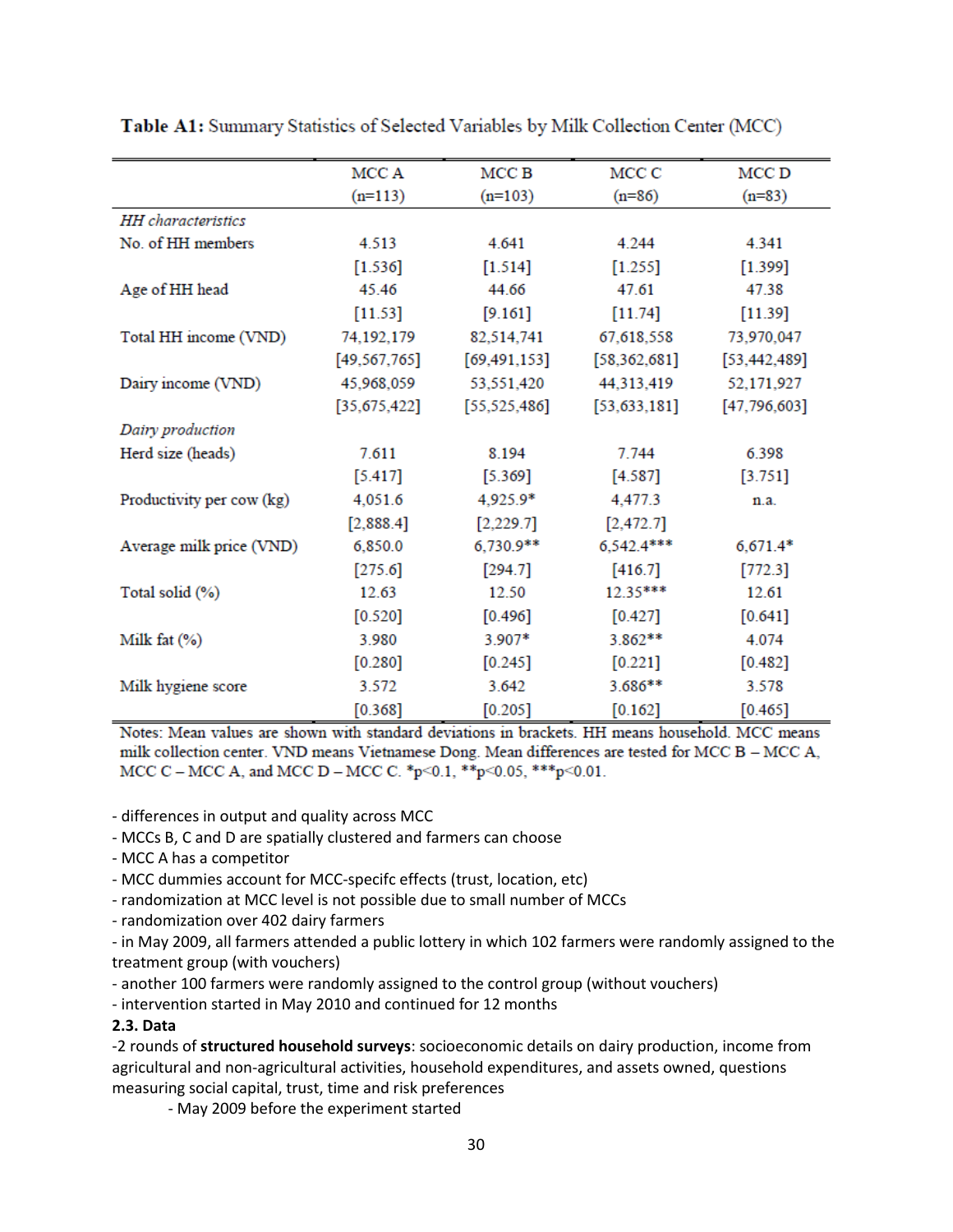- May and June 2011, after the experiment was completed

# - **farm-level output data provided by Vinamilk**

- May 2008 to May 2011
- self-reported recall data on output from household surveys is **not precise**

- weekly reported information (milk quantity and three quality parameters) is the basis for farmers' payment is very precise but may include **underreporting before the experiment by Vinamilk**

# **3. Identification Strategy and Econometric Estimation**

The impact of third-party quality verification is assessed in three dimensions:

- (a) input use in milk production:

amount of purchased fodder used per cow and day reported by farmers

- (b) output (quantity and quality) generation in milk production: total amount of milk fat and total solid produced during the twelve months, revenues from dairy farming
- (c) welfare of the farming household:

 total annual household consumption expenditures on food (own produced food items were valued at the market price), other consumer goods, and durables obtained through the household surveys

# **3.1. Identification of two types of treatment effects**

I. Average treatment effect on the treated (ATT):

 $ATT = E[Y(1) - Y(0) | X = 1]$ 

 $E[Y(1) | X = 1]$  - average outcome of the treated

 $E[Y(0) | X = 1]$  - counterfactual outcome of the untreated, conditioned on the treatment status  $X = 1$ 

 $X \in \{0,1\}$  is randomly assigned

To estimate ATT, specify an OLS according to

$$
Y = \beta_0 + \beta_1 X + u
$$

where  $Y$  is ATT and  $X$  is treatment dummy

II. Heterogeneous treatment effect

 $ATT(W) = E[Y(1) - Y(0) | X = 1, W]$ 

$$
Y = \beta_0 + \beta_1 X + \beta_2 W + \beta_3 X W + u
$$

use interaction term to test the effect of baseline characteristics on ATT

- "trust towards Vinamilk" (W=1 if farmers agreed with the statement "Vinamilk is a trustworthy business partner" in the baseline survey, and 0 otherwise)

- MCC-specific dummies

# **3.2. Randomization**

Are treatment and control groups similar statistically with respect to observables from the baseline survey?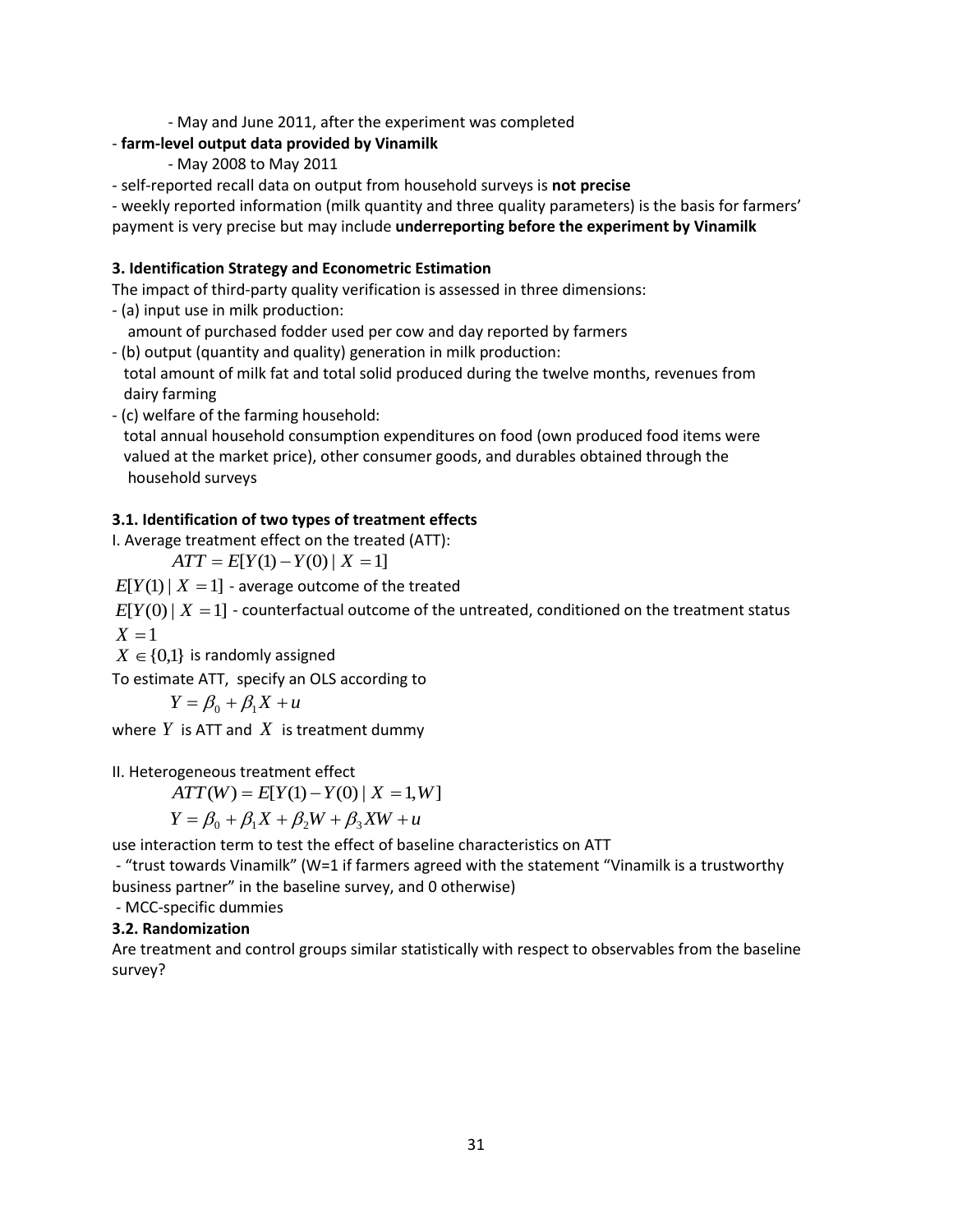|                                                           | Control -Voucher | <b>Standard Error</b> |
|-----------------------------------------------------------|------------------|-----------------------|
| Basic household characteristics                           |                  |                       |
| Age of HH-head (in yrs)                                   | 1.233            | 1.558                 |
| Education HH head (in yrs of schooling)                   | 0.556            | 0.442                 |
| Number of HH member                                       | 0.073            | 0.183                 |
| Total land size (in m <sup>2</sup> )                      | 893              | 783                   |
| Distance to paved road (in km)                            | $0.270*$         | 0.122                 |
| If agree to postpone at interest rate $\leq$ = 3.5% (1=y) | $-0.183**$       | 0.069                 |
| Dairy enterprise                                          |                  |                       |
| Delivers milk to MCC $A(1=y)$                             | 0.033            | 0.063                 |
| Delivers milk to MCC B $(1=y)$                            | $-0.098$         | 0.064                 |
| Delivers milk to MCC $C(1=y)$                             | 0.065            | 0.065                 |
| Delivers milk to MCC $D(1=y)$                             | $-0.000$         | 0.065                 |
| Daily concentrate per cow (in kg)                         | 1.626            | 1.826                 |
| Absolute milk fat (in kg)                                 | $-53.519$        | 59.996                |
| Absolute total solid (in kg)                              | $-173.342$       | 194.658               |
| Annual revenue from dairy (in USD)                        | -432.499         | 550.234               |
| Household expenditure                                     |                  |                       |
| Annual HH expenditure (in USD)                            | 36.410           | 111.463               |

Table 1: Mean Difference for Baseline Variables in Treatment and Control Groups

Notes: HH means household. MCC means milk collection center. \*p<0.1, \*\*p<0.05.

## **3.3. Attrition**

- attrition rate is balanced between treatment and control groups
- number of households in the treatment and control group decreased from 102 and 100 to 94 and 90
- smaller herds, less productive farmers were more likely to exit

## **3.4. Compliance**

- intervention did not require high compliance rates
- 7 farmers out of 94 requested independent verification of milk testing
- larger herd sizes, more productive dairy cows on average
- 50% did not feel it was necessary
- 40% felt uneasy
- free-riding is likely
- all individuals assigned to the treatment group (except for dropouts) can be regarded as treated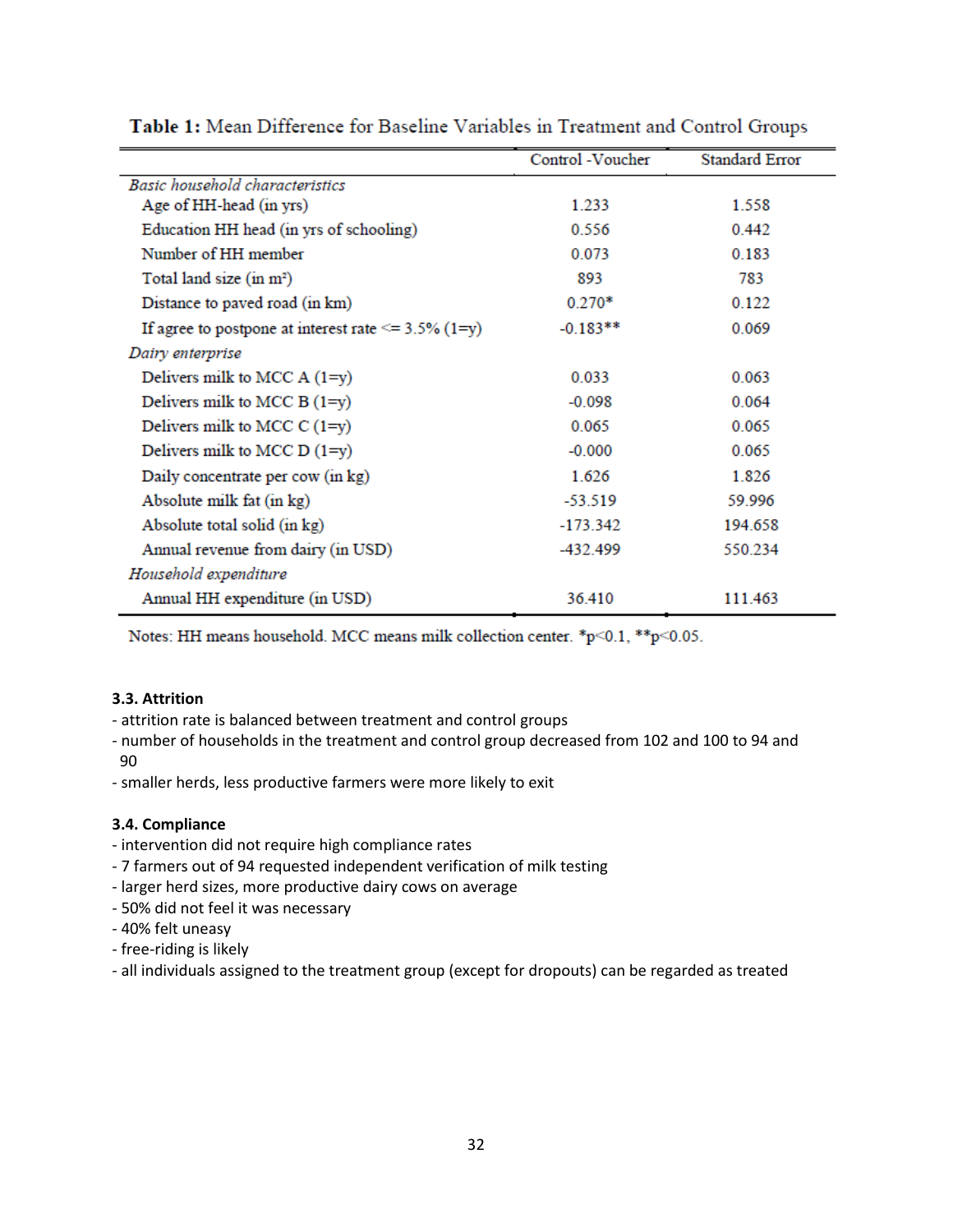### **4. Estimation Results**

|                                | Input                            |            |                           | Output     |           |                              |            |           |            |
|--------------------------------|----------------------------------|------------|---------------------------|------------|-----------|------------------------------|------------|-----------|------------|
|                                | Daily concentrate per cow(in kg) |            | Absolute milk fat (in kg) |            |           | Absolute total solid (in kg) |            |           |            |
|                                | (1)                              | (2)        | (3)                       | (4)        | (5)       | (6)                          | (7)        | (8)       | (9)        |
| Voucher treatment $(1=y)$      | $0.826**$                        | $0.869**$  | $0.973*$                  | 71.3       | 119.1     | 289.7**                      | 227.6      | 387.8     | 913.9**    |
|                                | [0.365]                          | [0.414]    | $[0.512]$                 | [80.4]     | [111.1]   | [136.9]                      | [249.5]    | [344.1]   | [433.4]    |
| Trust towards Vinamilk $(1=y)$ |                                  | $-0.020$   |                           |            | 157.6     |                              |            | 505.5     |            |
|                                |                                  | [0.369]    |                           |            | [141.5]   |                              |            | [448.0]   |            |
| Vinamilk trust * Voucher       |                                  | $-0.033$   |                           |            | $-82.0$   |                              |            | $-279.7$  |            |
|                                |                                  | [0.566]    |                           |            | $[165.8]$ |                              |            | [515.8]   |            |
| $MCC B (1=y)$                  |                                  |            | $-0.935*$                 |            |           | 212.8                        |            |           | 683.3      |
|                                |                                  |            | $[0.504]$                 |            |           | [134.5]                      |            |           | $[425.7]$  |
| MCC $C(1=y)$                   |                                  |            | $-0.847$                  |            |           | 29.5                         |            |           | 105.6      |
|                                |                                  |            | $[0.541]$                 |            |           | [151.7]                      |            |           | $[480.1]$  |
| $MCC D (1=y)$                  |                                  |            | 0.136                     |            |           | 110.3                        |            |           | 367.7      |
|                                |                                  |            | [0.541]                   |            |           | [144.9]                      |            |           | [458.6]    |
| MCC $B * V$ oucher             |                                  |            | 0.271                     |            |           | $-154.8$                     |            |           | $-522.8$   |
|                                |                                  |            | [0.701]                   |            |           | [193.4]                      |            |           | $[611.9]$  |
| MCC C * Voucher                |                                  |            | $-1.059$                  |            |           | $-271.9$                     |            |           | $-829.2$   |
|                                |                                  |            | [0.709]                   |            |           | [198.5]                      |            |           | $[628.3]$  |
| MCC $D^*$ Voucher              |                                  |            | 0.088                     |            |           | $-363.7*$                    |            |           | $-1,139*$  |
|                                |                                  |            | [0.720]                   |            |           | [197.0]                      |            |           | [623.5]    |
| Constant                       | $6.905***$                       | $6.915***$ | $7.375***$                | $515.2***$ | 443.2***  | $415.2***$                   | $1.630***$ | 1.399***  | $1,304***$ |
|                                | [0.284]                          | [0.399]    | [0.393]                   | $[53.3]$   | [54.98]   | [101.1]                      | [170.3]    | $[167.9]$ | [320.1]    |
| Observations <sup>a</sup>      | 164                              | 162        | 164                       | 172        | 170       | 172                          | 172        | 170       | 172        |
| R-squared                      | 0.056                            | 0.060      | 0.221                     | 0.006      | 0.025     | 0.071                        | 0.006      | 0.026     | 0.066      |

Table 2: Estimation Results for Input Use and Output Produced

Notes: Robust standard errors, clustered at MCC level, in brackets. MCC means milk collection center. \*p<0.1, \*\*p<0.05, \*\*\*p<0.01.<br>
<sup>a</sup> The number of observations varies across models because of missing values for some of

observations across models, excluding farmers with missing values throughout. The results are very similar (see table A2 in the annex).

### **4.1. Fodder concentrate** (main input/milk quality)

- significant positive treatment effect
- robust across specifications
- farmers in the treatment group on average fed 12% more
- no "trust" effect on treatment
- no treatment effects on other inputs: labor input, veterinary services, and artificial insemination

#### **Milk quantity**

- insignificant without controlling for other covariates
- significant if control for MCC affiliation
- interesting MMC's effects (center A has a competitor, B,C,D are clustered)

#### **Joint quantity and quality output function**

- fat and solid content **per** kg of milk as dependent variables
- no significant treatment effects
- why?

- physiology of dairy cows: increase in concentrate use leads to higher milk quantity produced per cow, not higher fat and solid content per kg of milk….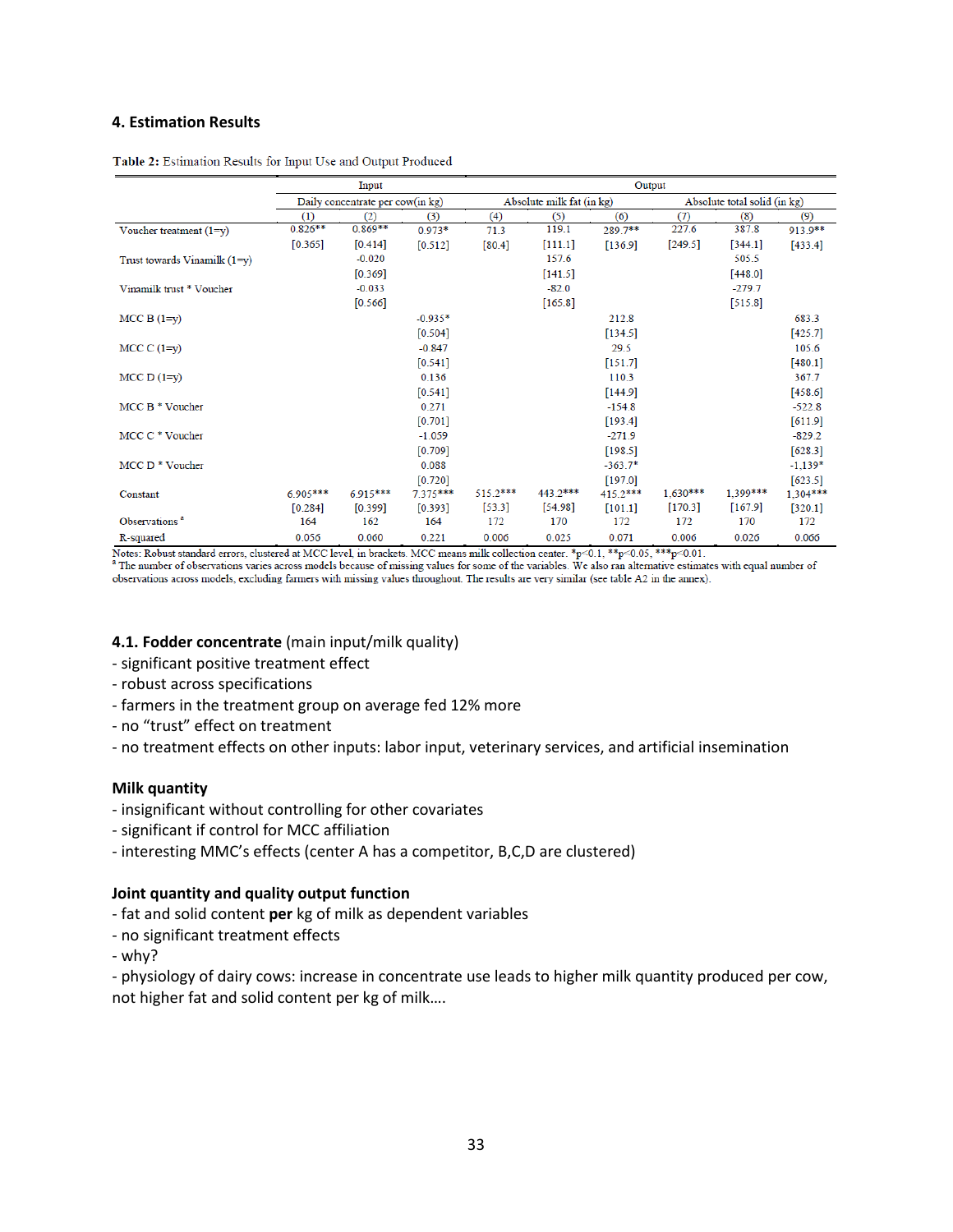## **4.2. Revenue effects**

|                                | Revenue           |               |           | Welfare               |               |           |  |  |
|--------------------------------|-------------------|---------------|-----------|-----------------------|---------------|-----------|--|--|
|                                | Annual from dairy |               |           | Annual HH expenditure |               |           |  |  |
|                                |                   | $(in$ USD $)$ |           |                       | $(in$ USD $)$ |           |  |  |
|                                | (1)               | (2)           | (3)       | (4)                   | (5)           | (6)       |  |  |
| Voucher treatment (1=y)        | 812.8             | 1,446         | $3,164*$  | 82.95                 | $-733.6$      | 153.5     |  |  |
|                                | [830.7]           | [1, 179]      | [1,659]   | [375.0]               | [358.9]       | [931.4]   |  |  |
| Trust towards Vinamilk $(1=y)$ |                   | 1,940         |           |                       | $-661.5$      |           |  |  |
|                                |                   | $[1,725]$     |           |                       | [390.0]       |           |  |  |
| Vinamilk trust * Voucher       |                   | $-1,119$      |           |                       | $1,731**$     |           |  |  |
|                                |                   | [1,855]       |           |                       | [363.4]       |           |  |  |
| $MCC B (1=y)$                  |                   |               | $3,173*$  |                       |               | $-63.94$  |  |  |
|                                |                   |               | $[1,629]$ |                       |               | [907.6]   |  |  |
| $MCC C (1=y)$                  |                   |               | 874.4     |                       |               | $-344.6$  |  |  |
|                                |                   |               | [1, 837]  |                       |               | [972.8]   |  |  |
| $MCC D (1=y)$                  |                   |               | 1,931     |                       |               | $-778.6$  |  |  |
|                                |                   |               | $[1,755]$ |                       |               | [940.5]   |  |  |
| MCC B * Voucher                |                   |               | $-1,825$  |                       |               | $-1,185$  |  |  |
|                                |                   |               | $[2,342]$ |                       |               | $[1,310]$ |  |  |
| MCC C * Voucher                |                   |               | $-2,704$  |                       |               | 658.8     |  |  |
|                                |                   |               | [2, 404]  |                       |               | $[1,300]$ |  |  |
| MCC D <sup>*</sup> Voucher     |                   |               | $-3,859$  |                       |               | $-17.20$  |  |  |
|                                |                   |               | [2, 386]  |                       |               | $[1,294]$ |  |  |
| Constant                       | $6,118***$        | 5,232***      | 4,474***  | 4,106***              | 4,400***      | 4,401***  |  |  |
|                                | [762.3]           | [693.1]       | [1,225]   | [181.2]               | [316.6]       | $[687.9]$ |  |  |
| Observations <sup>a</sup>      | 172               | 170           | 172       | 184                   | 182           | 184       |  |  |
| R-squared                      | 0.005             | 0.025         | 0.060     | 0.000                 | 0.021         | 0.026     |  |  |

Table 3: Estimation Results for Revenue and Household Welfare

Note: Robust standard errors, clustered at MCC level, in brackets. MCC means milk collection center. \*p<0.1, \*\*p<0.05, \*\*\*p<0.01.

<sup>a</sup> The number of observations varies across models because of missing values for some of the variables. We also ran alternative estimates with equal number of observations across models, excluding farmers with missing values throughout. The results are very similar (see table A3 in the annex).

- positive but insignificant without controls

- heterogeneous treatment effect with respect to milk collection center affiliation

- milk quality was not affected by the treatment

- average price received remained unchanged

- the increment in revenue can entirely be attributed to increased production quantity

# **4.3. Welfare**

- overall no significant impact on total household consumption expenditures (very short period)

- significant if control for trust (if long-term commitment by the company makes consumption less risky)